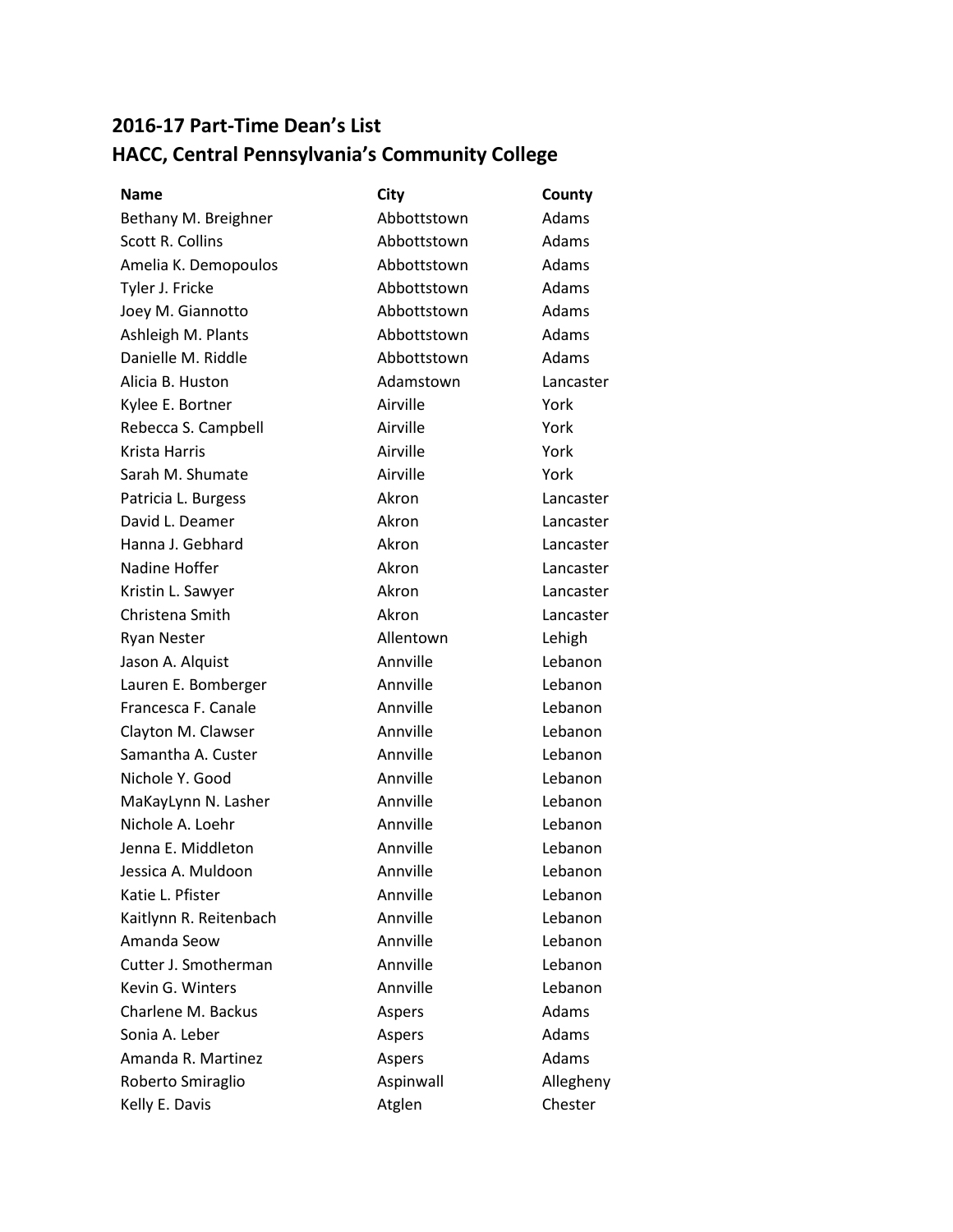Sonni C. Boyer **Bainbridge** Lancaster Alyssa E. Zook Bainbridge Lancaster Sarah E. Bouachir **Ballwin** Ballwin not in Pennsylvania Jennifer Scruggs The Rellefonte Centre Morgan G. Hartsock Bendersville Adams Victor M. Lopez **Bendersville** Adams Ashley N. Shaffer **Bendersville** Adams Rosa Zimmerman **Bennington** Bennington hot in Pennsylvania Trisha L. Smink **Berrysburg** Dauphin Lisa M. Chapman Biglerville Adams Georgia L. Hartzell **Biglerville** Biglerville Adams Maria G. Jimenez **Biglerville** Adams Chrysteena Miller-Birgensmith Biglerville Adams Kansas L. Millhimes **Biglerville** Adams Erica D. Pfaff **Biglerville** Biglerville Adams Fidel Ramirez **Biglerville** Adams Alicia L. Diller **Boiling Springs** Cumberland Emily J. Fanton **Boiling Springs** Cumberland Helena C. Felix **Boiling Springs** Cumberland Hannah E. Hilton **Boiling Springs** Cumberland Jody L. Keller **Boiling Springs** Cumberland Brittany A. Myers **Boiling Springs** Cumberland Hannah Peck Boiling Springs Cumberland Meghan A. Stevenson **Boiling Springs** Cumberland Patricia A. Tilton **Boiling Springs** Cumberland Dawn Manns **Brogue Promotional Property** Brogue **Promotion** Nathan Manns **Brogue Nathan Manns** Brendon R. Carroll **Brownstown** Lancaster Owen M. Byrnes **Cam Hill** Cam Hill Cumberland Dashiell M. Allis **Camp Hill** Cumberland Avinger C. Arnold Camp Hill Cumberland Noureddine Bahanni Camp Hill Cumberland Trieu H. Bedard Camp Hill Cumberland Denise Benoist **Camp Hill** Camp Hill Cumberland George K. Bolss **Camp Hill** Camp Hill Cumberland Placide Bomene Camp Hill Cumberland Meghan Cook Camp Hill Cumberland Adam G. Demmel Camp Hill Cumberland Rikki M. DeSanto **Camp Hill** Camp Hill Cumberland Bianca A. D'Ignazio **Camp Hill** Cumberland Natalie Dohman Camp Hill Cumberland Olivia A. Dundas Camp Hill Cumberland Kristin Eberly **Camp Hill** Camp Hill Cumberland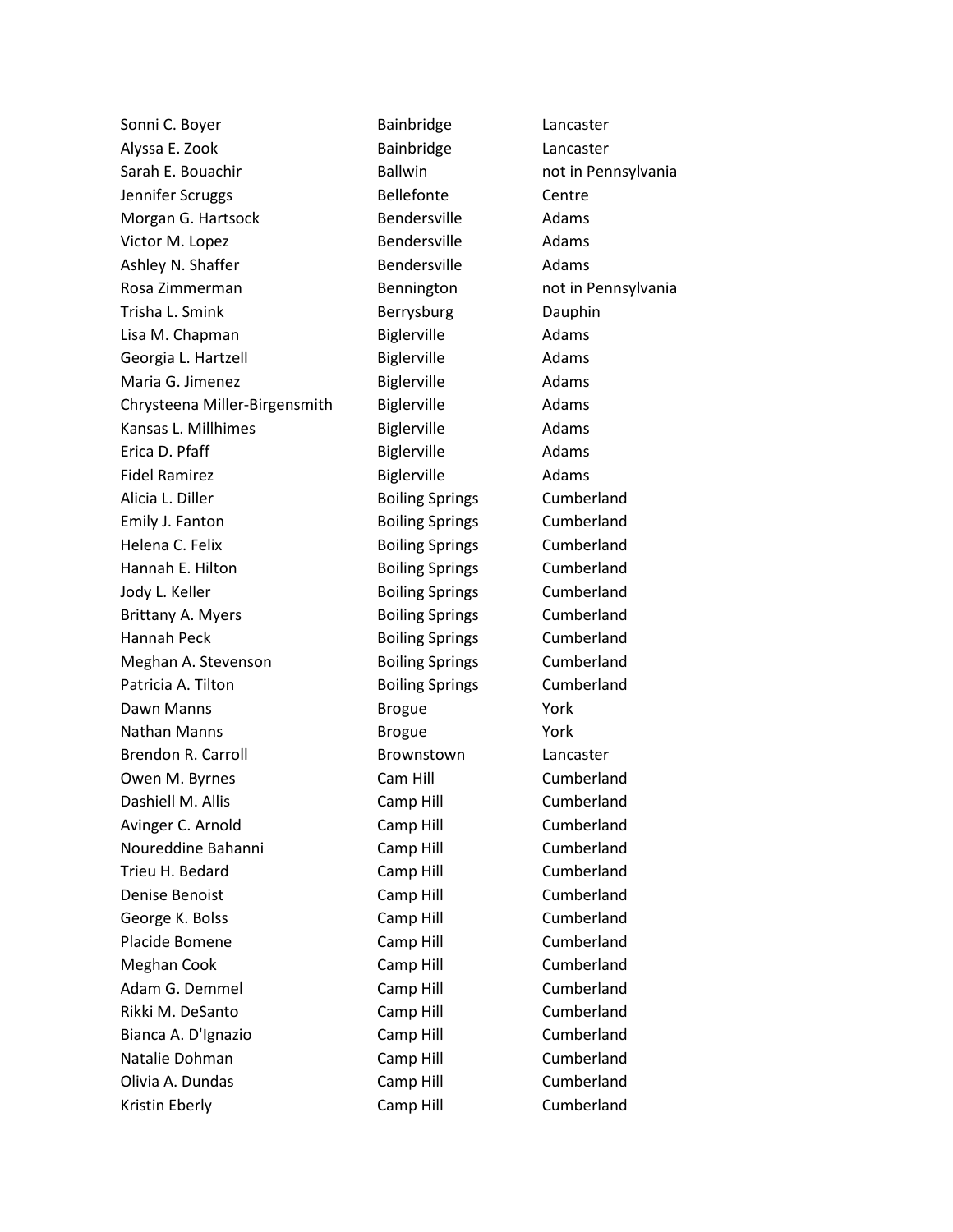Rachel A. Eboch Camp Hill Cumberland Emily L. Feldman Camp Hill Cumberland Dakota J. Foltz **Camp Hill** Camp Hill Cumberland Nelson M. Frazee **Camp Hill** Cumberland Brianna G. Gibbons Camp Hill Cumberland Jonah Harmon Camp Hill Cumberland Marianna L. Horowitz **Camp Hill** Cumberland Nathan W. Heck Camp Hill Cumberland Julie Hill Camp Hill Cumberland Joshua D. Houseknecht Camp Hill Cumberland Kari Kopac **Camp Hill** Camp Hill Cumberland Michael E. Lamarque **Camp Hill** Cumberland Maria D. Loy Camp Hill Cumberland Enass M. Mikhail Camp Hill Cumberland Brooke C. Nailor Camp Hill Cumberland Kelly A. Notz **Camp Hill** Camp Hill Cumberland Dhruvasha A. Patel Camp Hill Cumberland Jimmy D. Permenter **Camp Hill** Cumberland Christopher A. Ramsey Camp Hill Cumberland Katy E. Romberger Camp Hill Cumberland Courtney Ross Camp Hill Cumberland Misty M. Schively **Camp Hill** Camp Hill Cumberland Kristin A. Siha Camp Hill Cumberland Robert C. Snyder Camp Hill Cumberland Brittany L. Spitler Camp Hill Cumberland Rebecca J. Weigle Camp Hill Cumberland Lindsay M. Wilson Camp Hill Cumberland Rachel R. Wilson Camp Hill Cumberland Jessica L. Zellers Camp Hill Cumberland Mitchell A. Bear Carlisle Carlisle Cumberland Emily A. Beck Carlisle Carlisle Cumberland Jami L. Benner Carlisle Carlisle Cumberland Kaitlyn R. Biggs **Carlisle** Carlisle Cumberland Jamie S. Black Carlisle Cumberland Baltasar V. Bruno Carlisle Cumberland Isaac S. Cantrell **Carlisle** Carlisle Cumberland Bryson M. Cromleigh Carlisle Cumberland Amanda E. Davis Carlisle Carlisle Cumberland Africa R. Degler-Glacken Carlisle Carlisle Cumberland Rachel D. Disilvestri Carlisle Cumberland Sarah I. Dugan Carlisle Carlisle Cumberland Jessica E. Ellis Carlisle Cumberland Zachary R. Freeman Carlisle Carlisle Cumberland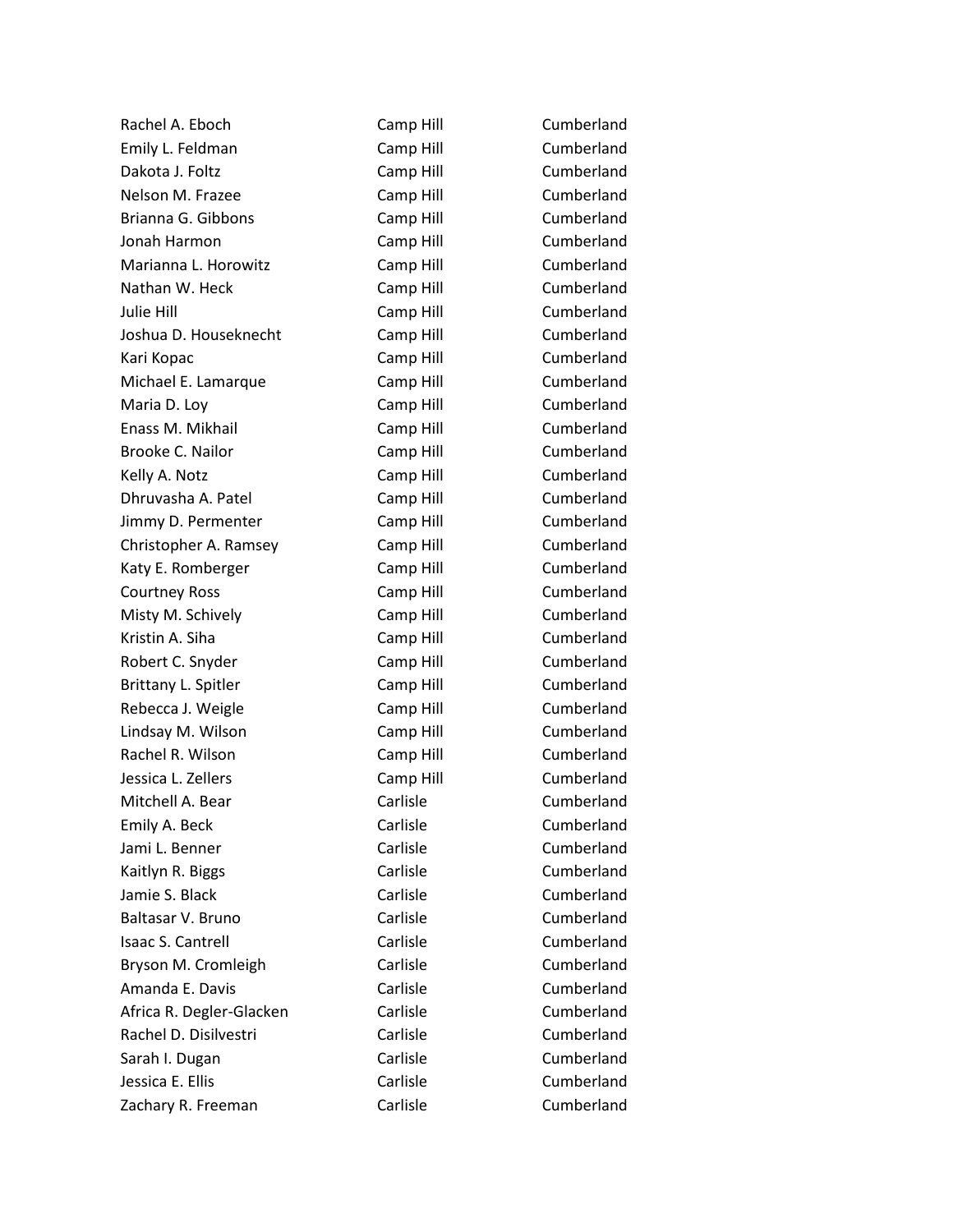Wayne K. Fry **Carlisle** Carlisle Cumberland Esther R. Gensler Carlisle Carlisle Cumberland Tabitha J. Gensler Carlisle Carlisle Cumberland Christopher G. Gilroy Carlisle Cumberland Jonathan A. Hager **Carlisle** Carlisle Cumberland Mackenzie M. Heiland Carlisle Cumberland Cumberland Maria E. Holsberger Carlisle Cumberland Kacey Hothem Carlisle Carlisle Cumberland Sarah J. Ickes Carlisle Carlisle Cumberland Anglesey E. Kluge-Butler Carlisle Carlisle Cumberland Matthew R. Kunkle Carlisle Carlisle Cumberland Michael A. Marcella-Moore Carlisle Cumberland Andrea M. Martin **Carlisle** Carlisle Cumberland Kaitlyn A. McCarthy **Carlisle** Carlisle Cumberland Skylar P. McCoy **Carlisle** Carlisle Cumberland Wayne McMichael **Carlisle** Carlisle Cumberland Elizabeth A. Monahan-Donnelly Carlisle Cumberland Jessica A. Moser **Carlisle** Carlisle Cumberland John P. Mumper Carlisle Carlisle Cumberland Shawn A. Myers **Carlisle** Carlisle Cumberland Mustapha Oulamzabi Carlisle Cumberland Nicole M. Potts **Carlisle** Carlisle Cumberland Jessica J. Range **Carlisle** Carlisle Cumberland Karla A. Rhodes Carlisle Cumberland Salvaila W. Richardson Carlisle Cumberland Lauren A. Rovegno Carlisle Cumberland Cari A. Russell Carlisle Cumberland Tristan Sanderson Carlisle Cumberland Tammy J. Schall **Carlisle** Carlisle Cumberland Cameron D. Sechrist Carlisle Carlisle Cumberland Rachel E. Seitz **Carlisle** Carlisle Cumberland Cynthia M. Stansfield Carlisle Carlisle Cumberland Dian Swartz Carlisle Cumberland Danielle O. Thomas Carlisle Carlisle Cumberland Peyton M. Trevenen Carlisle Carlisle Cumberland Travis R. Turner Carlisle Carlisle Cumberland Ashleigh J. Turpin Carlisle Carlisle Cumberland Mary Vioral **Carlisle** Carlisle Cumberland Tina Weyant **Carlisle** Carlisle Cumberland Nurdinah Williams Carlisle Cumberland Emily L. Zeigler Carlisle Carlisle Cumberland Joseph A. Zell **Carlisle** Carlisle Cumberland Vicki A. Zinn Carlisle Cumberland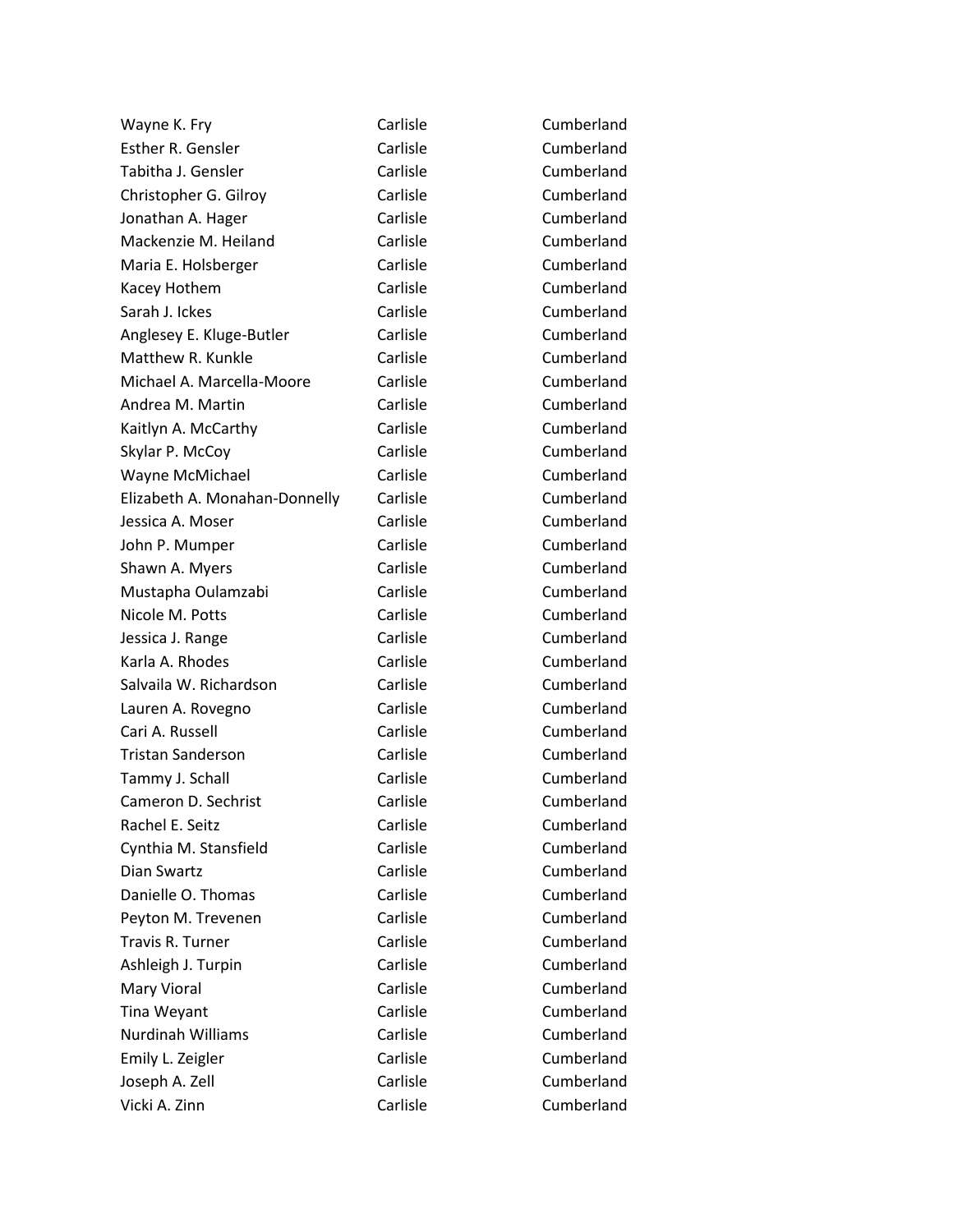| Teresa J. Zizzi           | Carlisle      | Cumberland |
|---------------------------|---------------|------------|
| Carla R. Andrews          | Chambersburg  | Franklin   |
| Caitlin A. Bowers         | Chambersburg  | Franklin   |
| Rebecca Carbaugh          | Chambersburg  | Franklin   |
| Stacy A. Cline            | Chambersburg  | Franklin   |
| Desire N. Cordell         | Chambersburg  | Franklin   |
| Alexis N. Dubbs           | Chambersburg  | Franklin   |
| Emily M. Duff             | Chambersburg  | Franklin   |
| Janessa L. Edwards        | Chambersburg  | Franklin   |
| Kayla J. Fisher           | Chambersburg  | Franklin   |
| David A. Geesaman         | Chambersburg  | Franklin   |
| Olivia A. Heinle          | Chambersburg  | Franklin   |
| Nathaniel L. Hoffmann     | Chambersburg  | Franklin   |
| Danhoo Kang               | Chambersburg  | Franklin   |
| Douglas W. Muir           | Chambersburg  | Franklin   |
| Casey E. Murray           | Chambersburg  | Franklin   |
| Heather M. Myers          | Chambersburg  | Franklin   |
| Jessica R. Myers          | Chambersburg  | Franklin   |
| Joshua V. Naugle          | Chambersburg  | Franklin   |
| Maria Panagos             | Chambersburg  | Franklin   |
| Carilyn A. Pasierb        | Chambersburg  | Franklin   |
| <b>Grant A. Patterson</b> | Chambersburg  | Franklin   |
| Samantha C. Pinedo        | Chambersburg  | Franklin   |
| Lakin M. Rotz             | Chambersburg  | Franklin   |
| Laura Schoonover          | Chambersburg  | Franklin   |
| Brya Smith                | Chambersburg  | Franklin   |
| Kayla G. Wigfield         | Chambersburg  | Franklin   |
| Teresa A. Wolfe           | Chambersburg  | Franklin   |
| Sarah M. Stine            | Charleroi     | Washington |
| Jonathan Arasin           | Christiana    | Lancaster  |
| Rachel M. Brown           | Cleona        | Lebanon    |
| Sarah E. Kelly            | Cleona        | Lebanon    |
| Stjepan Marku             | Cleona        | Lebanon    |
| Allison N. Miller         | Cleona        | Lebanon    |
| Janell R. Smith           | Cleona        | Lebanon    |
| Tyler G. Weaber           | Cleona        | Lebanon    |
| Sento Bangura             | Coatesville   | Chester    |
| Casey L. Hart             | Coatesville   | Chester    |
| Stephanie London          | Coatesville   | Chester    |
| Joseph R. Diehl           | Codorus       | York       |
| Katelyn J. Yost           | Cogan Station | Lycoming   |
| <b>Yuval Blat</b>         | Collegeville  | Montgomery |
| Joyce E. Carroll          | Columbia      | Lancaster  |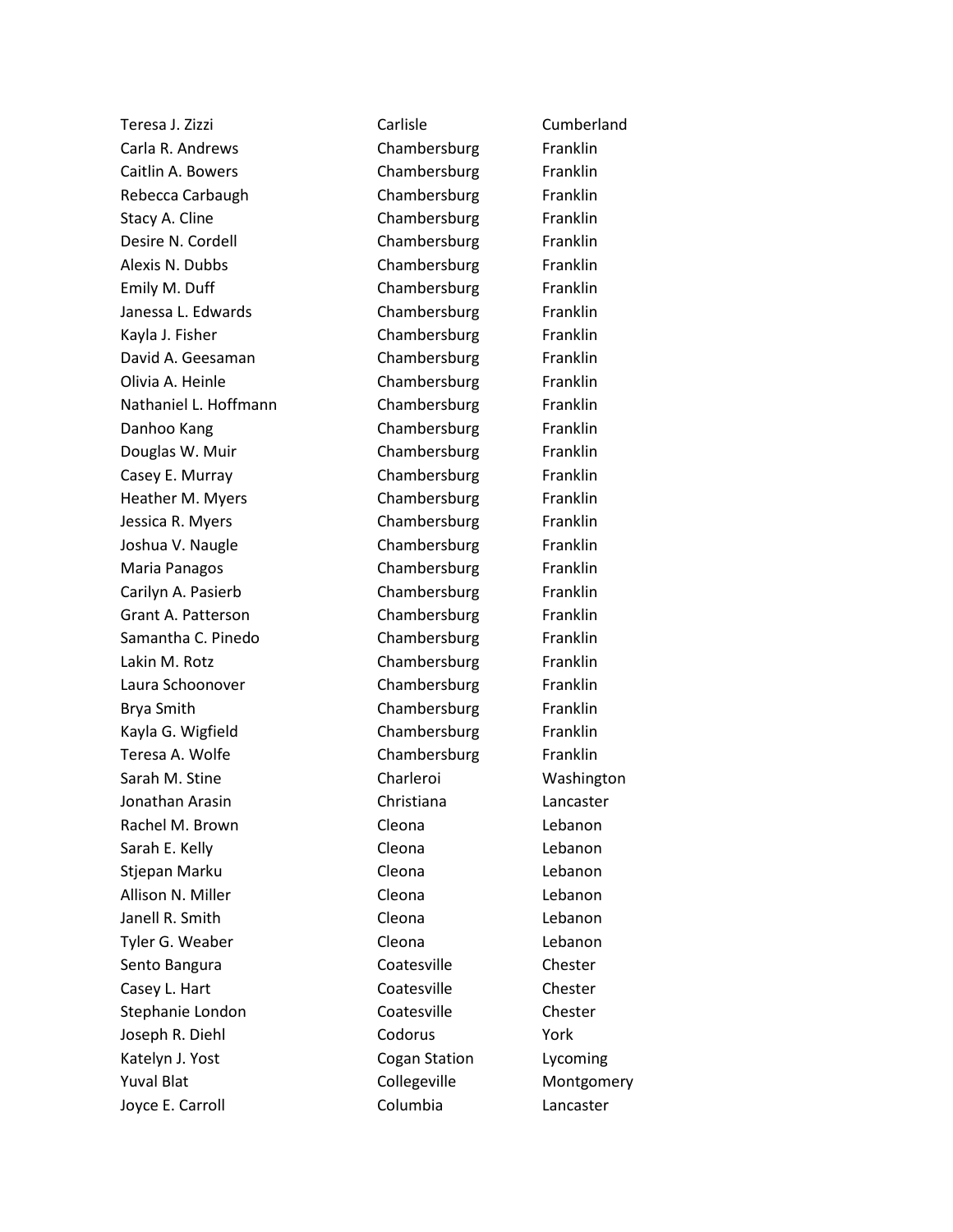| Danielle M. Deibler   | Columbia     | Lancaster      |
|-----------------------|--------------|----------------|
| Victoria L. Figueroa  | Columbia     | Lancaster      |
| Christopher L. Ginter | Columbia     | Lancaster      |
| Jasmine S. Haldeman   | Columbia     | Lancaster      |
| Matthew S. Halter     | Columbia     | Lancaster      |
| <b>Emilie Helton</b>  | Columbia     | Lancaster      |
| Kyle E. Jones         | Columbia     | Lancaster      |
| Kenneth J. Roberts    | Columbia     | Lancaster      |
| Bethaney J. Shefton   | Columbia     | Lancaster      |
| Gloria G. Stoudt      | Columbia     | Lancaster      |
| Marcos O. Valdivia    | Columbia     | Lancaster      |
| Rachel M. Vanounou    | Columbia     | Lancaster      |
| Lucienne K. Hopkins   | Conestoga    | Lancaster      |
| Sara Leidich          | Conestoga    | Lancaster      |
| Michelle Sapp         | Conestoga    | Lancaster      |
| Heidi A. Witmer       | Conestoga    | Lancaster      |
| Krystal R. Adams      | Dallastown   | York           |
| Brittney N. Dockman   | Dallastown   | York           |
| Fiona L. Dowling      | Dallastown   | York           |
| <b>Mark Edris</b>     | Dallastown   | York           |
| Sarah L. Johnson      | Dallastown   | York           |
| Jessica L. Lowe       | Dallastown   | York           |
| Alice E. Miller       | Dallastown   | York           |
| Colby Shue            | Dallastown   | York           |
| Meagan S. Shuster     | Dallastown   | York           |
| Theodore J. Sult      | Dallastown   | York           |
| Jennifer A. Vodak     | Dallastown   | York           |
| Alison M. Wolfe       | Dalmatia     | Northumberland |
| Mariah Folk           | Danville     | Montour        |
| Katelyn M. Bothwell   | Dauphin      | Dauphin        |
| Megan A. Derois       | Dauphin      | Dauphin        |
| Joshua D. Miller      | Dauphin      | Dauphin        |
| Kristian Reid         | Dauphin      | Dauphin        |
| Amber M. Youtz        | Dauphin      | Dauphin        |
| Ariel L. Heath        | Delta        | York           |
| Penny L. Lefert       | Delta        | York           |
| Noah S. Polhemus      | <b>Delta</b> | York           |
| Patrick L. Detweiler  | Denver       | Lancaster      |
| Travis R. Funk        | Denver       | Lancaster      |
| Lucas Haldeman        | Denver       | Lancaster      |
| <b>Eddie Hall</b>     | Denver       | Lancaster      |
| Charles E. Hicks      | Denver       | Lancaster      |
| Katrina R. Martin     | Denver       | Lancaster      |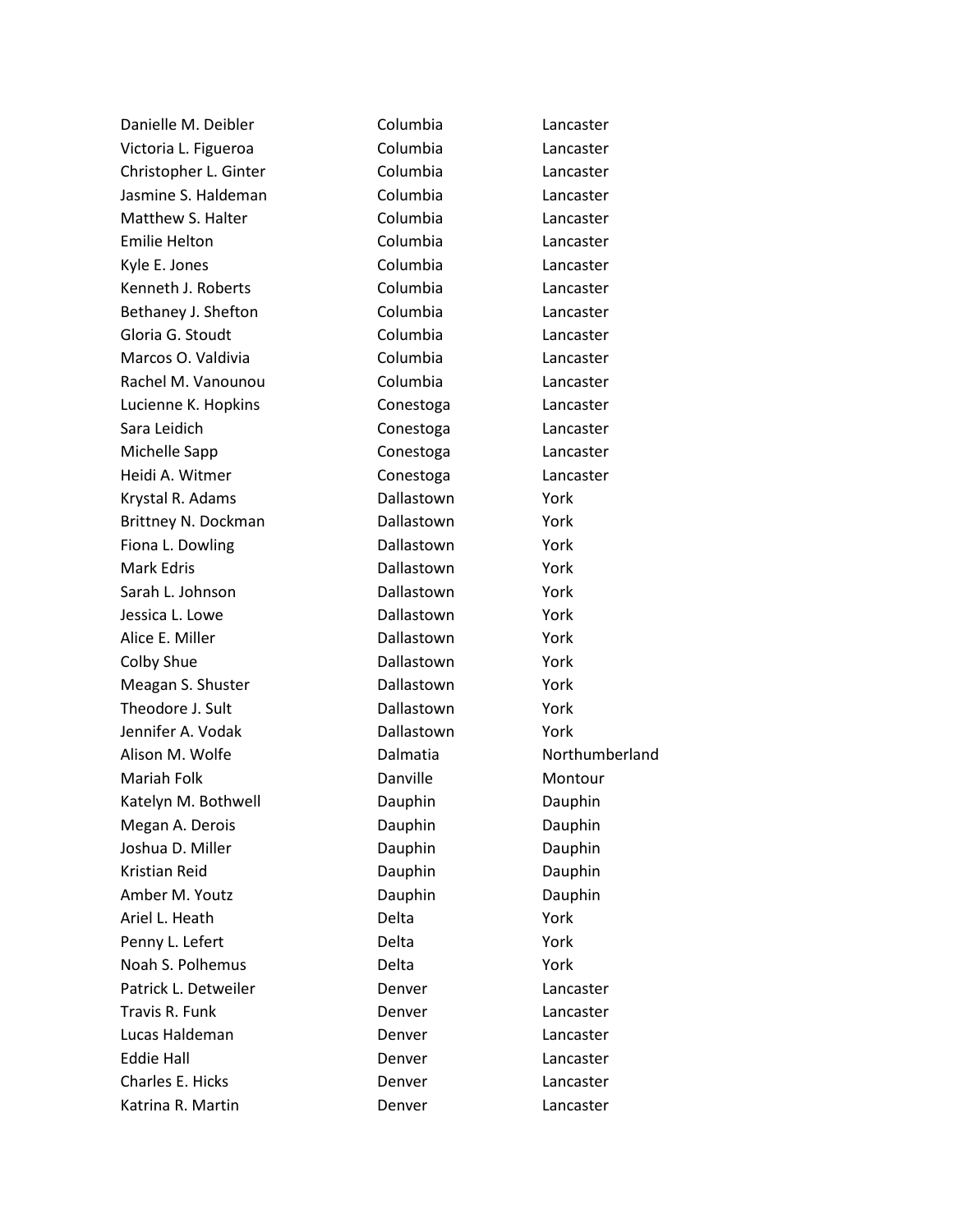| Michaela E. Naulty   | Denver           | Lancaster      |
|----------------------|------------------|----------------|
| Caitlin M. Riegel    | Denver           | Lancaster      |
| Cynthia M. Sensenig  | Denver           | Lancaster      |
| Sarah E. Shay        | Denver           | Lancaster      |
| Amy L. Staley        | Denver           | Lancaster      |
| Tam V. Tran          | Denver           | Lancaster      |
| Lindsey A. Wanner    | Denver           | Lancaster      |
| Jennifer L. Beaver   | Dillsburg        | York           |
| Carolyn C. Black     | Dillsburg        | York           |
| Valyssa P. Bock      | Dillsburg        | York           |
| Linda S. Bohn        | Dillsburg        | York           |
| David J. D'Alessio   | Dillsburg        | York           |
| Madison G. Emlet     | Dillsburg        | York           |
| Danielle E. Garber   | Dillsburg        | York           |
| Brittney L. Geidel   | Dillsburg        | York           |
| Pamela D. Ketner     | <b>Dillsburg</b> | York           |
| <b>Ashley Miller</b> | Dillsburg        | York           |
| Dawn M. Myers        | Dillsburg        | York           |
| Arti Patel           | Dillsburg        | York           |
| Leah Sentz           | Dillsburg        | York           |
| Karen M. Sheppard    | Dillsburg        | York           |
| Amber L. Smith       | Dillsburg        | York           |
| William R. Snyder    | Dillsburg        | York           |
| Allison C. Spoonhour | Dillsburg        | York           |
| Kiersten E. Staley   | Dillsburg        | York           |
| Adam E. Young        | Dillsburg        | York           |
| Eric J. Zedonis      | Dillsburg        | York           |
| Tyler D. Zimmermann  | <b>Dillsburg</b> | York           |
| Nathan I. Swineford  | Dornsife         | Northumberland |
| Ashley Abel          | Dover            | York           |
| Jessica Antonik      | Dover            | York           |
| Tierney J. Bair      | Dover            | York           |
| Amy M. Bloomfield    | Dover            | York           |
| Megan A. Canova      | Dover            | York           |
| Andrew D. Cook       | Dover            | York           |
| Drew A. Coyle        | Dover            | York           |
| Dana Daughtry        | Dover            | York           |
| Shawn M. Emminger    | Dover            | York           |
| Dennis M. Fassnacht  | Dover            | York           |
| Raymond J. Fink      | Dover            | York           |
| Carolyn Finnegan     | Dover            | York           |
| Destiny J. Folk      | Dover            | York           |
| Jennifer L. Frye     | Dover            | York           |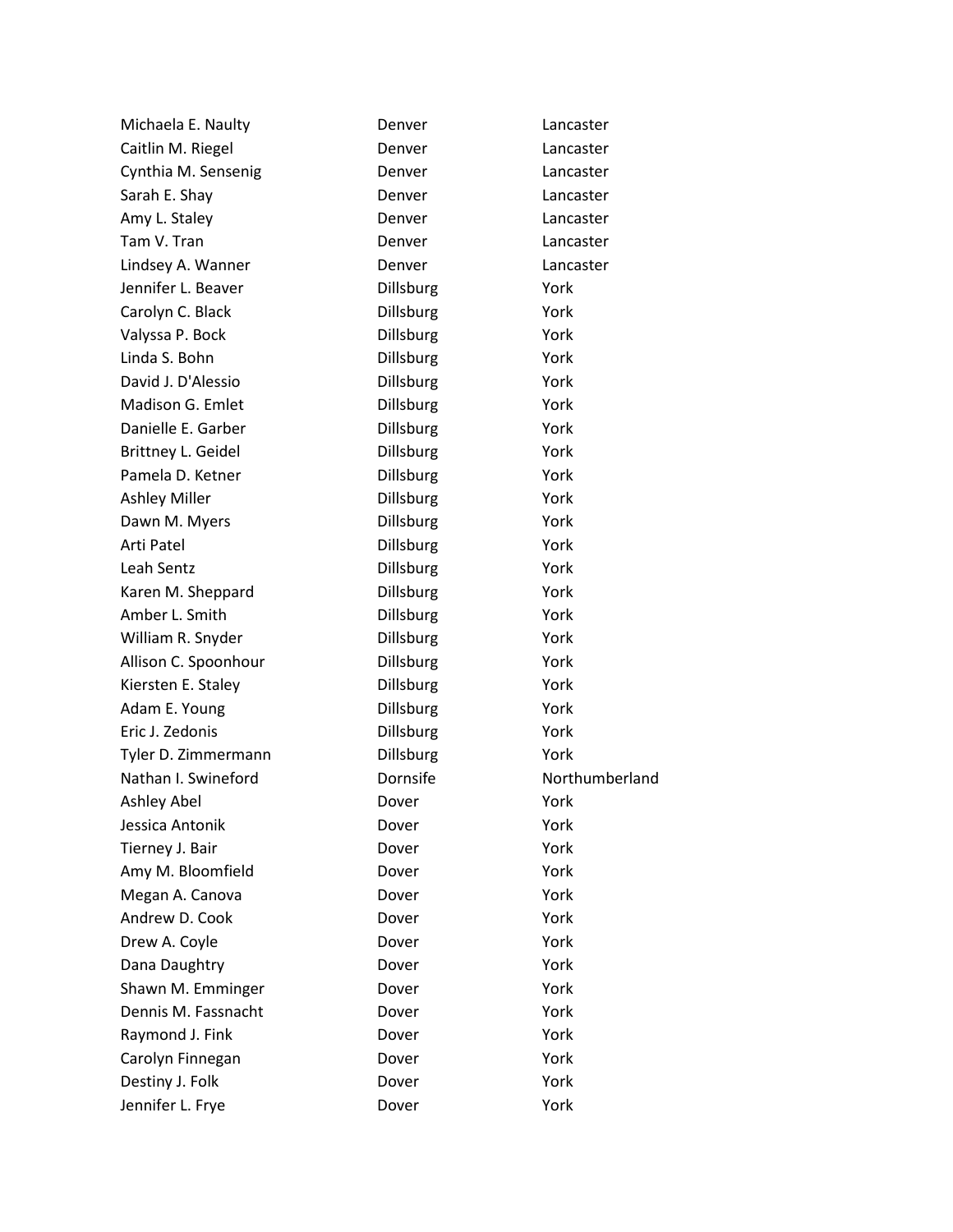| Tyann D. Giuffrida    | Dover              | York         |
|-----------------------|--------------------|--------------|
| Jacob Jackson         | Dover              | York         |
| Beth M. Krone         | Dover              | York         |
| Allison R. Lighty     | Dover              | York         |
| Muthiga D. Mbatia     | Dover              | York         |
| Madison E. Miller     | Dover              | York         |
| Vesna Okilj           | Dover              | York         |
| Nicole L. Reever      | Dover              | York         |
| Danielle B. Schildt   | Dover              | York         |
| Elizabeth J. Seebold  | Dover              | York         |
| Lauren N. Shearer     | Dover              | York         |
| Rachel E. Snell       | Dover              | York         |
| Taylor Wagaman        | Dover              | York         |
| Ashley N. Witmer      | Dover              | York         |
| Rachel V. Yinger      | Dover              | York         |
| Michael D. Dick       | Doylesburg         | Franklin     |
| William J. Metzler    | Doylestown         | <b>Bucks</b> |
| Hannah G. Boettinger  | Duncannon          | Perry        |
| Meghan L. Bortz       | Duncannon          | Perry        |
| Katrina F. Boyer      | Duncannon          | Perry        |
| Nicholas Brown        | Duncannon          | Perry        |
| Cassandra D. Ford     | Duncannon          | Perry        |
| Brett R. Hart         | Duncannon          | Perry        |
| Kristian J. Lamb      | Duncannon          | Perry        |
| Richard C. Snook      | Duncannon          | Perry        |
| Corey A. Stone        | Duncannon          | Perry        |
| Trisha D. Swartz      | Duncannon          | Perry        |
| Scott J. Teale        | E Petersburg       | Lancaster    |
| Issac J. Avery        | East Berlin        | Adams        |
| Cheynae M. Donofrio   | <b>East Berlin</b> | Adams        |
| Aishia M. Eckert      | East Berlin        | Adams        |
| Lori A. Forsythe      | East Berlin        | Adams        |
| Alexa T. Groft        | <b>East Berlin</b> | Adams        |
| Shannon L. Jackson    | East Berlin        | Adams        |
| Elizabeth F. Kenney   | <b>East Berlin</b> | Adams        |
| Stephanie N. Lawrence | East Berlin        | Adams        |
| Nicole M. McKinney    | <b>East Berlin</b> | Adams        |
| Christina N. OBrien   | East Berlin        | Adams        |
| Jack R. Reames        | East Berlin        | Adams        |
| Alivia K. Spahr       | East Berlin        | Adams        |
| Natasha M. Stark      | East Berlin        | Adams        |
| Tonda L. Adams        | East Earl          | Lancaster    |
| Susannah F. Kendig    | East Earl          | Lancaster    |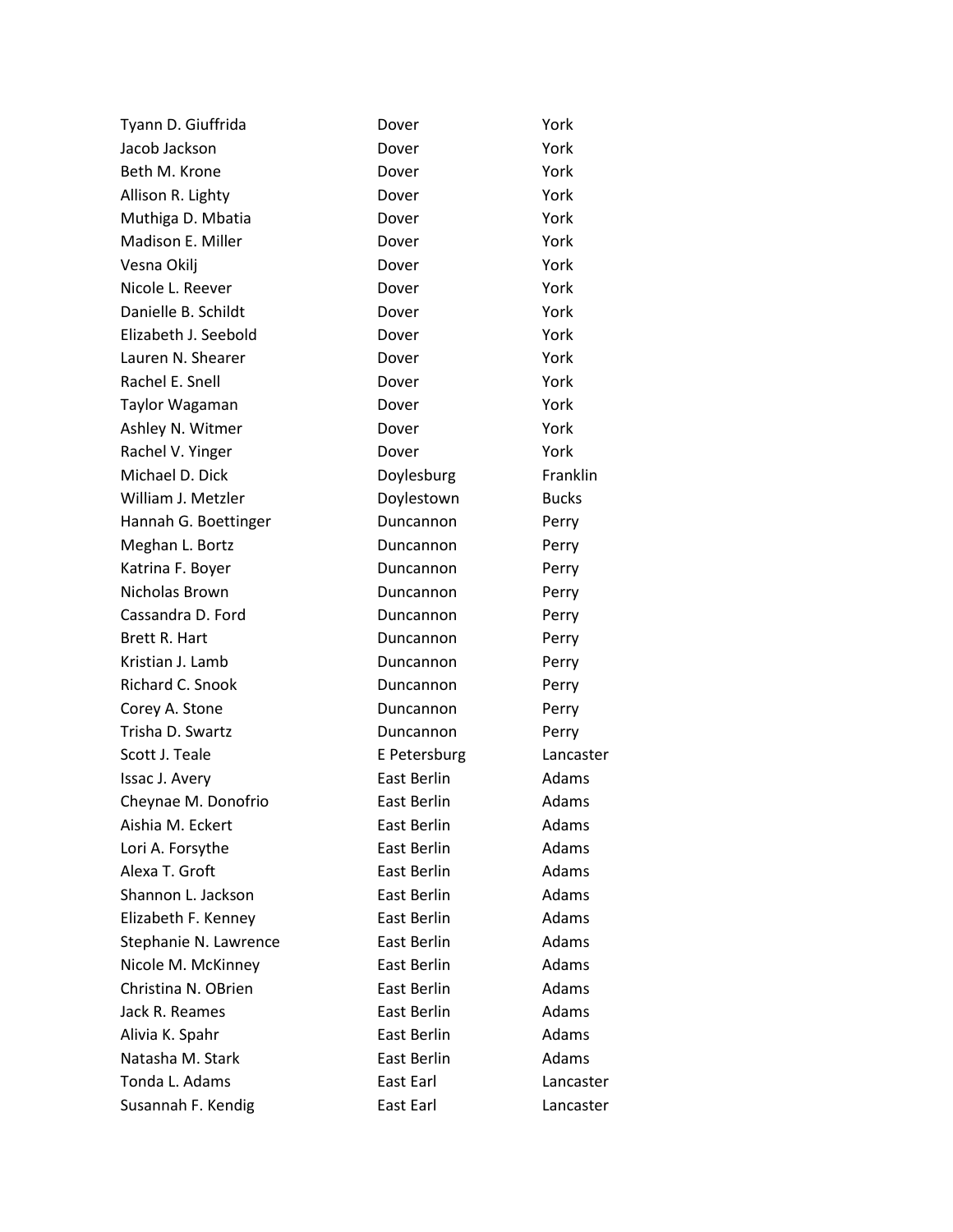Calvin R. Martin East Earl Lancaster Douglas B. Alexander East Petersburg Lancaster Charles L. Campbell East Petersburg Lancaster Kayli J. Hamilton **East Petersburg** Lancaster Joan M. Schwebel **East Petersburg** Lancaster Michael B. Smith **East Petersburg** Lancaster Jennifer N. Stewart **East Petersburg** Lancaster Garrison N. White **East Petersburg** Lancaster Heidi K. Sabol East Prospect York Damon Achuff **Elizabethtown** Lancaster Janell R. Bowman Elizabethtown Lancaster Mathandra R. Burkett Elizabethtown Lancaster Jessica Crone Elizabethtown Lancaster Jeremy B. Czyzewski Elizabethtown Lancaster James Floyd Elizabethtown Lancaster Emma G. Gardecki Elizabethtown Lancaster Cassandra Ginder Elizabethtown Lancaster Trudy Ann N. Good Elizabethtown Lancaster Jennifer L. Hummer Elizabethtown Lancaster Joshua L. Layton Elizabethtown Lancaster Amanda M. Leonard Elizabethtown Lancaster Joshua L. Lourdon Elizabethtown Lancaster Grant N. Markley **Elizabethtown** Lancaster Cody A. Martin Elizabethtown Lancaster Kayla A. Meleizen Elizabethtown Lancaster Ethan Patterson Elizabethtown Lancaster Kyle M. Roth **Elizabethtown** Lancaster Kevin Sheehan **Elizabethtown** Lancaster Lara A. Strickler **Elizabethtown** Lancaster Jacob A. Vettori Elizabethtown Lancaster Lacey N. Zimmerman Elizabethtown Lancaster Christy Hockenberry Elizabethville Dauphin Brianna N. Rupp **Elizabethville** Dauphin Nicholas E. Shrawder **Elizabethville** Dauphin Mandy Snyder **Elizabethville** Dauphin Christina R. Teeter **Elizabethville** Dauphin Emily H. Eisenhower **Elkins Park** Montgomery Alyssa R. Meisel **Elliottsburg** Perry Emma C. Simmons **Elliottsburg** Perry Sarah M. Good **Elm** Elm Lancaster Michael J. Spangler **Emigsville Emigsville** York Hicham Alahyane Enola Cumberland Mohammed Boutkhili Enola Cumberland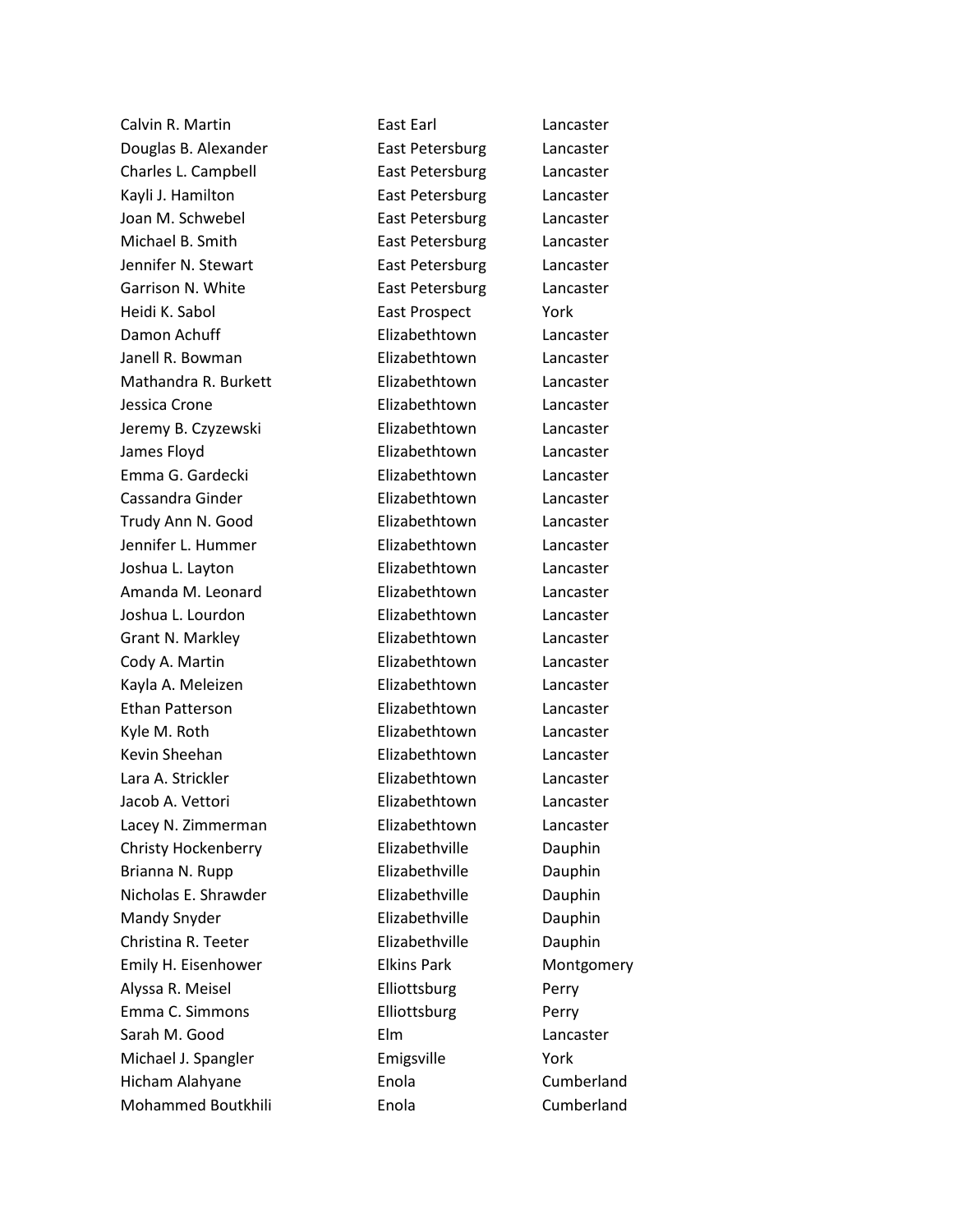| Shannon L. Byerly      | Enola   | Cumberland |
|------------------------|---------|------------|
| Danielle M. Caley      | Enola   | Cumberland |
| Fatima Driouich        | Enola   | Cumberland |
| Bradley L. Eddowes     | Enola   | Cumberland |
| Kim B. Eichinger       | Enola   | Cumberland |
| Olivia Feliciano       | Enola   | Cumberland |
| Daniel H. Freeburn     | Enola   | Cumberland |
| Anna R. Gilfert        | Enola   | Cumberland |
| Assia Guerch           | Enola   | Cumberland |
| Jason E. Hara          | Enola   | Cumberland |
| Acacia Hess            | Enola   | Cumberland |
| Veronika Lenker        | Enola   | Cumberland |
| Andrea M. Leonard      | Enola   | Cumberland |
| Tatiana Maran          | Enola   | Cumberland |
| Mark R. McCullough     | Enola   | Cumberland |
| Sylvie Munzinga Ndona  | Enola   | Cumberland |
| Annette M. Obrock      | Enola   | Cumberland |
| Stephanie S. Pasda     | Enola   | Cumberland |
| Gabrael L. Paup        | Enola   | Cumberland |
| Adrian P. Piechowicz   | Enola   | Cumberland |
| Andrea D. Potteiger    | Enola   | Cumberland |
| Cathy L. Shaner        | Enola   | Cumberland |
| Derek R. Sheaffer      | Enola   | Cumberland |
| Terry L. Shroyer       | Enola   | Cumberland |
| Alexandria E. Snyder   | Enola   | Cumberland |
| Joshua T. Stambaugh    | Enola   | Cumberland |
| Matthew T. Stocker     | Enola   | Cumberland |
| Joelle R. Super        | Enola   | Cumberland |
| Justine E. Tillman     | Enola   | Cumberland |
| Sergio R. UmanaMontero | Enola   | Cumberland |
| Brandon M. Woodrow     | Enola   | Cumberland |
| Mariel Altman          | Ephrata | Lancaster  |
| Rikki L. Anderson      | Ephrata | Lancaster  |
| Ross H. Bailey         | Ephrata | Lancaster  |
| William E. Been        | Ephrata | Lancaster  |
| Chadwick R. Beiler     | Ephrata | Lancaster  |
| Samantha A. Foster     | Ephrata | Lancaster  |
| Kelsi S. Getz          | Ephrata | Lancaster  |
| Amanda L. Giddings     | Ephrata | Lancaster  |
| Cassandra Heil         | Ephrata | Lancaster  |
| Orlando Huertas Jr     | Ephrata | Lancaster  |
| Julie A. Hurst         | Ephrata | Lancaster  |
| Caroline Imperial      | Ephrata | Lancaster  |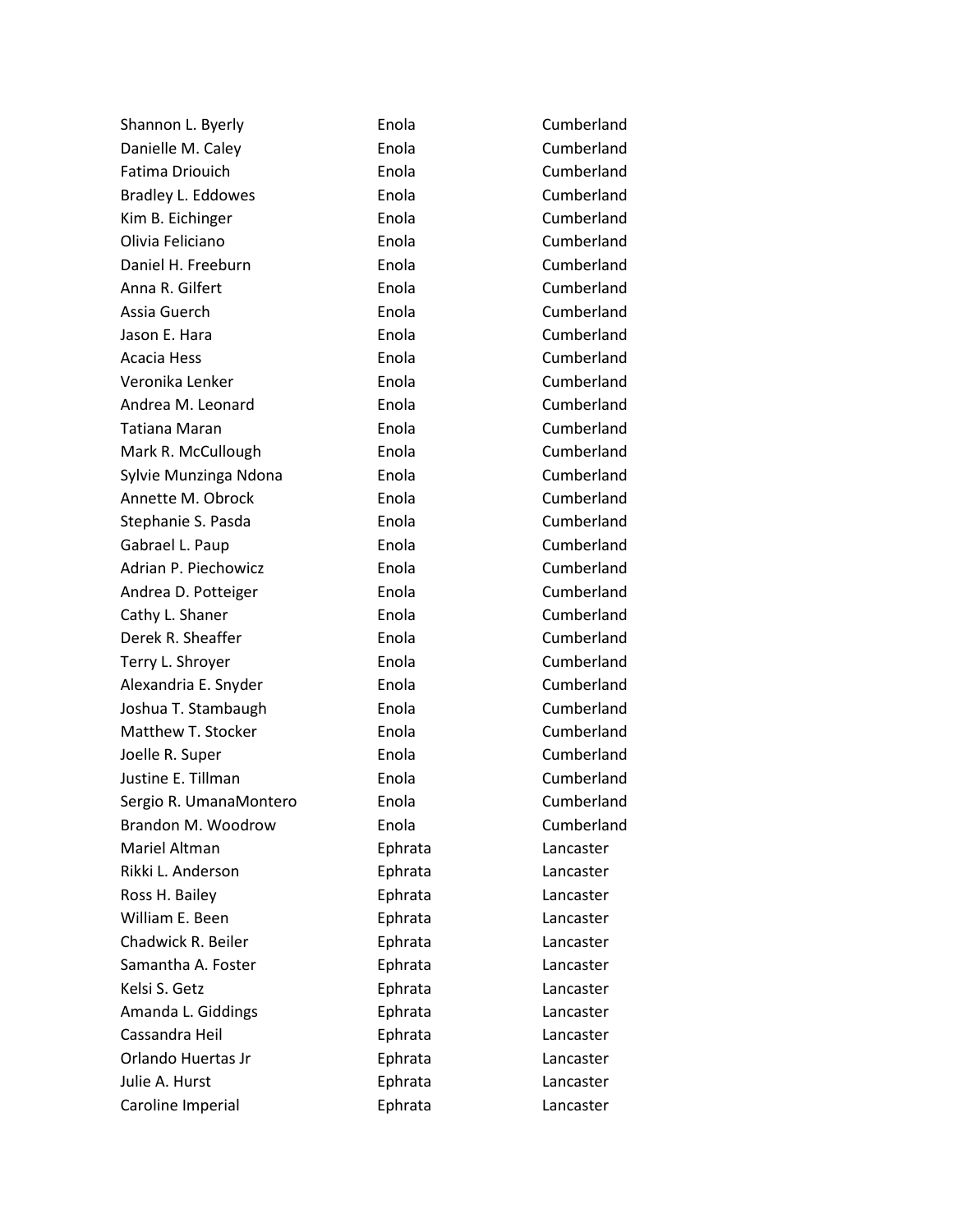| Shane T. Johnson        | Ephrata       | Lancaster |
|-------------------------|---------------|-----------|
| Heather A. Klink        | Ephrata       | Lancaster |
| Katy A. Kolle           | Ephrata       | Lancaster |
| Mariya Koval            | Ephrata       | Lancaster |
| Ana C. Lopez            | Ephrata       | Lancaster |
| Nathaniel D. Martin     | Ephrata       | Lancaster |
| Tangelena Y. McMahon    | Ephrata       | Lancaster |
| Kenneth M. Mikos        | Ephrata       | Lancaster |
| Jeffery J. Murphy       | Ephrata       | Lancaster |
| Joshua Myers            | Ephrata       | Lancaster |
| John Nolt               | Ephrata       | Lancaster |
| Kristin Nolt            | Ephrata       | Lancaster |
| Milford M. Nolt         | Ephrata       | Lancaster |
| Carey P. Olson          | Ephrata       | Lancaster |
| Nicole Rymarenko        | Ephrata       | Lancaster |
| Erica J. Sensenig       | Ephrata       | Lancaster |
| Danielle M. Shaver      | Ephrata       | Lancaster |
| Shannon M. Steffy       | Ephrata       | Lancaster |
| Joseph T. Thomas        | Ephrata       | Lancaster |
| Alexandra G. Toadvine   | Ephrata       | Lancaster |
| Angela Weiler           | Ephrata       | Lancaster |
| Leslie K. Wiest         | Ephrata       | Lancaster |
| <b>Brittany Wiker</b>   | Ephrata       | Lancaster |
| <b>Brandi Wolfinger</b> | Ephrata       | Lancaster |
| <b>Brittany Beck</b>    | <b>Etters</b> | York      |
| Matthew A. Canzoneri    | <b>Etters</b> | York      |
| Karen Colon-Lopez       | <b>Etters</b> | York      |
| Kaylia C. Cromwell      | <b>Etters</b> | York      |
| Jessica E. Danish       | Etters        | York      |
| Brielle M. Foley        | <b>Etters</b> | York      |
| Jill E. Fuchs           | Etters        | York      |
| Robin L. Goudy          | <b>Etters</b> | York      |
| Cree L. Julian          | <b>Etters</b> | York      |
| Eric J. Keller          | <b>Etters</b> | York      |
| John M. Malnofski       | <b>Etters</b> | York      |
| Barbie L. Miller        | <b>Etters</b> | York      |
| Quinn M. Ort            | <b>Etters</b> | York      |
| Kayla S. Petrucci       | <b>Etters</b> | York      |
| Jim Sawyer              | <b>Etters</b> | York      |
| Dwayne Smith            | <b>Etters</b> | York      |
| Kristina M. Sweeney     | <b>Etters</b> | York      |
| William F. Bruder       | Fairfield     | Adams     |
| Crystal L. Durbin       | Fairfield     | Adams     |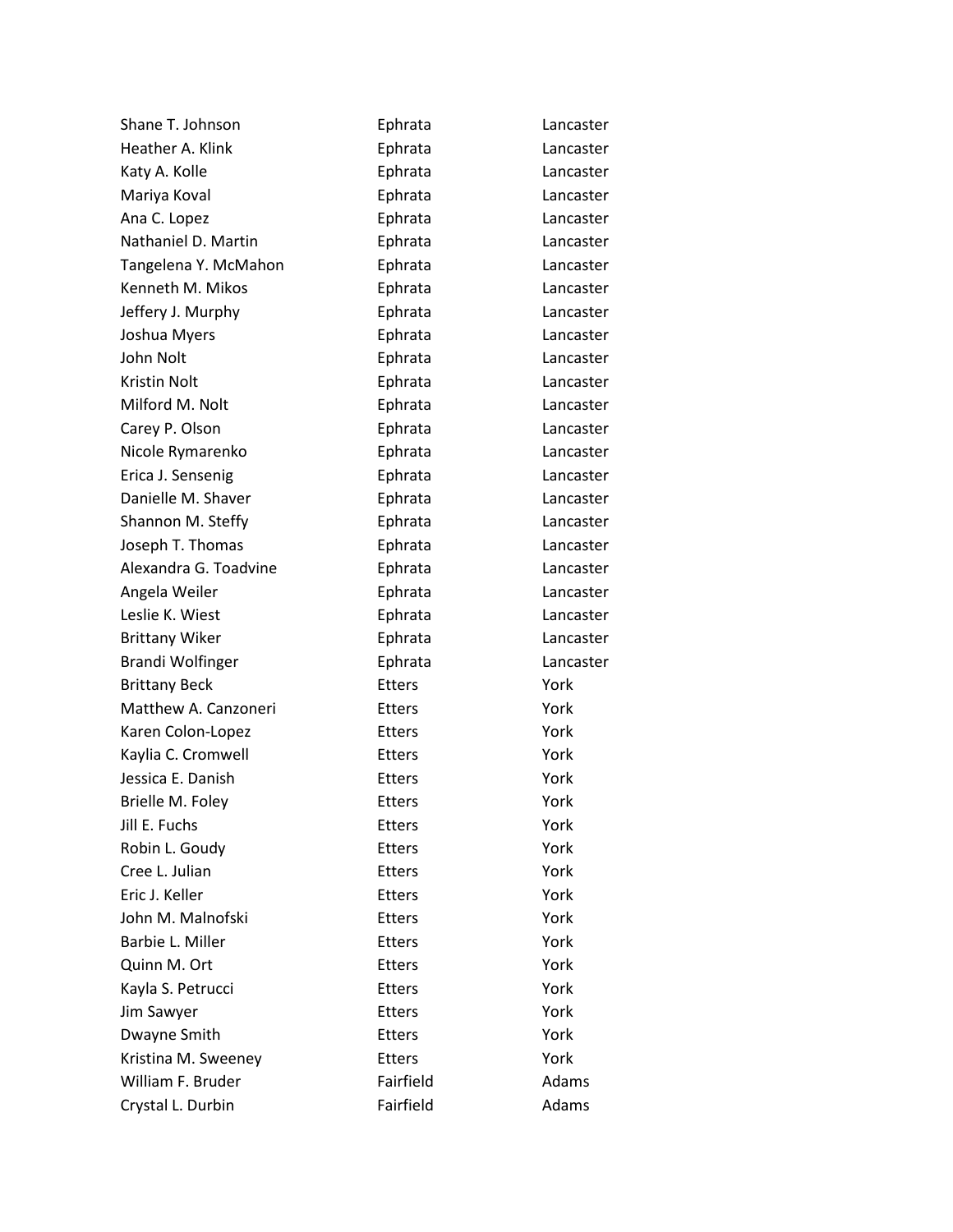| Carol A. Dyke          | Fairfield         | Adams     |
|------------------------|-------------------|-----------|
| Chelsea K. Fitzgerald  | Fairfield         | Adams     |
| Apryl D. Flohr         | Fairfield         | Adams     |
| Sue A. Gray            | Fairfield         | Adams     |
| Brookelynn E. Grinder  | Fairfield         | Adams     |
| Eric L. Hipkins        | Fairfield         | Adams     |
| Erin M. Lovelace       | Fairfield         | Adams     |
| Ronald G. Nicodemus    | Fairfield         | Adams     |
| John Novicki           | Fairfield         | Adams     |
| Karen L. Pennington    | Fairfield         | Adams     |
| Madison S. Provost     | Fairfield         | Adams     |
| Joshua Sites           | Fairfield         | Adams     |
| Kimberly L. Sites      | Fairfield         | Adams     |
| Tasha N. Whitney       | Fairfield         | Adams     |
| Brooke L. Cole         | <b>Fawn Grove</b> | York      |
| Alana Pietra           | <b>Fawn Grove</b> | York      |
| Megan C. Pitz          | Fawn Grove        | York      |
| William Brenneman      | Fayetteville      | Franklin  |
| Jessica L. Bumbaugh    | Fayetteville      | Franklin  |
| Wanda F. Jones         | Fayetteville      | Franklin  |
| Cindy M. Rodriguez     | Fayetteville      | Franklin  |
| Jonathan Sensenig      | Fayetteville      | Franklin  |
| Jordan E. Bast         | Felton            | York      |
| Jeanette M. Case       | Felton            | York      |
| Joshua W. Doane        | Felton            | York      |
| Albert J. Hall         | Felton            | York      |
| Christine D. Killinger | Felton            | York      |
| Tiffany A. Larkie      | Felton            | York      |
| Kurt R. Nuffer         | Felton            | York      |
| Addison C. Rabette     | Felton            | York      |
| Matthew L. Robinson    | Felton            | York      |
| Kaylin N. Ward         | Felton            | York      |
| Eryn E. Boltz          | Fredericksburg    | Lebanon   |
| Kerri Kline            | Fredericksburg    | Lebanon   |
| Brett M. Minnich       | Fredericksburg    | Lebanon   |
| Concetta C. Russo      | Fredericksburg    | Lebanon   |
| Ashlea N. Huber        | Gap               | Lancaster |
| Brandon L. Lantz       | Gap               | Lancaster |
| Gina M. Modugno        | Gap               | Lancaster |
| Anna C. Schrader       | Gap               | Lancaster |
| Mikael W. Bohn         | Gardners          | Adams     |
| Danielle K. Cramer     | Gardners          | Adams     |
| Abigail G. FinFrock    | Gardners          | Adams     |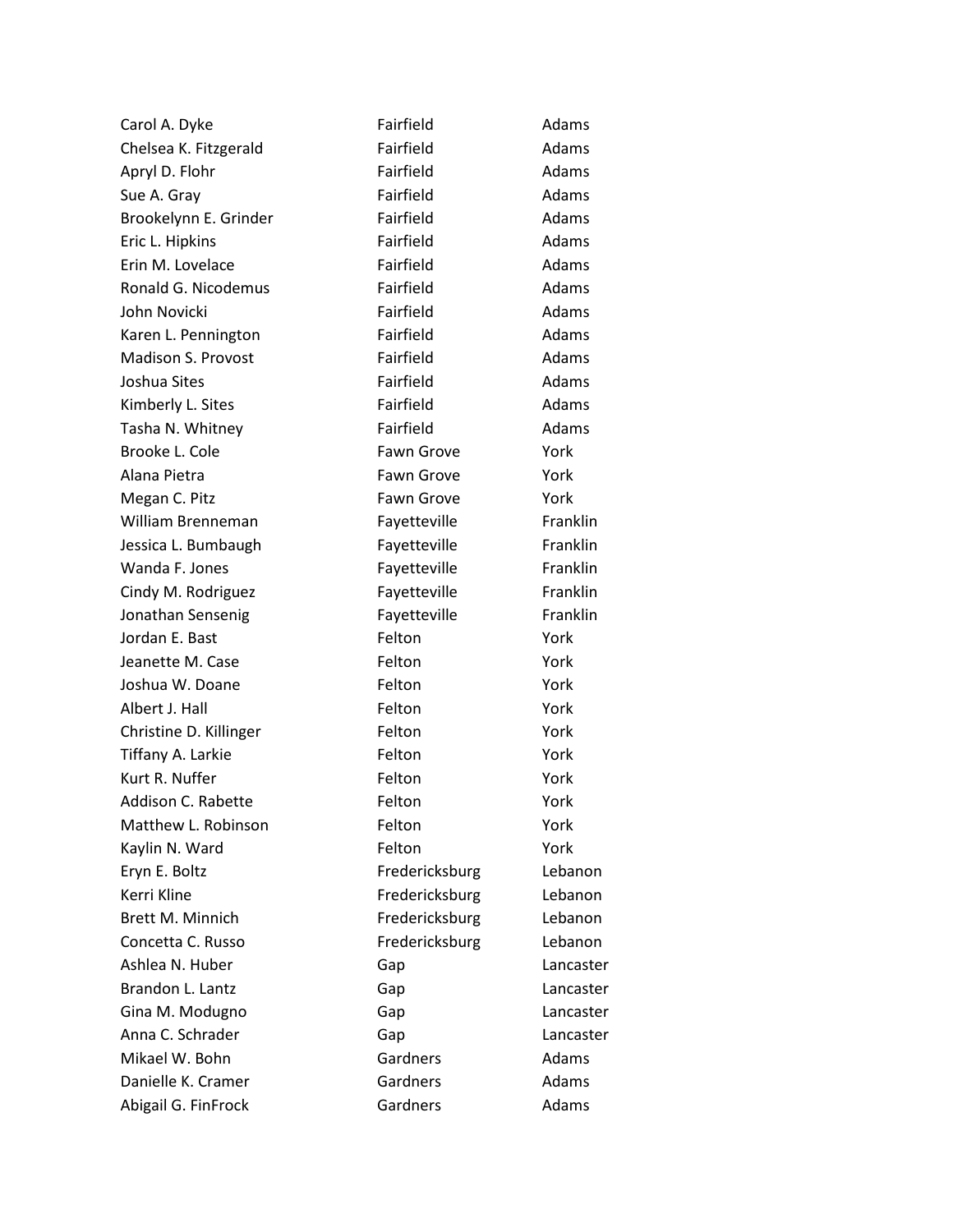| Brandon M. Heller       | Gardners   | Adams |
|-------------------------|------------|-------|
| Marguerite I. Shughart  | Gardners   | Adams |
| Amy R. Smyers           | Gardners   | Adams |
| Clare J. Alloway        | Gettysburg | Adams |
| Jaime Aviles Martinez   | Gettysburg | Adams |
| Robert S. Becker        | Gettysburg | Adams |
| Janett Blanco           | Gettysburg | Adams |
| Camryn O. Brewer        | Gettysburg | Adams |
| Aeriel M. Buss          | Gettysburg | Adams |
| Fernanda M. Castillo    | Gettysburg | Adams |
| Natalie Cochran         | Gettysburg | Adams |
| Rickard M. Czar         | Gettysburg | Adams |
| Amanda M. Daniels       | Gettysburg | Adams |
| Samantha K. Dell        | Gettysburg | Adams |
| Jacob S. Durboraw       | Gettysburg | Adams |
| Katie M. Dutrow         | Gettysburg | Adams |
| Shannon M. Faircloth    | Gettysburg | Adams |
| Laura A. Felton         | Gettysburg | Adams |
| Anne M. Fofanah         | Gettysburg | Adams |
| Kevin J. Foster         | Gettysburg | Adams |
| Renee L. Gallagher      | Gettysburg | Adams |
| Keirstan A. Green       | Gettysburg | Adams |
| Benjamin J. Hamm        | Gettysburg | Adams |
| Christina M. Hazlett    | Gettysburg | Adams |
| Jalesha M. Hess         | Gettysburg | Adams |
| Brian R. Hines          | Gettysburg | Adams |
| Amy E. Inskip           | Gettysburg | Adams |
| Jordan M. Kile          | Gettysburg | Adams |
| Deanna J. Kraus         | Gettysburg | Adams |
| Jeremy J. Kuhar         | Gettysburg | Adams |
| Heather L. Livelsberger | Gettysburg | Adams |
| Justin S. Manahan       | Gettysburg | Adams |
| Beverly L. Matassa      | Gettysburg | Adams |
| Rhonda C. Mathis        | Gettysburg | Adams |
| Goundy L. Mayer         | Gettysburg | Adams |
| Keevan F. Merryman      | Gettysburg | Adams |
| Samantha Naugle         | Gettysburg | Adams |
| Jason R. Nichols        | Gettysburg | Adams |
| Jonathan M. Picazo      | Gettysburg | Adams |
| Tony G. Price           | Gettysburg | Adams |
| Grace C. Riedel         | Gettysburg | Adams |
| Sandy K. Robinette      | Gettysburg | Adams |
| Justin A. Rudisill      | Gettysburg | Adams |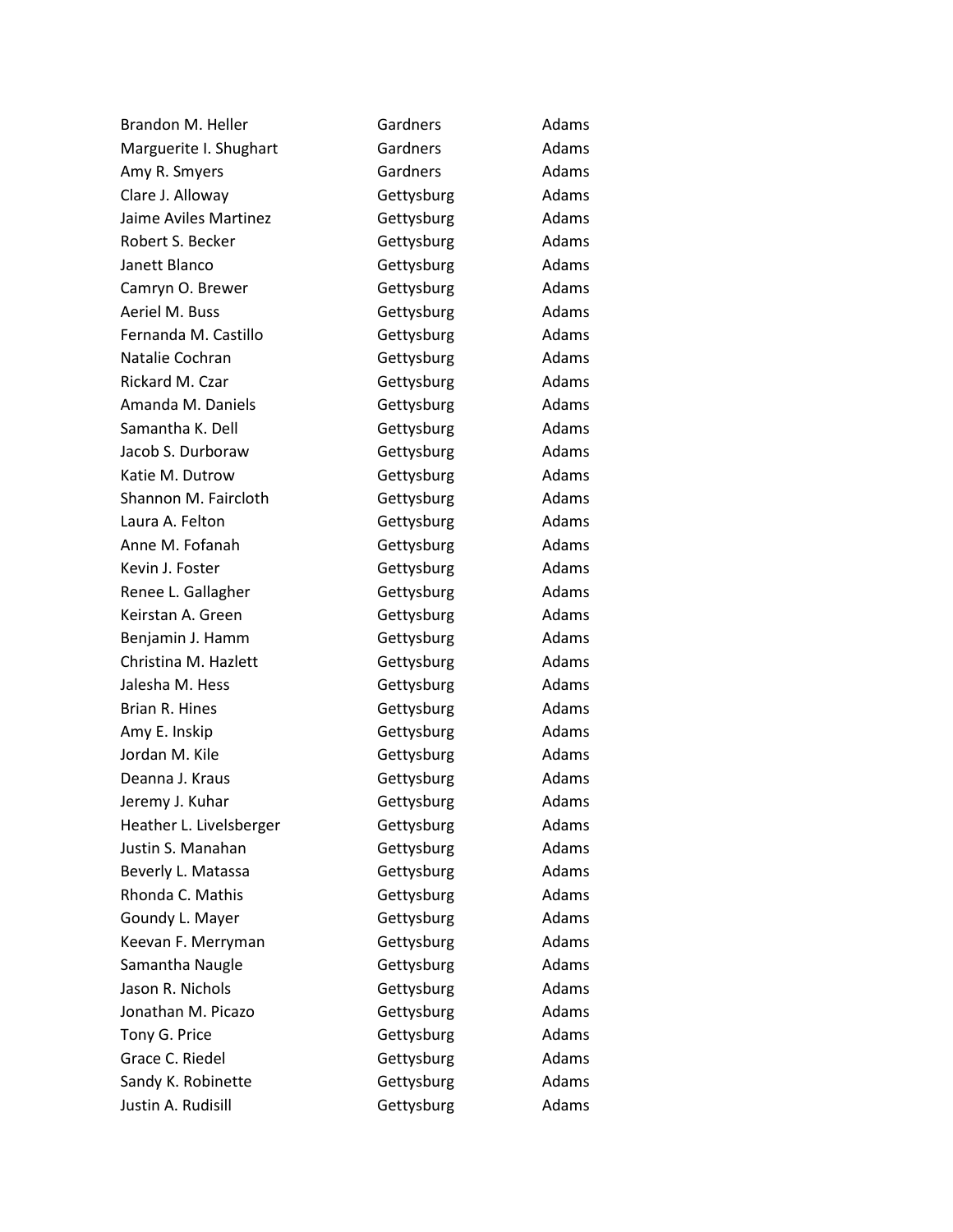| Kimberly D. Shultz        | Gettysburg     | Adams     |  |
|---------------------------|----------------|-----------|--|
| Tarah-Lynn M. Smith       | Gettysburg     | Adams     |  |
| Jesse B. Tom              | Gettysburg     | Adams     |  |
| Jennifer M. Williams      | Gettysburg     | Adams     |  |
| Jacob M. Withers          | Gettysburg     | Adams     |  |
| Michael L. Yannetti       | Gettysburg     | Adams     |  |
| Daniel J. Ziegler         | Gettysburg     | Adams     |  |
| Brooke A. Lloyd           | Glen Rock      | York      |  |
| <b>Krystal Martinez</b>   | Glen Rock      | York      |  |
| Megan A. McDaniel         | Glen Rock      | York      |  |
| <b>Waylon McDaniel</b>    | Glen Rock      | York      |  |
| Shari Swift               | Glen Rock      | York      |  |
| Steven F. Zappardino      | Glen Rock      | York      |  |
| Emily M. Kopp             | Glenville      | York      |  |
| Judah P. Licharowicz      | Glenville      | York      |  |
| Mandy R. Lynne-Rojas      | Glenville      | York      |  |
| Taylor N. Martin          | Glenville      | York      |  |
| Tasha N. Martz            | Glenville      | York      |  |
| Christina M. Menefee      | Glenville      | York      |  |
| Stephen D. Miller         | Glenville      | York      |  |
| Maranda A. Stoltzfus      | Gordonville    | Lancaster |  |
| Erik S. Espenshade        | Grantville     | Dauphin   |  |
| Sera M. Johns             | Grantville     | Dauphin   |  |
| Stephanie L. Keller       | Grantville     | Dauphin   |  |
| Ronald C. Peters          | Grantville     | Dauphin   |  |
| Sydney L. Theodore        | Grantville     | Dauphin   |  |
| Alex K. Via               | Grantville     | Dauphin   |  |
| <b>Chatchanok Bennett</b> | Greencastle    | Franklin  |  |
| Kristi N. Carroll         | Greencastle    | Franklin  |  |
| Reece J. Dabler           | Greencastle    | Franklin  |  |
| <b>Iris Harvie</b>        | Greencastle    | Franklin  |  |
| Laura E. Sellers          | Greencastle    | Franklin  |  |
| Kenneth E. Belle          | Halifax        | Dauphin   |  |
| Morgan A. Foulds          | Halifax        | Dauphin   |  |
| Tori L. Lupold            | Halifax        | Dauphin   |  |
| Christopher R. Paul       | Halifax        | Dauphin   |  |
| Michelle L. Sinclair      | <b>Halifax</b> | Dauphin   |  |
| Lisa A. Stoneroad         | Halifax        | Dauphin   |  |
| Courtney N. Trotman       | Halifax        | Dauphin   |  |
| Jo A. Yoder               | Halifax        | Dauphin   |  |
| Jamie L. Alban            | Hanover        | York      |  |
| Brianna N. Alwine         | Hanover        | York      |  |
| Julie A. Antonaccio       | Hanover        | York      |  |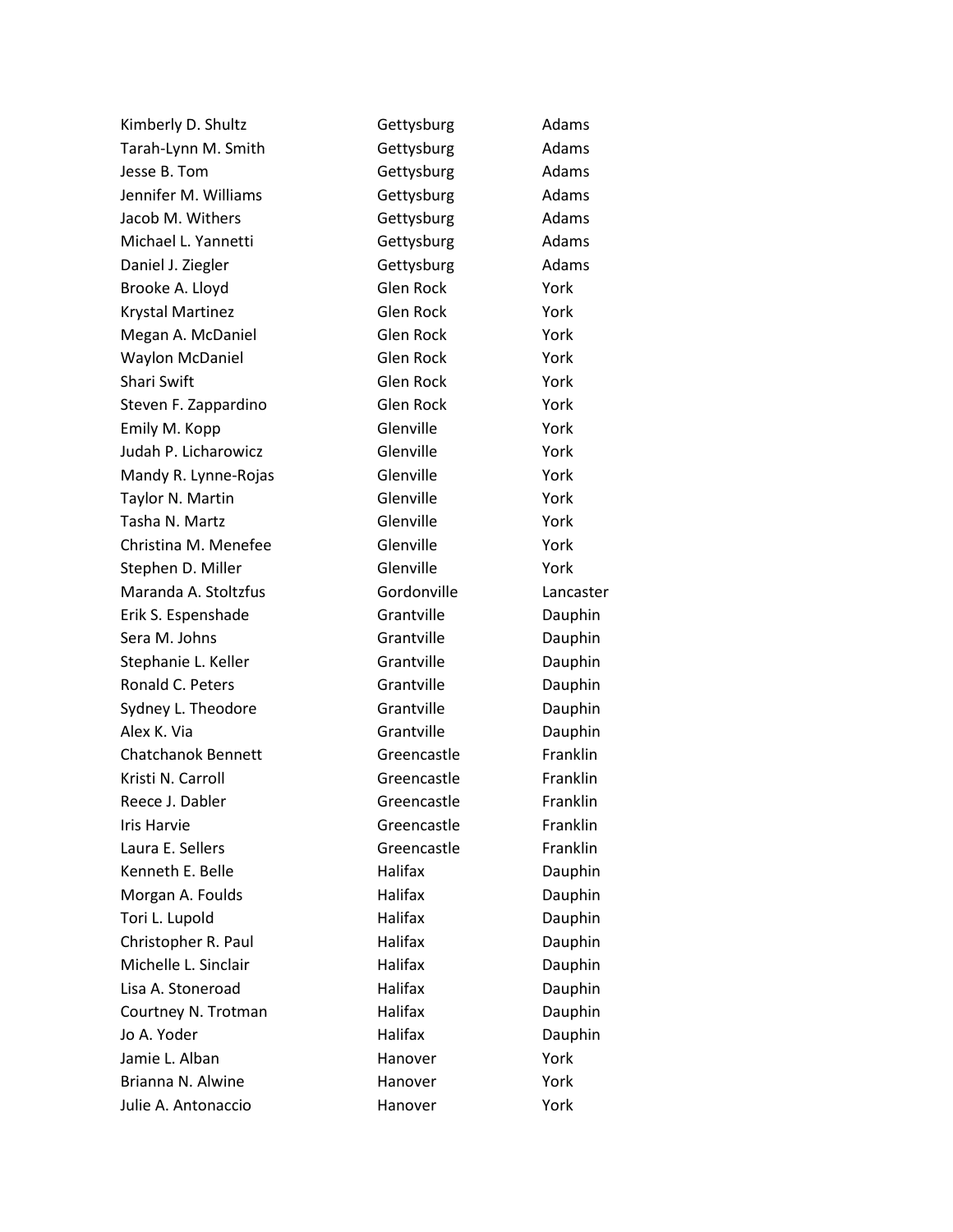| Danielle J. Bare      | Hanover | York |
|-----------------------|---------|------|
| Kayla M. Baugher      | Hanover | York |
| January M. Becker     | Hanover | York |
| Kellie M. Blassingame | Hanover | York |
| Kristen L. Brodie     | Hanover | York |
| Meghan Brown          | Hanover | York |
| Helen R. Brust        | Hanover | York |
| Olivia Chiaverini     | Hanover | York |
| Mitchell J. Christman | Hanover | York |
| Jonathan M. Dean      | Hanover | York |
| Tyler L. Dell         | Hanover | York |
| Angel M. DeWees       | Hanover | York |
| Joseph P. Drexler     | Hanover | York |
| Taylor N. Ecker       | Hanover | York |
| Cody A. Edwards       | Hanover | York |
| Logan H. Elder        | Hanover | York |
| Paige L. Elder        | Hanover | York |
| Joseph M. Farace      | Hanover | York |
| Katherine Fleming     | Hanover | York |
| Christina F. Fontanez | Hanover | York |
| Zachary L. Frazier    | Hanover | York |
| Brandon M. Freeze     | Hanover | York |
| Autumn K. Frock       | Hanover | York |
| Sarah Harmon          | Hanover | York |
| Kera M. Hill          | Hanover | York |
| Amanda Houghtaling    | Hanover | York |
| Bria A. Hufnagle      | Hanover | York |
| Jessica L. Ivgi       | Hanover | York |
| Kealy Keeney          | Hanover | York |
| Cory A. Kellenbenz    | Hanover | York |
| Dalton J. Legore      | Hanover | York |
| Damian L. Letourneau  | Hanover | York |
| Lacey C. Light        | Hanover | York |
| Amber M. Long         | Hanover | York |
| Rebekah M. Lynn       | Hanover | York |
| Alaina N. Martin      | Hanover | York |
| Victoria A. Martin    | Hanover | York |
| Emily A. Mertz        | Hanover | York |
| Maren Milam           | Hanover | York |
| Brittany N. Miller    | Hanover | York |
| <b>Franklin Mills</b> | Hanover | York |
| Nathan R. Mitz        | Hanover | York |
| Noah J. Morton        | Hanover | York |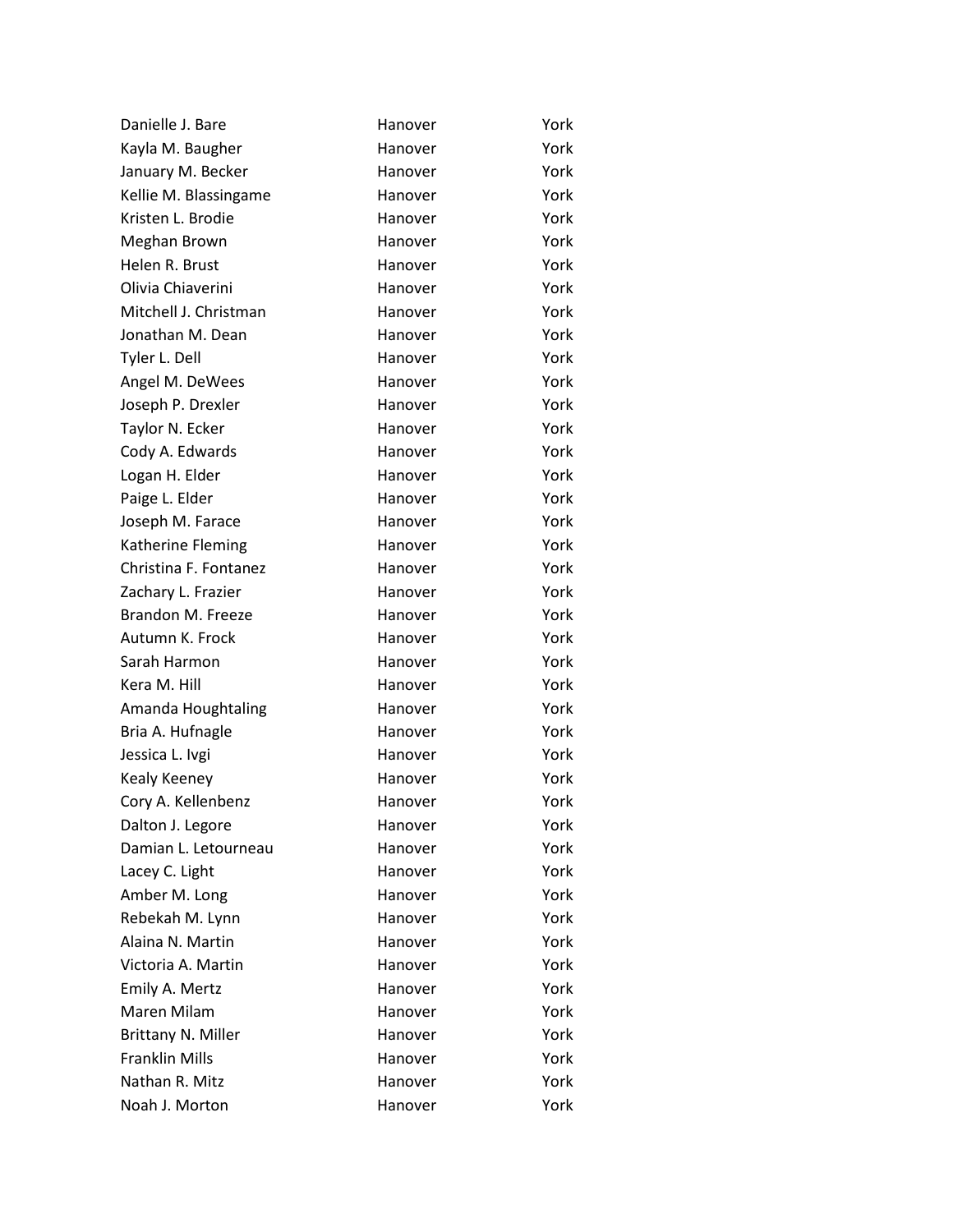| Amanda J. Orendorff      | Hanover    | York    |
|--------------------------|------------|---------|
| <b>Emily Penner</b>      | Hanover    | York    |
| Daniel R. Plummer        | Hanover    | York    |
| Stephanie A. Potts       | Hanover    | York    |
| Jeremiah S. Prince       | Hanover    | York    |
| <b>Connor Quinn</b>      | Hanover    | York    |
| Isaiah Reese             | Hanover    | York    |
| Christina Rodriguez      | Hanover    | York    |
| Katilyn E. Santana Leyva | Hanover    | York    |
| Ashlyn E. Slagle         | Hanover    | York    |
| Mitchell J. Smith        | Hanover    | York    |
| Nicholas A. Staub        | Hanover    | York    |
| Addison T. Tharp         | Hanover    | York    |
| Hannah C. Ulring         | Hanover    | York    |
| Taylor K. Wood           | Hanover    | York    |
| Barhamou H. Abdou        | Harrisburg | Dauphin |
| Idowu P. Adejonwo        | Harrisburg | Dauphin |
| Oluwafunke C. Adejonwo   | Harrisburg | Dauphin |
| Ganga R. Adhikari        | Harrisburg | Dauphin |
| Kimberly M. Ahlers       | Harrisburg | Dauphin |
| George L. Aleman         | Harrisburg | Dauphin |
| Heather M. Alexander     | Harrisburg | Dauphin |
| Miranda E. Alton-Ward    | Harrisburg | Dauphin |
| Ann E. Arena             | Harrisburg | Dauphin |
| Gelila Atnafu            | Harrisburg | Dauphin |
| Bosede A. Babalola       | Harrisburg | Dauphin |
| Tiaunna Q. Banks         | Harrisburg | Dauphin |
| G L. Barlup              | Harrisburg | Dauphin |
| Leroy Bass               | Harrisburg | Dauphin |
| Samantha J. Bedford      | Harrisburg | Dauphin |
| John R. Bell             | Harrisburg | Dauphin |
| Zachary A. Bell          | Harrisburg | Dauphin |
| Christopher D. Benedetto | Harrisburg | Dauphin |
| Jesse N. Berdanier       | Harrisburg | Dauphin |
| Amber C. Berg            | Harrisburg | Dauphin |
| Taylar M. Bevins         | Harrisburg | Dauphin |
| <b>Maxwell Billante</b>  | Harrisburg | Dauphin |
| Jare S. Blair            | Harrisburg | Dauphin |
| Erica D. Bland           | Harrisburg | Dauphin |
| Michelle E. Borders      | Harrisburg | Dauphin |
| Patrick J. Bosworth      | Harrisburg | Dauphin |
| Chrishon J. Bowen        | Harrisburg | Dauphin |
| Derrek H. Boyd           | Harrisburg | Dauphin |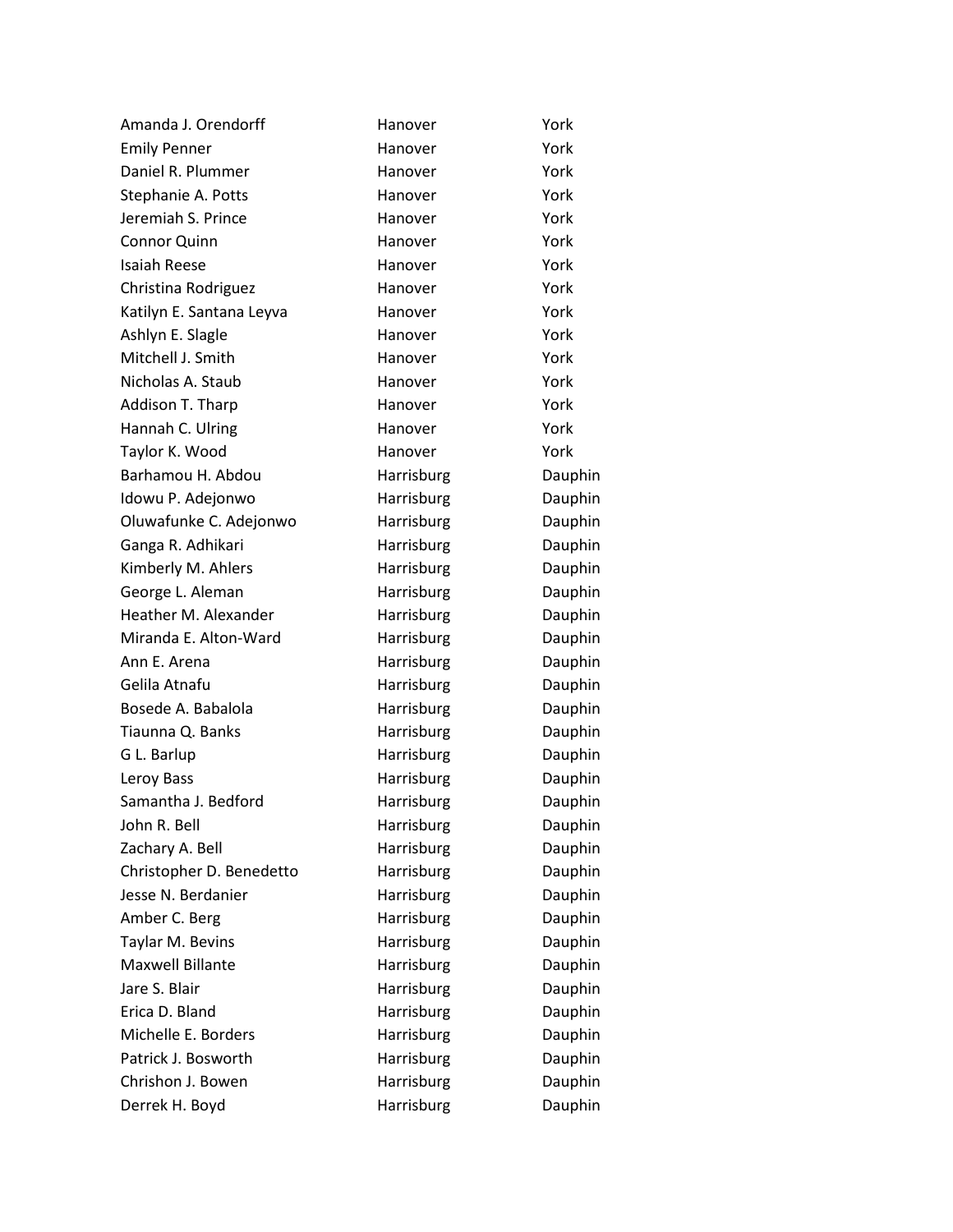| Paris O. Bretherick   | Harrisburg | Dauphin |
|-----------------------|------------|---------|
| Cindy L. Brooks       | Harrisburg | Dauphin |
| Kay E. Brown          | Harrisburg | Dauphin |
| Andrew M. Bryant      | Harrisburg | Dauphin |
| Tuan N. Bui           | Harrisburg | Dauphin |
| Kenneth R. Buller     | Harrisburg | Dauphin |
| Sierra L. Burton      | Harrisburg | Dauphin |
| Jonnathan Calle Silva | Harrisburg | Dauphin |
| Adam J. Campbell      | Harrisburg | Dauphin |
| Matthew E. Capuano    | Harrisburg | Dauphin |
| Rosaland I. Carroll   | Harrisburg | Dauphin |
| Bryan C. Carter       | Harrisburg | Dauphin |
| Marcus Carter         | Harrisburg | Dauphin |
| Kayla D. Chapman      | Harrisburg | Dauphin |
| Angela E. Codero      | Harrisburg | Dauphin |
| Mary E. Cole          | Harrisburg | Dauphin |
| Tasha R. Coley        | Harrisburg | Dauphin |
| Kristen Conley        | Harrisburg | Dauphin |
| <b>Allison Cowles</b> | Harrisburg | Dauphin |
| <b>Andrew Cramer</b>  | Harrisburg | Dauphin |
| Emily M. Crist        | Harrisburg | Dauphin |
| Gustavo D. Crist      | Harrisburg | Dauphin |
| Jessica L. Crum       | Harrisburg | Dauphin |
| Jason Curry           | Harrisburg | Dauphin |
| Sabina Dahal          | Harrisburg | Dauphin |
| <b>Udhav Dahal</b>    | Harrisburg | Dauphin |
| Thuy Dam              | Harrisburg | Dauphin |
| Deepak Dangal         | Harrisburg | Dauphin |
| Kamal Dangal          | Harrisburg | Dauphin |
| Jennie Daniels        | Harrisburg | Dauphin |
| Anita A. Danquah      | Harrisburg | Dauphin |
| Brian E. Davis        | Harrisburg | Dauphin |
| Krista Davis          | Harrisburg | Dauphin |
| Susan Davison         | Harrisburg | Dauphin |
| Samantha Decker       | Harrisburg | Dauphin |
| Anne E. Dimmock       | Harrisburg | Dauphin |
| Mykala G. Dodson      | Harrisburg | Dauphin |
| Mikhail V. Dolzhenko  | Harrisburg | Dauphin |
| Melissa J. Donath     | Harrisburg | Dauphin |
| Michael P. Dreibelbis | Harrisburg | Dauphin |
| Rachael I. Dudu       | Harrisburg | Dauphin |
| Clayton H. Early      | Harrisburg | Dauphin |
| Franz X. Ecker        | Harrisburg | Dauphin |
|                       |            |         |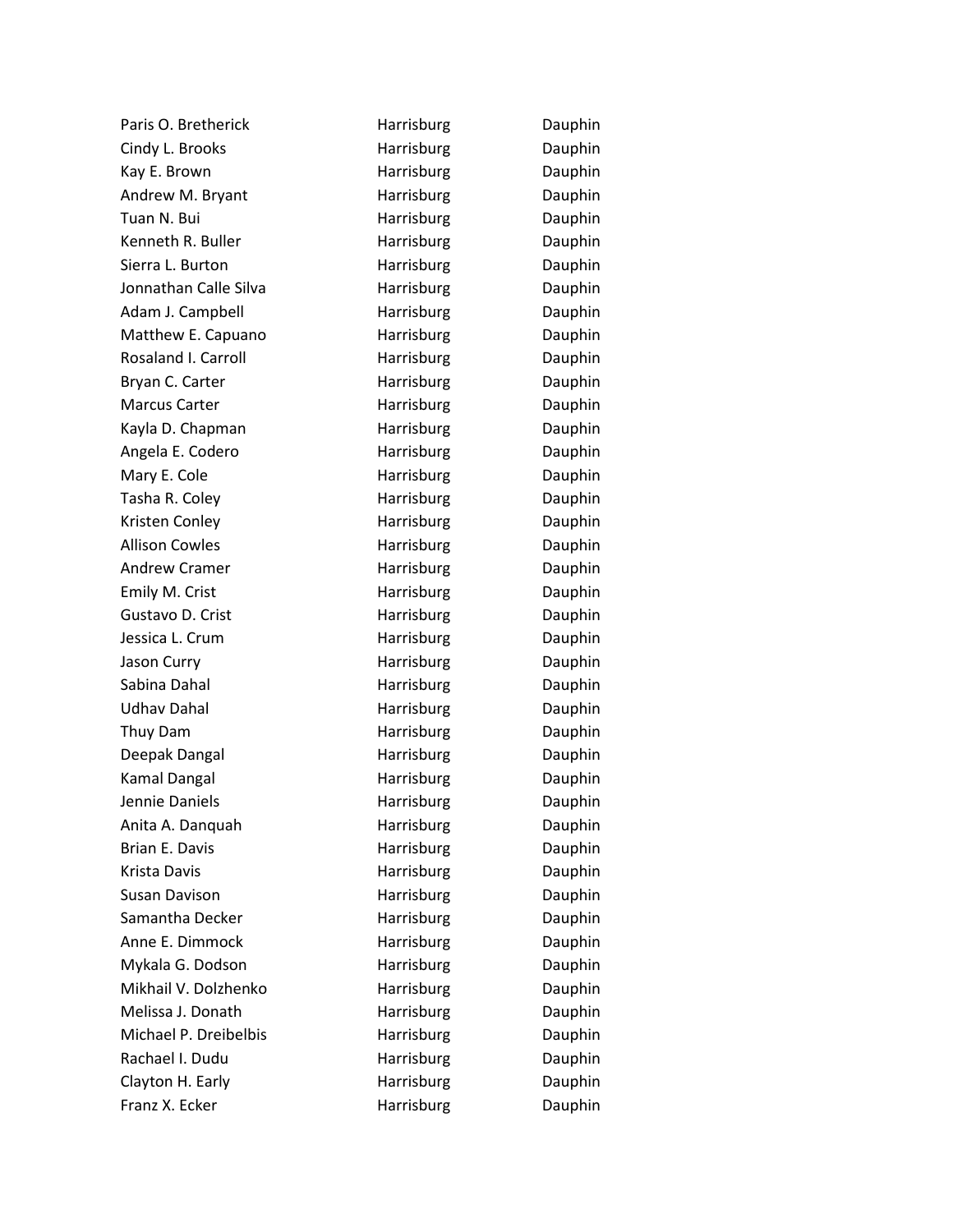| Tanner R. Edwards         | Harrisburg | Dauphin |
|---------------------------|------------|---------|
| <b>Nsisong Ekpo</b>       | Harrisburg | Dauphin |
| Deborah Ellis             | Harrisburg | Dauphin |
| <b>Hortencia Everett</b>  | Harrisburg | Dauphin |
| Jessie S. Farrell         | Harrisburg | Dauphin |
| Ryan M. Farver            | Harrisburg | Dauphin |
| Brenda A. Fineburg        | Harrisburg | Dauphin |
| Iennedra M. Finley        | Harrisburg | Dauphin |
| <b>Connor Fitzpatrick</b> | Harrisburg | Dauphin |
| Bradley N. Focht          | Harrisburg | Dauphin |
| Monique Frasier           | Harrisburg | Dauphin |
| Alicia L. Frederick       | Harrisburg | Dauphin |
| Alexandra L. Fries        | Harrisburg | Dauphin |
| Jason Gamble              | Harrisburg | Dauphin |
| Deidre Gansley-Ortiz      | Harrisburg | Dauphin |
| Melanie E. Garcia         | Harrisburg | Dauphin |
| Topacio G. Garrido        | Harrisburg | Dauphin |
| Arjun K. Gelal            | Harrisburg | Dauphin |
| Jason Gelnett             | Harrisburg | Dauphin |
| Matthew J. Gencavage      | Harrisburg | Dauphin |
| Gunther B. Gochenauer     | Harrisburg | Dauphin |
| Jennifer A. Gonzalez      | Harrisburg | Dauphin |
| Daniel B. Greene          | Harrisburg | Dauphin |
| Noah M. Greene            | Harrisburg | Dauphin |
| Zoran Grujic              | Harrisburg | Dauphin |
| Algery D. Hall            | Harrisburg | Dauphin |
| Rhyce D. Hammaker         | Harrisburg | Dauphin |
| Elizabeth S. Hankerson    | Harrisburg | Dauphin |
| Jacqueline N. Hanna       | Harrisburg | Dauphin |
| Brandon M. Hanson         | Harrisburg | Dauphin |
| Paige Hawthorne           | Harrisburg | Dauphin |
| Laurie L. Henry           | Harrisburg | Dauphin |
| Liza J. Henry             | Harrisburg | Dauphin |
| Sarah Herbst              | Harrisburg | Dauphin |
| Chelizabeth Hill          | Harrisburg | Dauphin |
| Wanda D. Hill             | Harrisburg | Dauphin |
| Silja M. Hilton           | Harrisburg | Dauphin |
| Zachary J. Hoffman        | Harrisburg | Dauphin |
| Tyler J. Hohenshelt       | Harrisburg | Dauphin |
| Stephanie M. Holey        | Harrisburg | Dauphin |
| Tamara Holton             | Harrisburg | Dauphin |
| Dinnah D. Hunt            | Harrisburg | Dauphin |
| Amanda R. Hutson          | Harrisburg | Dauphin |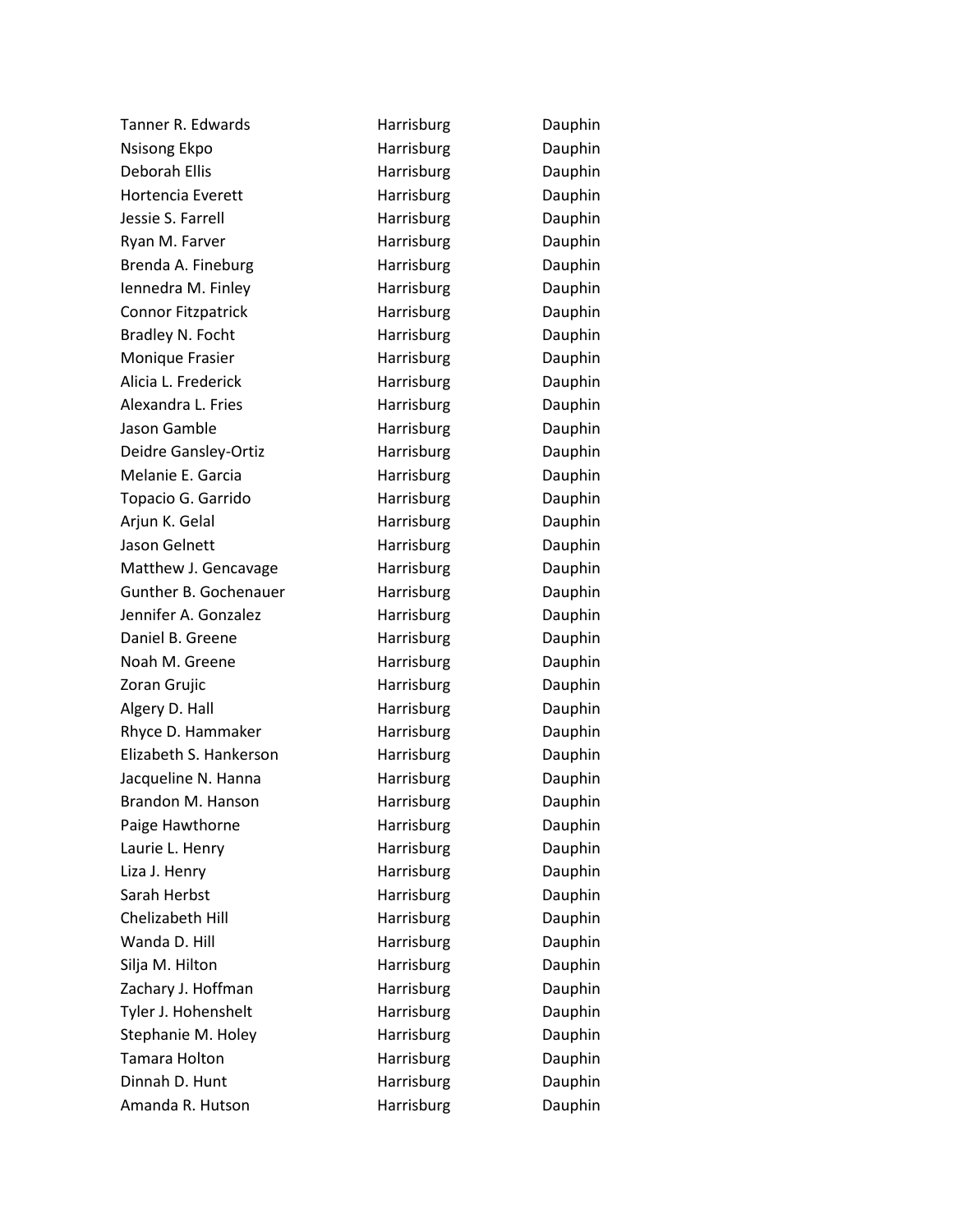| Sosana A. Iskader         | Harrisburg | Dauphin |
|---------------------------|------------|---------|
| Antwan J. Jackson         | Harrisburg | Dauphin |
| Kayla R. Jefferies        | Harrisburg | Dauphin |
| Carreasa A. Jenkins       | Harrisburg | Dauphin |
| Jessica S. Johnson        | Harrisburg | Dauphin |
| Justin Johnson            | Harrisburg | Dauphin |
| Melanie R. Johnson        | Harrisburg | Dauphin |
| Tamia R. Johnson          | Harrisburg | Dauphin |
| Wendy S. Johnson-Thompson | Harrisburg | Dauphin |
| Khalil S. Jordan          | Harrisburg | Dauphin |
| Amber D. Judy             | Harrisburg | Dauphin |
| Anita Kafley              | Harrisburg | Dauphin |
| Katelyn A. Kaufman        | Harrisburg | Dauphin |
| Erik Kerns                | Harrisburg | Dauphin |
| Joyce Y. Kigembe          | Harrisburg | Dauphin |
| Sebastian R. King         | Harrisburg | Dauphin |
| Victoria S. Kitts         | Harrisburg | Dauphin |
| Caroline E. Knight        | Harrisburg | Dauphin |
| Lauren A. Kochel          | Harrisburg | Dauphin |
| Cassandra M. Kohler       | Harrisburg | Dauphin |
| James A. Koons            | Harrisburg | Dauphin |
| Jennifer L. Kopp          | Harrisburg | Dauphin |
| Sarah A. Kopp             | Harrisburg | Dauphin |
| Jennifer A. Krape         | Harrisburg | Dauphin |
| Amanda Kresge             | Harrisburg | Dauphin |
| Marti G. Kuhr-Bair        | Harrisburg | Dauphin |
| James W. Labalokie        | Harrisburg | Dauphin |
| Jessica L. Latsha         | Harrisburg | Dauphin |
| Tram H. Le                | Harrisburg | Dauphin |
| Mary Clare Lee            | Harrisburg | Dauphin |
| Stephen J. Levai          | Harrisburg | Dauphin |
| Amanda Liberacki          | Harrisburg | Dauphin |
| Amy C. Lindsay            | Harrisburg | Dauphin |
| Sefora E. Lopez           | Harrisburg | Dauphin |
| Kayla M. Low              | Harrisburg | Dauphin |
| Eduardo Lugaro            | Harrisburg | Dauphin |
| Amber Y. Luster           | Harrisburg | Dauphin |
| Erin M. Lysaght           | Harrisburg | Dauphin |
| Jason K. Markel           | Harrisburg | Dauphin |
| Julie L. Marolf           | Harrisburg | Dauphin |
| Luke S. Marquart          | Harrisburg | Dauphin |
| <b>Chandler Mathis</b>    | Harrisburg | Dauphin |
| Mackenzie Mayer           | Harrisburg | Dauphin |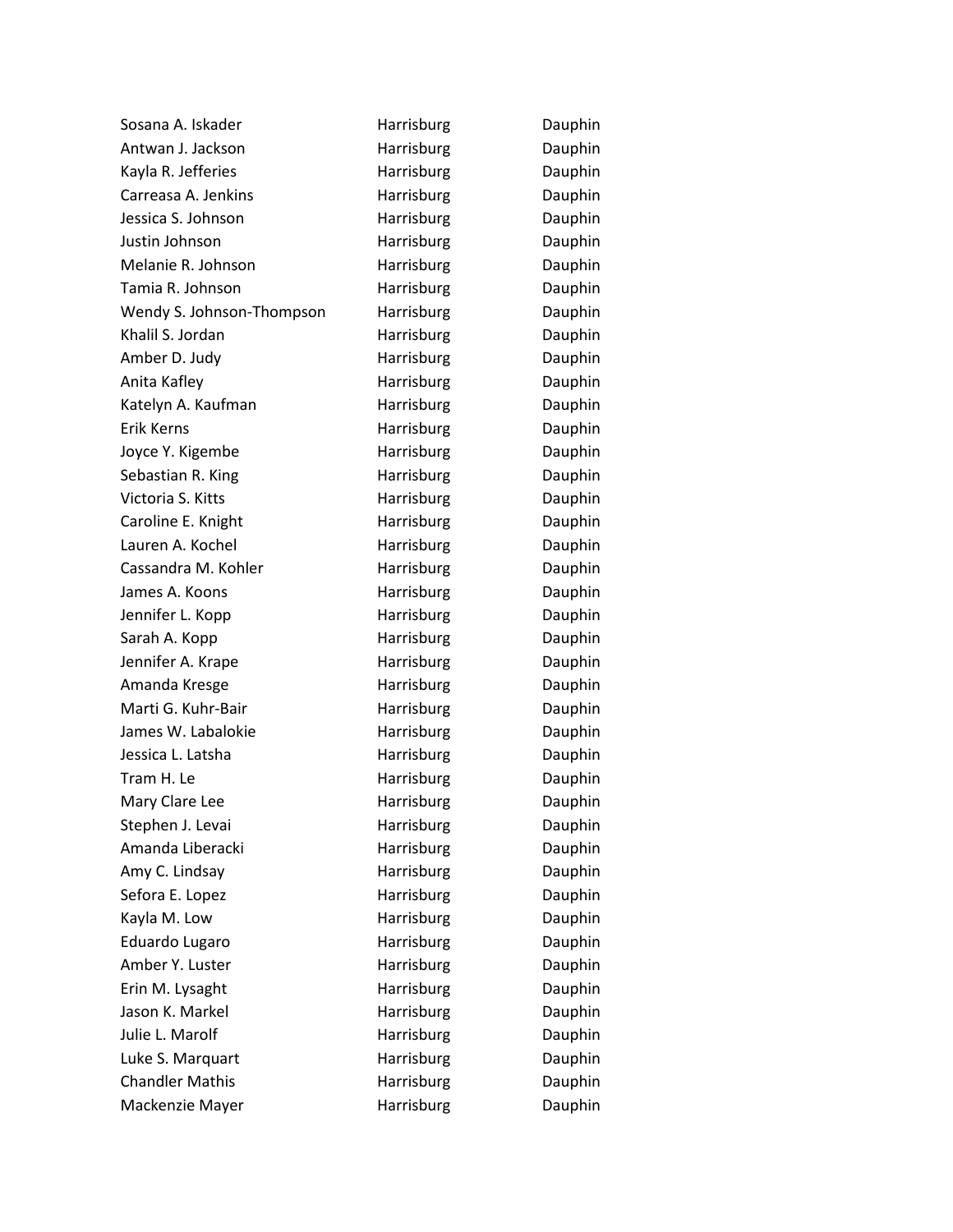| Shelly A. McCoy            | Harrisburg        | Dauphin |
|----------------------------|-------------------|---------|
| <b>Brittanie S. McGirt</b> | Harrisburg        | Dauphin |
| Cheyenne McHone            | Harrisburg        | Dauphin |
| Brian S. Medellin          | Harrisburg        | Dauphin |
| Alexis Melendez Pabon      | Harrisburg        | Dauphin |
| Michelle L. Mendez         | Harrisburg        | Dauphin |
| Suzanne R. Merdian         | Harrisburg        | Dauphin |
| Katherine E. Meyers        | Harrisburg        | Dauphin |
| Kerry K. Mock              | Harrisburg        | Dauphin |
| Christa J. Mohr            | Harrisburg        | Dauphin |
| Emilie A. Mummau           | Harrisburg        | Dauphin |
| Jada L. Murlin             | Harrisburg        | Dauphin |
| Akeim Murray               | Harrisburg        | Dauphin |
| Sara N. Myers              | Harrisburg        | Dauphin |
| Gina M. Naccarato          | Harrisburg        | Dauphin |
| <b>Wendy Narvaez</b>       | Harrisburg        | Dauphin |
| Wali A. Nasir              | Harrisburg        | Dauphin |
| Daniela F. Navedo          | Harrisburg        | Dauphin |
| Nancy Navetta              | Harrisburg        | Dauphin |
| Aster M. Negash            | Harrisburg        | Dauphin |
| Jennifer L. Nester         | Harrisburg        | Dauphin |
| Jennifer E. Newcomer       | Harrisburg        | Dauphin |
| Melanie A. Newcomer        | Harrisburg        | Dauphin |
| Jade Nguyen                | Harrisburg        | Dauphin |
| Trinh T. Nguyen            | <b>Harrisburg</b> | Dauphin |
| Matthew J. Nickerson       | Harrisburg        | Dauphin |
| Mikayla B. Niemi           | Harrisburg        | Dauphin |
| Alan Noel Jr               | Harrisburg        | Dauphin |
| Courage E. Ogborokpa       | Harrisburg        | Dauphin |
| Kimberly Ortega            | Harrisburg        | Dauphin |
| <b>Yarelis Ortiz</b>       | Harrisburg        | Dauphin |
| Princess B. Owiredu-Yeboah | Harrisburg        | Dauphin |
| Nadia Pakharenko-King      | Harrisburg        | Dauphin |
| Ashley N. Palm             | Harrisburg        | Dauphin |
| Kyle R. Pancher            | Harrisburg        | Dauphin |
| Judah D. Pare              | Harrisburg        | Dauphin |
| Nimisha S. Patel           | Harrisburg        | Dauphin |
| Daniel K. Patterson        | Harrisburg        | Dauphin |
| Ocelia E. Perry            | Harrisburg        | Dauphin |
| Duy B. Pham                | Harrisburg        | Dauphin |
| Janelle L. Pitts           | Harrisburg        | Dauphin |
| <b>David Plesic</b>        | Harrisburg        | Dauphin |
| <b>Frank Plesic</b>        | Harrisburg        | Dauphin |
|                            |                   |         |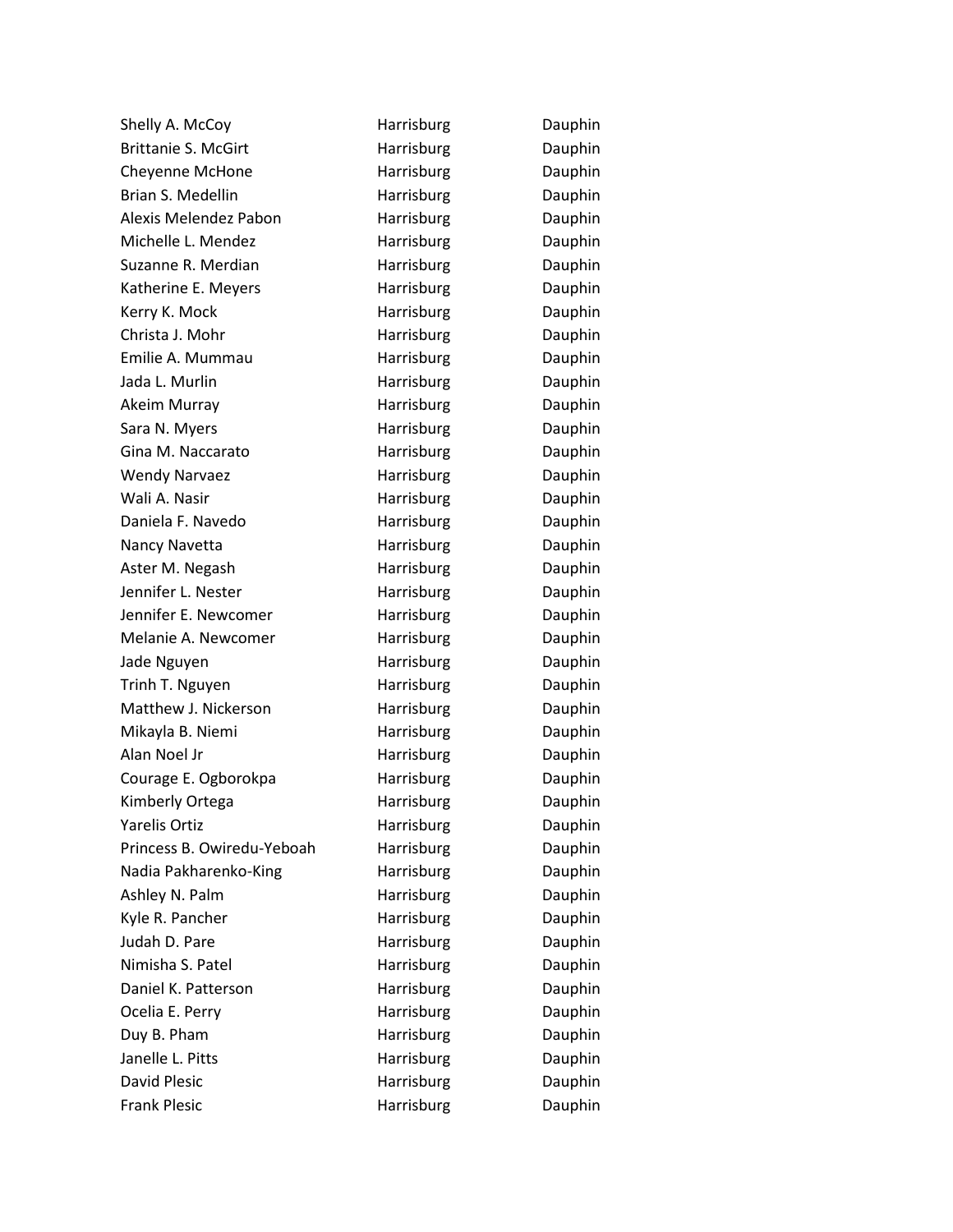| Tulasa D. Pokhrel           | Harrisburg | Dauphin |
|-----------------------------|------------|---------|
| Richard L. Poorman          | Harrisburg | Dauphin |
| Andrew T. Porsch            | Harrisburg | Dauphin |
| Allison L. Prim             | Harrisburg | Dauphin |
| Morgan Purdy                | Harrisburg | Dauphin |
| Derek J. Quaid              | Harrisburg | Dauphin |
| Alisha Ramirez              | Harrisburg | Dauphin |
| Carol T. Ramsey             | Harrisburg | Dauphin |
| Brooke E. Rathbun           | Harrisburg | Dauphin |
| Sheena M. Ravenel           | Harrisburg | Dauphin |
| Kara M. Reagan              | Harrisburg | Dauphin |
| Sandra L. Reber             | Harrisburg | Dauphin |
| Sean Reichelderfer          | Harrisburg | Dauphin |
| Trista B. Reisinger         | Harrisburg | Dauphin |
| Evangelista M. Reynolds     | Harrisburg | Dauphin |
| Hayat Riad                  | Harrisburg | Dauphin |
| Dante L. Rice               | Harrisburg | Dauphin |
| Cindy Rodriguez             | Harrisburg | Dauphin |
| Alivia L. Roma              | Harrisburg | Dauphin |
| Lisette O. Roque            | Harrisburg | Dauphin |
| Amanda M. Rosa-Colon        | Harrisburg | Dauphin |
| Piotr Roszczenko            | Harrisburg | Dauphin |
| Joshua D. Salinger          | Harrisburg | Dauphin |
| Rita Schiano di Cola        | Harrisburg | Dauphin |
| Richard A. Schindler        | Harrisburg | Dauphin |
| Chris J. Schuler            | Harrisburg | Dauphin |
| Juan S. Scott               | Harrisburg | Dauphin |
| Rossella Scotto D'Apollonia | Harrisburg | Dauphin |
| Natashalee Seda Martinez    | Harrisburg | Dauphin |
| Jacob S. Servacek           | Harrisburg | Dauphin |
| <b>Barbara Shadle</b>       | Harrisburg | Dauphin |
| Mina M. Shehata             | Harrisburg | Dauphin |
| Beatrice E. Shipi           | Harrisburg | Dauphin |
| Kalpana Siwakoti            | Harrisburg | Dauphin |
| Cody A. Smith               | Harrisburg | Dauphin |
| Jamie L. Snyder             | Harrisburg | Dauphin |
| Jenna L. Snyder             | Harrisburg | Dauphin |
| Rawan Srour                 | Harrisburg | Dauphin |
| Sara M. Steckler            | Harrisburg | Dauphin |
| Jennell R. Stine            | Harrisburg | Dauphin |
| Stefani L. Stoner           | Harrisburg | Dauphin |
| Phul M. Sunuwar             | Harrisburg | Dauphin |
| Gary Tam                    | Harrisburg | Dauphin |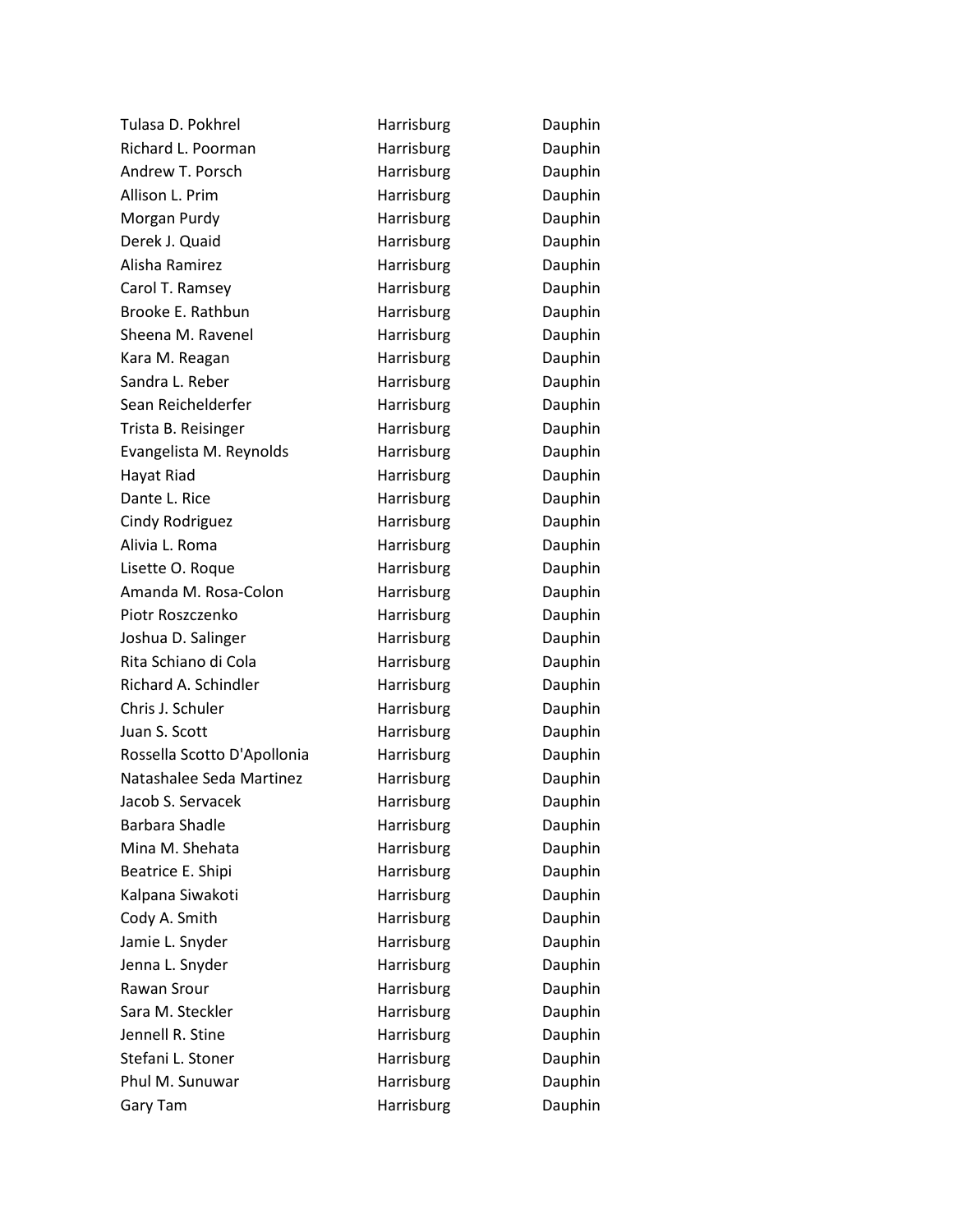| Kizzy Texeira          | Harrisburg | Dauphin    |
|------------------------|------------|------------|
| Emily A. Thompson      | Harrisburg | Dauphin    |
| Stephen M. Thompson    | Harrisburg | Dauphin    |
| Christopher M. Todd    | Harrisburg | Dauphin    |
| Anthony N. Torres      | Harrisburg | Dauphin    |
| <b>John Torres</b>     | Harrisburg | Dauphin    |
| Tuyet T. Tran          | Harrisburg | Dauphin    |
| Vi Tran                | Harrisburg | Dauphin    |
| Tuyen K. Truong        | Harrisburg | Dauphin    |
| Eric A. Tuttle         | Harrisburg | Dauphin    |
| Tatiana P. Vargas      | Harrisburg | Dauphin    |
| Trina M. Waters        | Harrisburg | Dauphin    |
| Travis S. Wealand      | Harrisburg | Dauphin    |
| Madeleine C. Weaver    | Harrisburg | Dauphin    |
| Hanna Webb             | Harrisburg | Dauphin    |
| Bradford A. Webber     | Harrisburg | Dauphin    |
| Sara M. Weidler        | Harrisburg | Dauphin    |
| Rochalice J. Wiley     | Harrisburg | Dauphin    |
| Darwin O. Williams     | Harrisburg | Dauphin    |
| John W. Williams       | Harrisburg | Dauphin    |
| Clair L. Wilson        | Harrisburg | Dauphin    |
| Thelco L. Wilson       | Harrisburg | Dauphin    |
| Beth A. Wilt           | Harrisburg | Dauphin    |
| Wendell C. Wise        | Harrisburg | Dauphin    |
| Lauren E. Witmer       | Harrisburg | Dauphin    |
| Lakemba Wright         | Harrisburg | Dauphin    |
| Raymond M. Wrightstone | Harrisburg | Dauphin    |
| Larisa Zaitov          | Harrisburg | Dauphin    |
| Yaqian Zhan            | Harrisburg | Dauphin    |
| Ryan Schwalm           | Hegins     | Schuylkill |
| Dawn E. Schauber       | Hellam     | York       |
| Christene L. Bollinger | Hershey    | Dauphin    |
| Jonathan Chaney        | Hershey    | Dauphin    |
| Natalie L. Dozier      | Hershey    | Dauphin    |
| Kaitlyn M. Fetter      | Hershey    | Dauphin    |
| James C. Garrett       | Hershey    | Dauphin    |
| Jordan M. Garvin       | Hershey    | Dauphin    |
| Krystal M. Gehrke      | Hershey    | Dauphin    |
| Emily T. Haldeman      | Hershey    | Dauphin    |
| <b>Sherif Hamed</b>    | Hershey    | Dauphin    |
| Willie M. Lampenfeld   | Hershey    | Dauphin    |
| Karleigh M. Moritz     | Hershey    | Dauphin    |
| Rebekah Nicholas       | Hershey    | Dauphin    |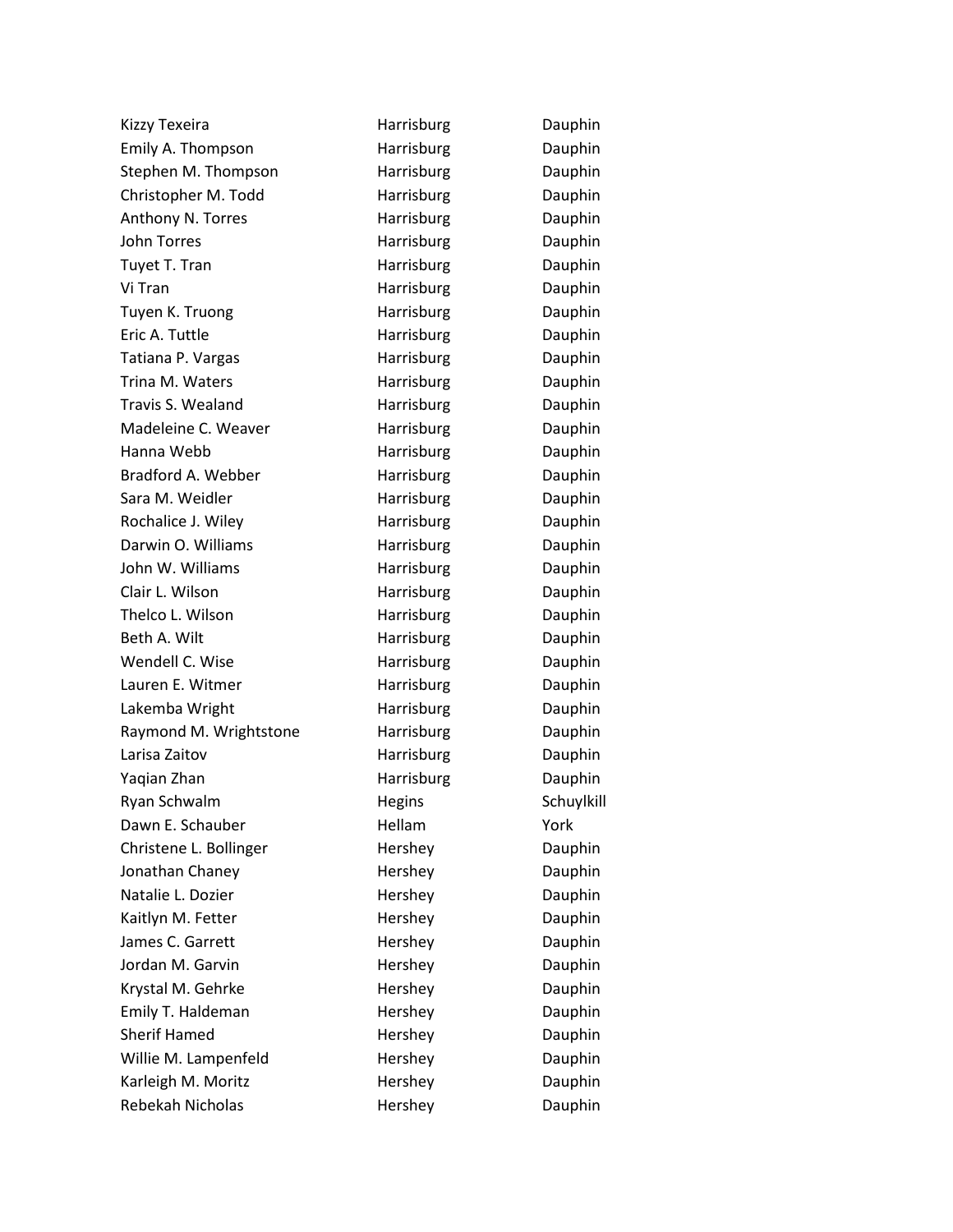Payal I. Patel **Network** Hershey **Dauphin** Raquel Price **Hershey** Hershey Dauphin Alexa G. Schaffner **Hershey** Dauphin Lauren E. Snee **Hershey Hershey** Dauphin Ashlei B. VanTassel **Hershey Hershey** Dauphin Brennan M. Watt **Hershey** Dauphin Brianne B. Cooper **Highspire** Highspire Dauphin Amber Hlavaty **Highspire** Highspire Dauphin Symira R. Mcneely **Example 20** Highspire **Communist Dauphin** Fatine Mouradi **Highspire** Highspire Dauphin Jeremy R. Trowbridge **Highspire** Highspire Dauphin Sherryanne Diller **Holtwood** Lancaster Gregory M. Weitzel **Example 20 Holtwood** Lancaster Jennifer K. Baez **Hummelstown** Dauphin Desiree E. Bernavel **Hummelstown** Dauphin Natalie Chambers **Hummelstown** Dauphin Robert M. Chubb **Hummelstown** Dauphin Adina H. Crouse **Hummelstown** Dauphin Kimberly A. Delapaz **Hummelstown** Dauphin Kelly J. English **Hummelstown** Dauphin Sharon Fink **Hummelstown** Dauphin Christopher Kaschak Hummelstown Dauphin Samantha N. Kelley **Example Hummelstown** Dauphin Sarah D. Kelly **Example 20** Hummelstown Dauphin Joanne M. Koch **Hummelstown** Dauphin Grace A. Long **Example 20 For the Hummelstown** Dauphin Edina Makul **Edina Makul** Hummelstown Dauphin Lindsay K. McCann **Hummelstown** Dauphin Ashley Patrick **Hummelstown** Dauphin Madison N. Pence **Hummelstown** Dauphin Jay A. Robertson **Hummelstown** Dauphin Kelly M. Rojas **Hummelstown** Dauphin Susan C. Sams **Hummelstown** Dauphin Timothy C. Shea **Hummelstown** Dauphin Troy Weiner **Nummelstown** Dauphin Gregory T. Wolbrette **Hummelstown** Dauphin Christina L. Zimmerman Hummelstown Dauphin Andrew J. Farner **Ickesburg** Perry Danielle M. Gibbons **Ickesburg** Perry Destinee A. Maney **Sacobus** Jacobus **Provident Contract A. Maney** Robert S. Norfolk **S. Letter S. Norfolk** Jacobus York Christina D. Westmoreland Jacobus York Nicole F. DiCato **Internal Search Shore** Lycoming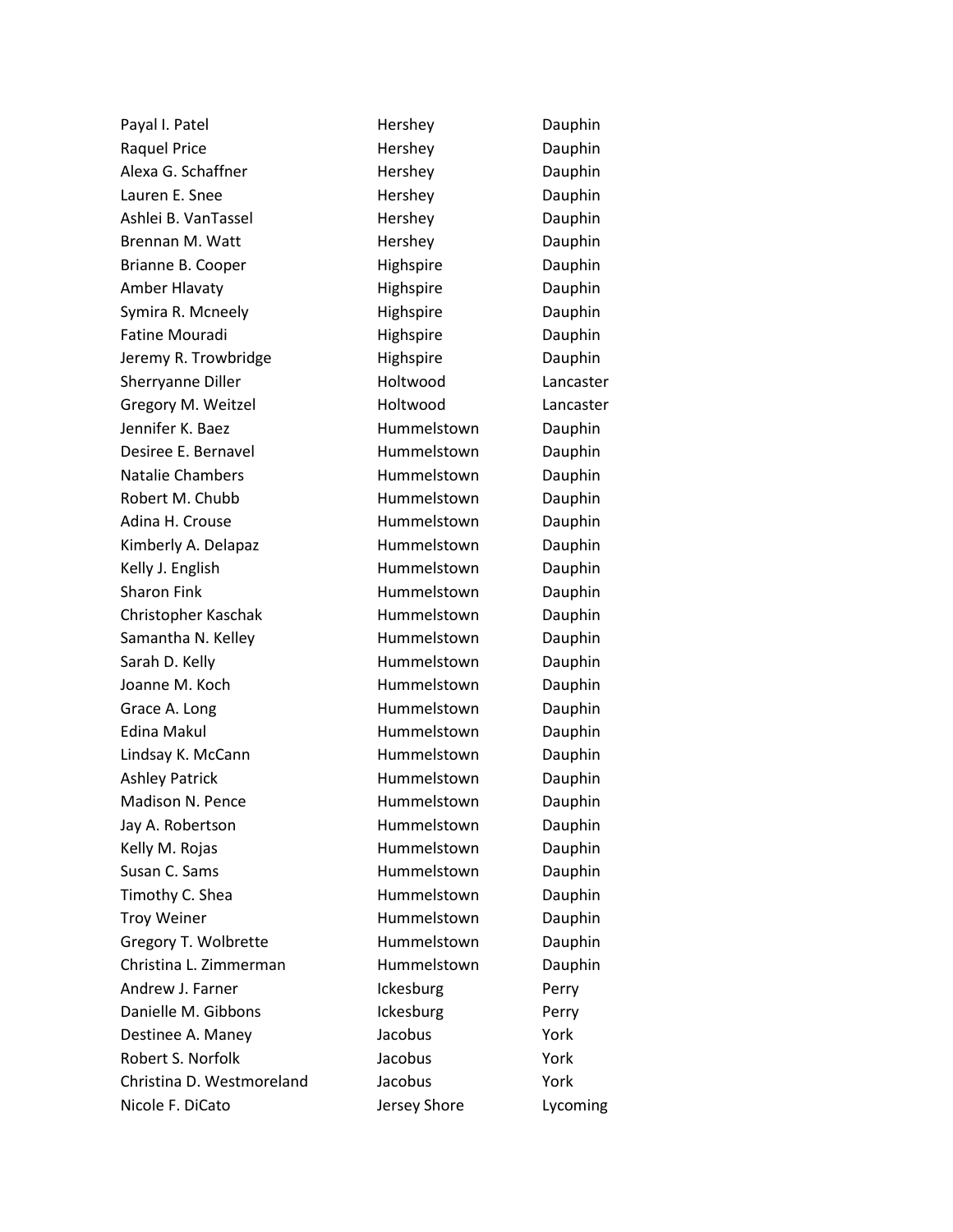| Aissa Abdi                | Jonestown  | Lebanon   |
|---------------------------|------------|-----------|
| Lisa M. Behrens           | Jonestown  | Lebanon   |
| Ashley P. Carroll         | Jonestown  | Lebanon   |
| Cheri L. Coughlin         | Jonestown  | Lebanon   |
| Benjamin J. Kreider       | Jonestown  | Lebanon   |
| Benjamin M. Krizan        | Jonestown  | Lebanon   |
| <b>Tyler Varvel</b>       | Jonestown  | Lebanon   |
| Tara Yordy                | Jonestown  | Lebanon   |
| Meghan Yousefian          | Jonestown  | Lebanon   |
| Julia E. Wade             | Kirkwood   | Lancaster |
| Sanh N. Nguyen            | Lancanster | Lancaster |
| Samuel Alcantara          | Lancaster  | Lancaster |
| <b>Brittany Alvarez</b>   | Lancaster  | Lancaster |
| Lisa R. Anderson          | Lancaster  | Lancaster |
| Alice N. Aponte           | Lancaster  | Lancaster |
| Rachel E. Armstrong       | Lancaster  | Lancaster |
| Graeme Bagapuro           | Lancaster  | Lancaster |
| Cheryl Bedsaul            | Lancaster  | Lancaster |
| Glenda Benitez Ruiz White | Lancaster  | Lancaster |
| Lydia Birhanu             | Lancaster  | Lancaster |
| Amilla A. Blough          | Lancaster  | Lancaster |
| Haley L. Boone            | Lancaster  | Lancaster |
| Joseph D. Boone           | Lancaster  | Lancaster |
| Rebekah R. Boone          | Lancaster  | Lancaster |
| Victoria R. Bostwick      | Lancaster  | Lancaster |
| Ashley M. Bridgman        | Lancaster  | Lancaster |
| <b>Yves-Robert Cabrol</b> | Lancaster  | Lancaster |
| <b>Lochard Calixte</b>    | Lancaster  | Lancaster |
| Kilian T. Cavallo         | Lancaster  | Lancaster |
| Haley J. Chandler         | Lancaster  | Lancaster |
| Abigail R. Charles        | Lancaster  | Lancaster |
| Linda B. Chichester       | Lancaster  | Lancaster |
| Evelyn A. Cimmino         | Lancaster  | Lancaster |
| Tara L. Clevenstine       | Lancaster  | Lancaster |
| Allison R. Comfort        | Lancaster  | Lancaster |
| <b>Christopher Conley</b> | Lancaster  | Lancaster |
| Robert D. Connors         | Lancaster  | Lancaster |
| Alexandra K. Coolbaugh    | Lancaster  | Lancaster |
| Erin Crawford             | Lancaster  | Lancaster |
| <b>Tiffany S. Davis</b>   | Lancaster  | Lancaster |
| Hala L. Dawood            | Lancaster  | Lancaster |
| Matthew DeBord            | Lancaster  | Lancaster |
| Jocelyn M. Dejesus        | Lancaster  | Lancaster |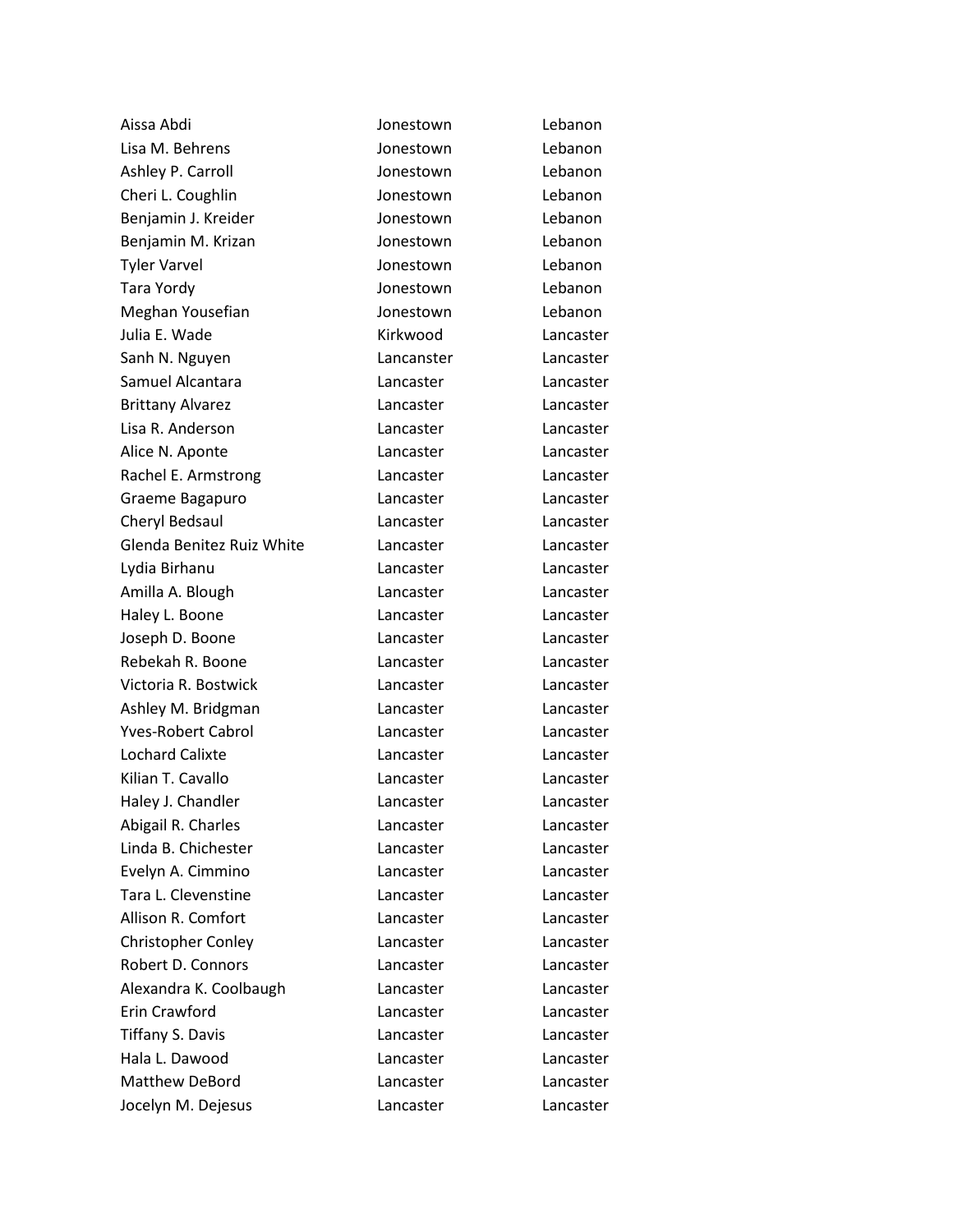| Rachael F. DePietro        | Lancaster | Lancaster |
|----------------------------|-----------|-----------|
| <b>Matthew Disipio</b>     | Lancaster | Lancaster |
| Ryan P. Donnelly           | Lancaster | Lancaster |
| Haley D. Duryee            | Lancaster | Lancaster |
| Mark W. Eidam              | Lancaster | Lancaster |
| Michael R. Emig            | Lancaster | Lancaster |
| Holly A. English           | Lancaster | Lancaster |
| Bereket L. Enjamo          | Lancaster | Lancaster |
| Natalie E. Esdaille        | Lancaster | Lancaster |
| Wileidy G. Estepan         | Lancaster | Lancaster |
| Jamie L. Estrella          | Lancaster | Lancaster |
| Gladys M. Fernandez-Castro | Lancaster | Lancaster |
| Claridellys Filomeno       | Lancaster | Lancaster |
| Dyhalma E. Flores          | Lancaster | Lancaster |
| Danielle N. Frankford      | Lancaster | Lancaster |
| David Gage                 | Lancaster | Lancaster |
| Gloria M. Gallagher        | Lancaster | Lancaster |
| Sarah E. Galloway          | Lancaster | Lancaster |
| Davit Galstyan             | Lancaster | Lancaster |
| Liana J. Garcia            | Lancaster | Lancaster |
| Ribka G. Gebreselassie     | Lancaster | Lancaster |
| Zachary A. Gehman          | Lancaster | Lancaster |
| Terence J. Gemmell         | Lancaster | Lancaster |
| Ashley L. Gerhard          | Lancaster | Lancaster |
| Maria V. Gerovasilis       | Lancaster | Lancaster |
| Katharine E. Getchell      | Lancaster | Lancaster |
| Anju Ghimire               | Lancaster | Lancaster |
| Jessica L. Gibble          | Lancaster | Lancaster |
| Olivia M. Gibson           | Lancaster | Lancaster |
| Kristina Glick             | Lancaster | Lancaster |
| Joshua S. Golicher         | Lancaster | Lancaster |
| Cindy E. Gonzalez          | Lancaster | Lancaster |
| Chad M. Goshert            | Lancaster | Lancaster |
| Valeria Granada            | Lancaster | Lancaster |
| David Greiner              | Lancaster | Lancaster |
| James C. Groff             | Lancaster | Lancaster |
| Kasandra Groff             | Lancaster | Lancaster |
| Jeanne N. Gullberg         | Lancaster | Lancaster |
| <b>Travis Hannegan</b>     | Lancaster | Lancaster |
| Mark Harnish               | Lancaster | Lancaster |
| Sherell L. Harris          | Lancaster | Lancaster |
| Ambrosia O. Harrison       | Lancaster | Lancaster |
| Scott D. Heaney            | Lancaster | Lancaster |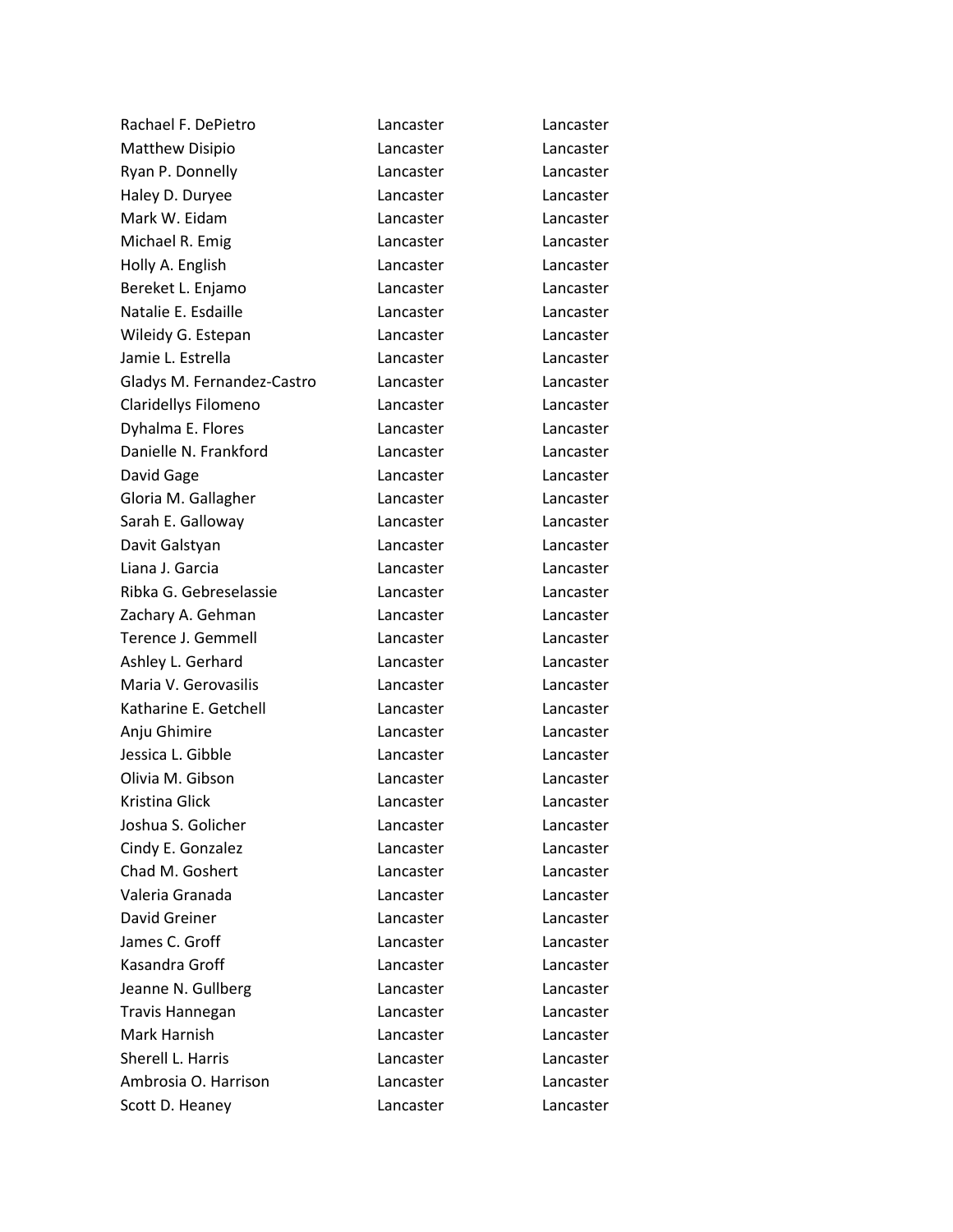| Maia B. Hess                | Lancaster | Lancaster |
|-----------------------------|-----------|-----------|
| <b>Eric Hinerdeer</b>       | Lancaster | Lancaster |
| Lauren C. Hoffmaster        | Lancaster | Lancaster |
| <b>Justin Horst</b>         | Lancaster | Lancaster |
| Christa L. Hotchkiss        | Lancaster | Lancaster |
| Thomas J. Huber             | Lancaster | Lancaster |
| Kimberly J. Hul             | Lancaster | Lancaster |
| Samantha L. Huynh           | Lancaster | Lancaster |
| Katherine M. Hyrb           | Lancaster | Lancaster |
| Leyla Islamova              | Lancaster | Lancaster |
| Angelina M. Juarez          | Lancaster | Lancaster |
| Rebecca Judith              | Lancaster | Lancaster |
| Hildah N. Kamau             | Lancaster | Lancaster |
| Mary T. Ketchersid          | Lancaster | Lancaster |
| Ciono Kim                   | Lancaster | Lancaster |
| Elysa J. Klopfle            | Lancaster | Lancaster |
| Ashlea Knippenberg          | Lancaster | Lancaster |
| Yalonda L. Kosek            | Lancaster | Lancaster |
| <b>Barrett K. Krammes</b>   | Lancaster | Lancaster |
| Brooke K. Kready            | Lancaster | Lancaster |
| Taylor R. Laird             | Lancaster | Lancaster |
| Kelly D. LaPierre           | Lancaster | Lancaster |
| Kathleen M. Leed            | Lancaster | Lancaster |
| Christina M. Lefever        | Lancaster | Lancaster |
| Joseph C. Lippart           | Lancaster | Lancaster |
| Taria L. Lowden             | Lancaster | Lancaster |
| Kasie Mahorney              | Lancaster | Lancaster |
| Sydney C. Maier             | Lancaster | Lancaster |
| <b>Russell Manley</b>       | Lancaster | Lancaster |
| Timothy R. Martin           | Lancaster | Lancaster |
| Salmon S. Masih             | Lancaster | Lancaster |
| Tyreika McCain              | Lancaster | Lancaster |
| Brooke A. McCormack         | Lancaster | Lancaster |
| <b>Heather R. McCormick</b> | Lancaster | Lancaster |
| Brian V. Meehan             | Lancaster | Lancaster |
| Randall O. Megginson        | Lancaster | Lancaster |
| Colin T. Mekeel             | Lancaster | Lancaster |
| Kaylee R. Mellinger         | Lancaster | Lancaster |
| Ariel P. Mello              | Lancaster | Lancaster |
| Khalil T. Miller            | Lancaster | Lancaster |
| Beth S. Moncarz             | Lancaster | Lancaster |
| Derek J. Moore              | Lancaster | Lancaster |
| Dustin M. Moore             | Lancaster | Lancaster |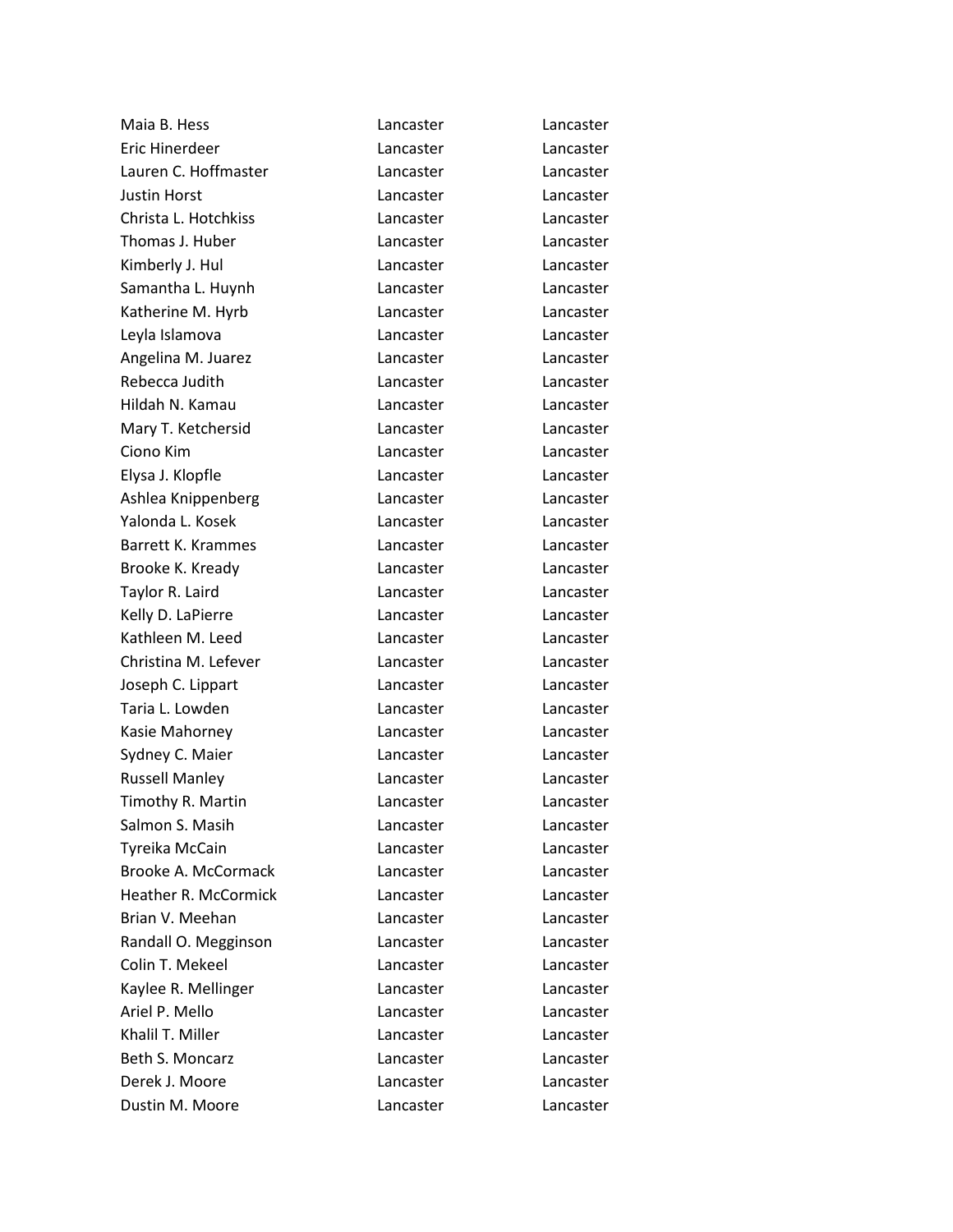| Julianne C. Morgan       | Lancaster | Lancaster |
|--------------------------|-----------|-----------|
| Donald C. Murphy         | Lancaster | Lancaster |
| Shawn B. Murphy          | Lancaster | Lancaster |
| Pete G. Mylonas          | Lancaster | Lancaster |
| <b>Craig Neff</b>        | Lancaster | Lancaster |
| Samantha E. Nein         | Lancaster | Lancaster |
| Luke T. Netherton        | Lancaster | Lancaster |
| Bao H. Nguyen            | Lancaster | Lancaster |
| Johnny Nguyen            | Lancaster | Lancaster |
| <b>Vladimir Ortiz</b>    | Lancaster | Lancaster |
| Binisha K. Patel         | Lancaster | Lancaster |
| Rimaliben K. Patel       | Lancaster | Lancaster |
| Sheri Peifly             | Lancaster | Lancaster |
| Mari-Celas Perez         | Lancaster | Lancaster |
| Militza S. Perez         | Lancaster | Lancaster |
| Tara R. Peters           | Lancaster | Lancaster |
| An M. Phan               | Lancaster | Lancaster |
| Michael M. Potters       | Lancaster | Lancaster |
| Frank Pryzbylkowski      | Lancaster | Lancaster |
| Jennifer Quach           | Lancaster | Lancaster |
| Natasha M. Ramirez       | Lancaster | Lancaster |
| Lucy Ramos               | Lancaster | Lancaster |
| Ashleigh N. Raudenbush   | Lancaster | Lancaster |
| Jessica Richardson       | Lancaster | Lancaster |
| Desiree M. Rivera        | Lancaster | Lancaster |
| Gustavo A. Rivera        | Lancaster | Lancaster |
| Shaniqua N. Robertson    | Lancaster | Lancaster |
| Royce Roman              | Lancaster | Lancaster |
| Rachel M. Ruark          | Lancaster | Lancaster |
| Caroline V. Ruiz         | Lancaster | Lancaster |
| Karl N. Salisbury        | Lancaster | Lancaster |
| Sara Pettey Sandifer     | Lancaster | Lancaster |
| Bradley J. Schickel      | Lancaster | Lancaster |
| Vince A. Segro           | Lancaster | Lancaster |
| Pencilvania Seraphin     | Lancaster | Lancaster |
| Scott D. Shertzer        | Lancaster | Lancaster |
| Justin Shirley           | Lancaster | Lancaster |
| <b>Wilmary Sierra</b>    | Lancaster | Lancaster |
| Kyle R. Slaymaker        | Lancaster | Lancaster |
| Felicia Y. Smith         | Lancaster | Lancaster |
| Wendy Smith              | Lancaster | Lancaster |
| Mersina C. Sosangelis    | Lancaster | Lancaster |
| Talisa R. Spencer-Wright | Lancaster | Lancaster |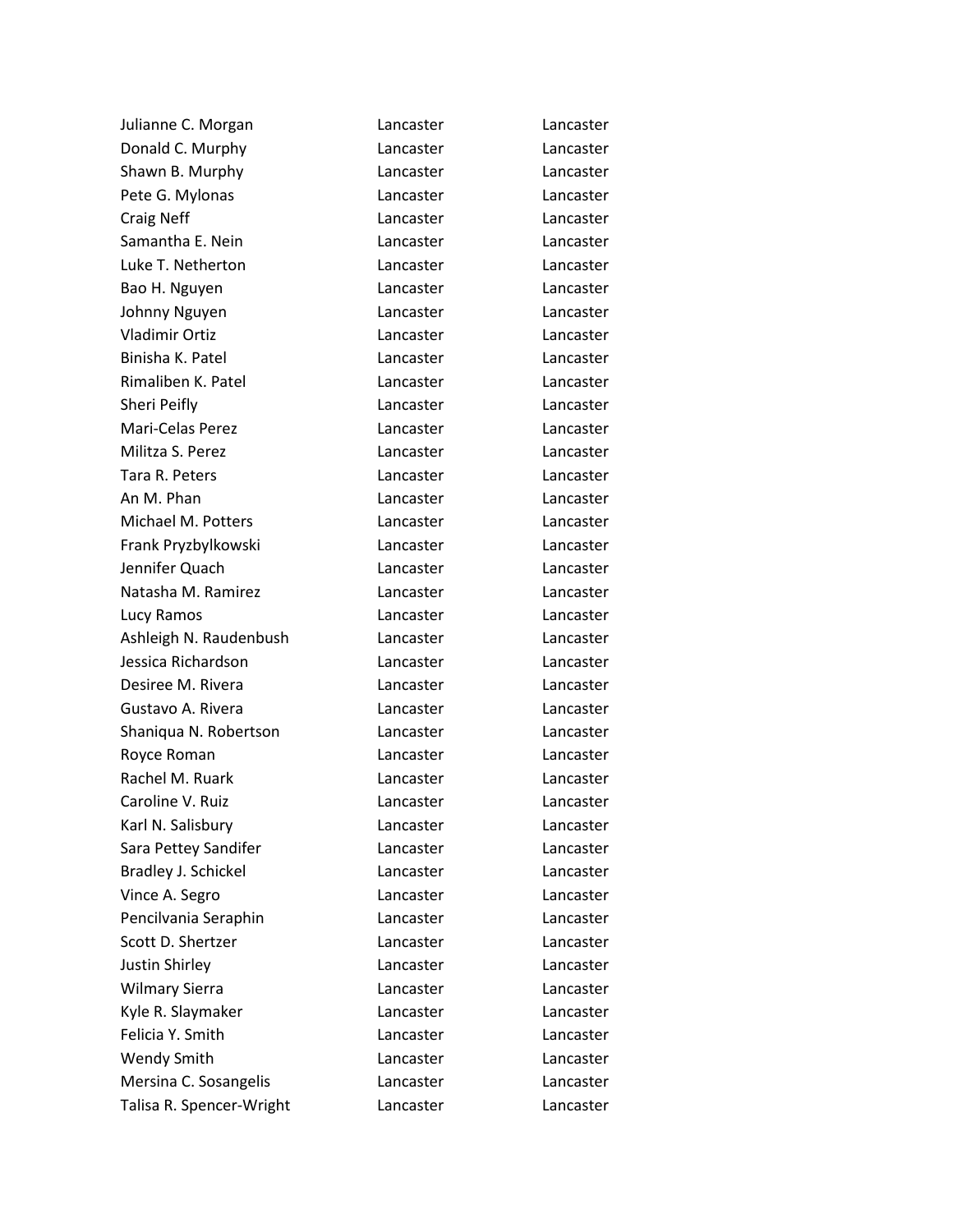| Samuel S. Stevens         | Lancaster   | Lancaster |
|---------------------------|-------------|-----------|
| Karen M. Stewart          | Lancaster   | Lancaster |
| Julia C. Sutton           | Lancaster   | Lancaster |
| Adison N. Swisher         | Lancaster   | Lancaster |
| Kam Li Tangbau            | Lancaster   | Lancaster |
| Gibson W. Theobald        | Lancaster   | Lancaster |
| <b>Alison Thrift</b>      | Lancaster   | Lancaster |
| Jeffery E. Todd           | Lancaster   | Lancaster |
| Ermelinda Tosado          | Lancaster   | Lancaster |
| Kevin H. Troutman         | Lancaster   | Lancaster |
| Massiel E. Valdez         | Lancaster   | Lancaster |
| Jinerci Valdez De Jimenez | Lancaster   | Lancaster |
| Tony Vu                   | Lancaster   | Lancaster |
| Lonianne K. Waters        | Lancaster   | Lancaster |
| Candice M. Webster        | Lancaster   | Lancaster |
| Cassandra M. Weis         | Lancaster   | Lancaster |
| Kerry S. White            | Lancaster   | Lancaster |
| Summer Wiker              | Lancaster   | Lancaster |
| Amanda R. Willey          | Lancaster   | Lancaster |
| Janae A. Williams         | Lancaster   | Lancaster |
| Shannon P. Williams       | Lancaster   | Lancaster |
| John D. Willwerth         | Lancaster   | Lancaster |
| Dakota H. Witmer          | Lancaster   | Lancaster |
| Biruk A. Wolde            | Lancaster   | Lancaster |
| Harry J. Younger          | Lancaster   | Lancaster |
| Jessica Zappitelli        | Lancaster   | Lancaster |
| Denesy J. Arias           | Landenberg  | Chester   |
| Kylie K. Kitner           | Landisburg  | Perry     |
| Joseph B. Miller          | Landisburg  | Perry     |
| Shania L. Womer           | Landisburg  | Perry     |
| Michelle A. Greiner       | Landisville | Lancaster |
| Aislynn E. Lowery         | Landisville | Lancaster |
| John H. McGuire           | Landisville | Lancaster |
| Andrew S. Pettis          | Landisville | Lancaster |
| Robert R. Rivard          | Landisville | Lancaster |
| Jesse D. Donahue          | Lawn        | Lebanon   |
| Anaury Abreu              | Lebanon     | Lebanon   |
| Courtney M. Ahnert        | Lebanon     | Lebanon   |
| Kaitlyn R. Bartal         | Lebanon     | Lebanon   |
| Hannah F. Baum            | Lebanon     | Lebanon   |
| Jacqueline A. Becker      | Lebanon     | Lebanon   |
| Tasha N. Bender           | Lebanon     | Lebanon   |
| Emily G. Binder           | Lebanon     | Lebanon   |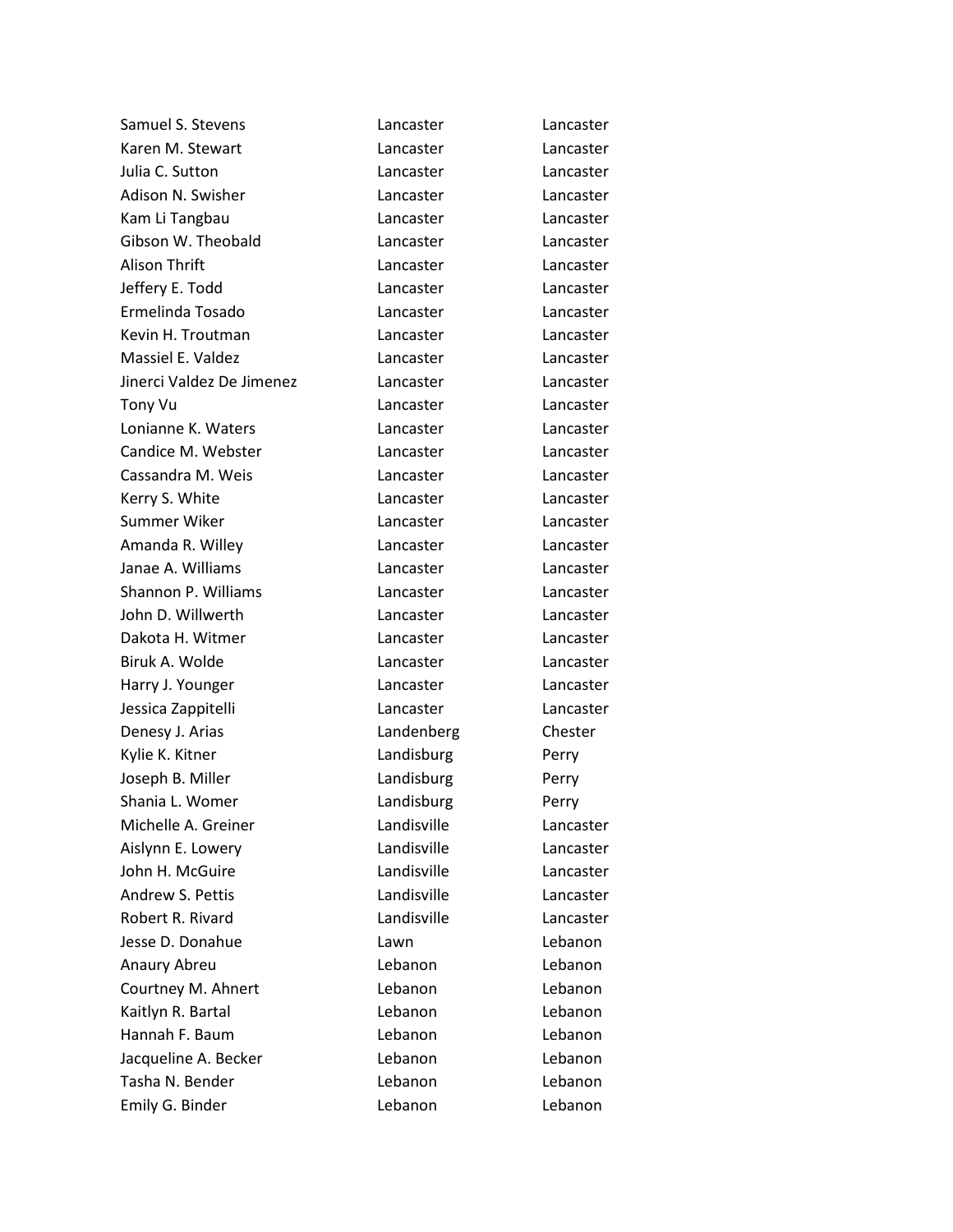| <b>Brian Boltz</b>      | Lebanon | Lebanon |
|-------------------------|---------|---------|
| Thomas E. Bomberger     | Lebanon | Lebanon |
| Madonna E. Borde        | Lebanon | Lebanon |
| Aimee L. Brandt         | Lebanon | Lebanon |
| <b>Stephanie Burris</b> | Lebanon | Lebanon |
| Lisa R. Clauser         | Lebanon | Lebanon |
| Yadira Cupeles          | Lebanon | Lebanon |
| Jesse C. Davis          | Lebanon | Lebanon |
| Megan R. Deck           | Lebanon | Lebanon |
| Harley M. Ditzler       | Lebanon | Lebanon |
| Ben Doganiero           | Lebanon | Lebanon |
| James W. Edwards        | Lebanon | Lebanon |
| William H. English      | Lebanon | Lebanon |
| Julia P. Etzweiler      | Lebanon | Lebanon |
| Christopher R. Frey     | Lebanon | Lebanon |
| <b>BreAnna Funck</b>    | Lebanon | Lebanon |
| Jordan D. Geissinger    | Lebanon | Lebanon |
| Laura P. Gilbert        | Lebanon | Lebanon |
| Sarah J. Graby          | Lebanon | Lebanon |
| Shareem Green           | Lebanon | Lebanon |
| Brandon M. Heilman      | Lebanon | Lebanon |
| Trudi G. Heiselman      | Lebanon | Lebanon |
| Jessica K. Heister      | Lebanon | Lebanon |
| Ryan W. Henning         | Lebanon | Lebanon |
| Alyssa B. Hernandez     | Lebanon | Lebanon |
| Catherine E. Hetrich    | Lebanon | Lebanon |
| Jonathon L. Hinkle      | Lebanon | Lebanon |
| Kevin S. Johns          | Lebanon | Lebanon |
| Jaxon K. Kelly          | Lebanon | Lebanon |
| Kathryn A. Kepley       | Lebanon | Lebanon |
| Brittany D. Kreiser     | Lebanon | Lebanon |
| Angela M. Kritzer       | Lebanon | Lebanon |
| Christian P. Krouse     | Lebanon | Lebanon |
| Ginger A. Lane-Phillips | Lebanon | Lebanon |
| Claire M. Leedy         | Lebanon | Lebanon |
| Samantha L. Levan       | Lebanon | Lebanon |
| Garrett A. Levengood    | Lebanon | Lebanon |
| Mitchell J. Lough       | Lebanon | Lebanon |
| Sean P. Marshall        | Lebanon | Lebanon |
| Christy S. Massar       | Lebanon | Lebanon |
| Jessica L. McCloud      | Lebanon | Lebanon |
| Samantha N. McLaughlin  | Lebanon | Lebanon |
| Andre J. Melendez       | Lebanon | Lebanon |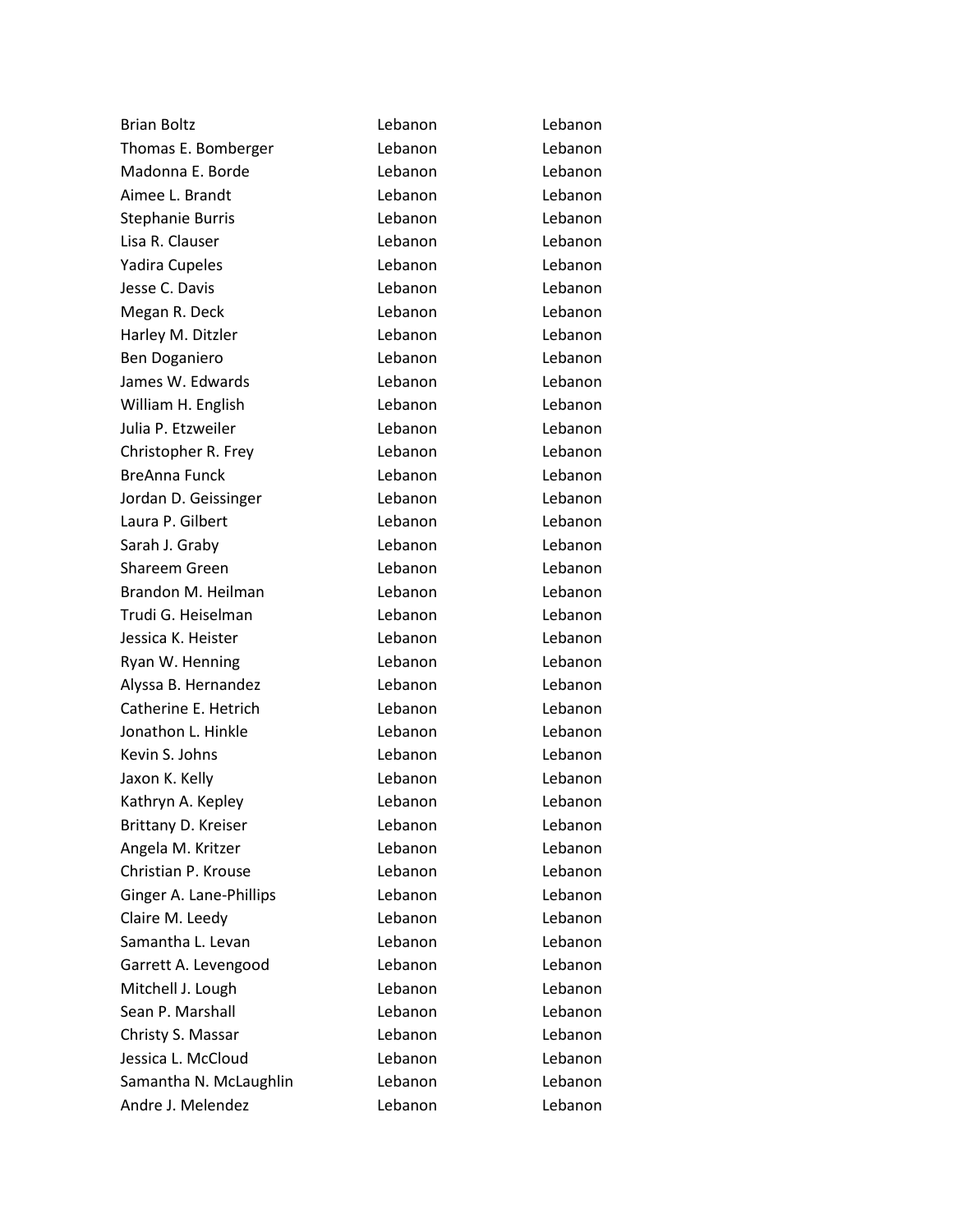| Leah C. Moyer                  | Lebanon  | Lebanon      |
|--------------------------------|----------|--------------|
| Sarah A. Moyer                 | Lebanon  | Lebanon      |
| Sophia M. Mullen               | Lebanon  | Lebanon      |
| Rachel E. Myers                | Lebanon  | Lebanon      |
| Leesa K. Ney                   | Lebanon  | Lebanon      |
| Helen M. Ntaki                 | Lebanon  | Lebanon      |
| Rachael M. Numer               | Lebanon  | Lebanon      |
| <b>Blaine E. Peffley</b>       | Lebanon  | Lebanon      |
| Chelsea Reist                  | Lebanon  | Lebanon      |
| Anne-Therese Remy Jean Jacques | Lebanon  | Lebanon      |
| <b>Vicente Reyes</b>           | Lebanon  | Lebanon      |
| Dylan T. Riggs                 | Lebanon  | Lebanon      |
| Kathryn A. Riss                | Lebanon  | Lebanon      |
| Rochelle A. Robles             | Lebanon  | Lebanon      |
| Holly J. Rodriguez             | Lebanon  | Lebanon      |
| Jeffrey A. Rolon               | Lebanon  | Lebanon      |
| Courtney K. Rosario            | Lebanon  | Lebanon      |
| Katelyn E. Roth                | Lebanon  | Lebanon      |
| Emily S. Schneck               | Lebanon  | Lebanon      |
| Tenzing W. Sherpa              | Lebanon  | Lebanon      |
| Nichole L. Shultz              | Lebanon  | Lebanon      |
| Emily L. Smiley                | Lebanon  | Lebanon      |
| Elsie E. Smith                 | Lebanon  | Lebanon      |
| Jacob H. Smith                 | Lebanon  | Lebanon      |
| Janell L. Snyder               | Lebanon  | Lebanon      |
| Emma Spang                     | Lebanon  | Lebanon      |
| Yalisa M. Swyers               | Lebanon  | Lebanon      |
| Angelica Veith                 | Lebanon  | Lebanon      |
| Paige E. Wehr                  | Lebanon  | Lebanon      |
| Bo C. Yordy                    | Lebanon  | Lebanon      |
| Tyler J. Yordy                 | Lebanon  | Lebanon      |
| Qing Zhao                      | Lebanon  | Lebanon      |
| Colin Zimmerman                | Lebanon  | Lebanon      |
| Joseph L. Ceriello             | Leesport | <b>Berks</b> |
| Soma M. Ahmad                  | Lemoyne  | Cumberland   |
| <b>Tarik Allam</b>             | Lemoyne  | Cumberland   |
| Carey M. Anspach               | Lemoyne  | Cumberland   |
| Antonio R. Ciavarella          | Lemoyne  | Cumberland   |
| David L. Davis                 | Lemoyne  | Cumberland   |
| Amy L. Eng                     | Lemoyne  | Cumberland   |
| Jillian Hageman                | Lemoyne  | Cumberland   |
| Dylan B. Rogers                | Lemoyne  | Cumberland   |
| Jakob M. Rupinski              | Lemoyne  | Cumberland   |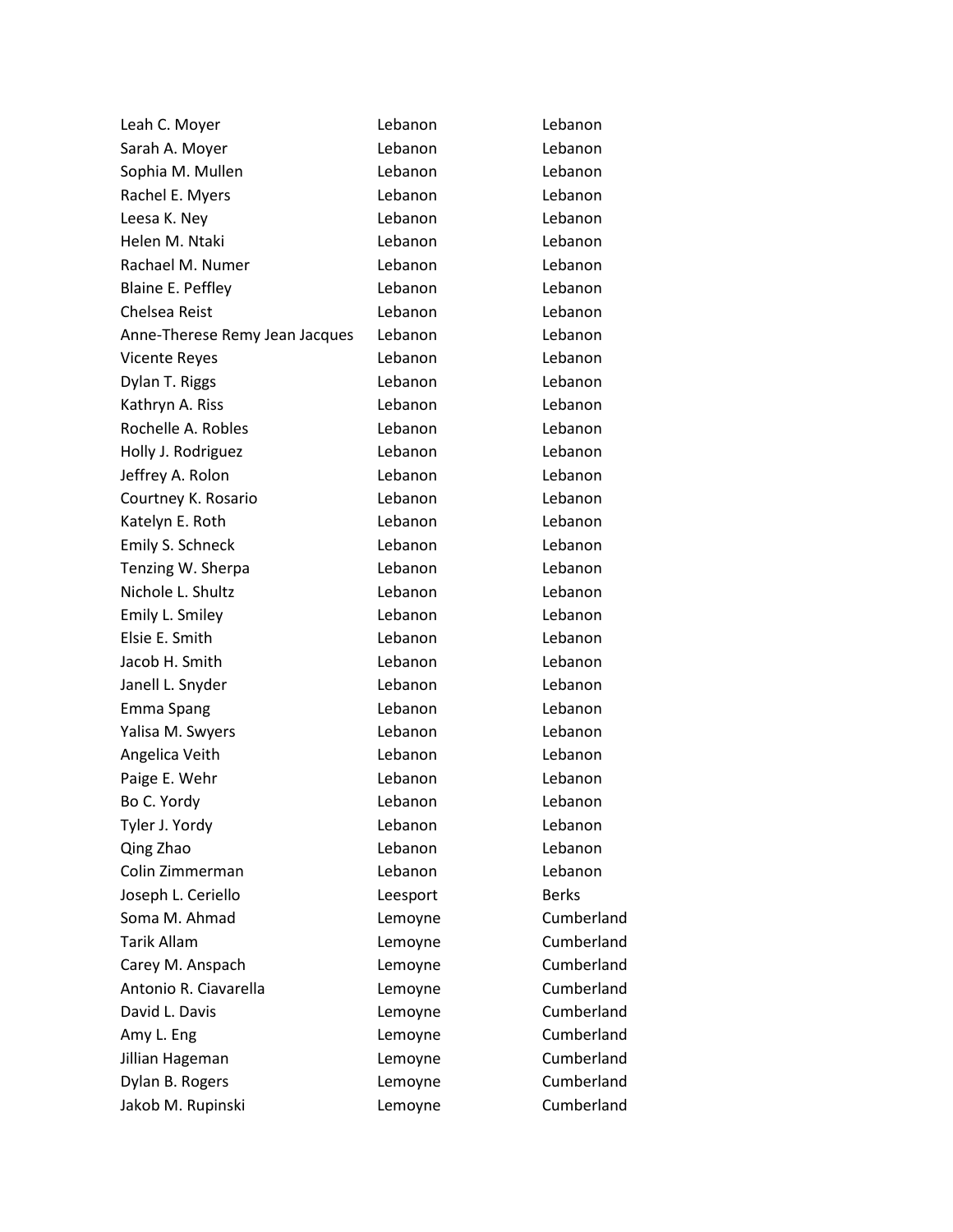| Emily J. Trout             | Lemoyne    | Cumberland |
|----------------------------|------------|------------|
| Curtis Burkholder          | Leola      | Lancaster  |
| Dana R. Burkholder         | Leola      | Lancaster  |
| Nancy Cipolla              | Leola      | Lancaster  |
| Jamison Czyzewski          | Leola      | Lancaster  |
| William J. Howard          | Leola      | Lancaster  |
| Lyubov Hrishka             | Leola      | Lancaster  |
| Samuel A. Lutz             | Leola      | Lancaster  |
| <b>Brendon T. Martin</b>   | Leola      | Lancaster  |
| Cynthia L. McCombs         | Leola      | Lancaster  |
| Austin B. Nassir-Hessaraki | Leola      | Lancaster  |
| Jennifer M. Patterson      | Leola      | Lancaster  |
| Jared M. Platt             | Leola      | Lancaster  |
| Laura B. Swartley          | Leola      | Lancaster  |
| Edilawit Woldeselassie     | Leola      | Lancaster  |
| Juan C. Acevedo            | Lewisberry | York       |
| Conor M. Cataldi           | Lewisberry | York       |
| Alisa A. Clark             | Lewisberry | York       |
| Anthony A. Miller          | Lewisberry | York       |
| Frederick L. Risley        | Lewisberry | York       |
| Matthew W. Shellhammer     | Lewisberry | York       |
| Emma A. Swink              | Lewisberry | York       |
| Christine R. Switzer       | Lewisberry | York       |
| Amanda J. Turner           | Lewisberry | York       |
| Matteah C. Fiske           | Lewistown  | Mifflin    |
| Morgan S. Kauffman         | Lewistown  | Mifflin    |
| Saryn L. Locke             | Lewistown  | Mifflin    |
| Jennifer M. McKee          | Lewistown  | Mifflin    |
| Martin L. Renno            | Lewistown  | Mifflin    |
| Jenna M. Snyder            | Lewistown  | Mifflin    |
| Ashley M. Almoney          | Lititz     | Lancaster  |
| Ginger V. Arauz            | Lititz     | Lancaster  |
| April L. Aument            | Lititz     | Lancaster  |
| Megan Bollinger            | Lititz     | Lancaster  |
| Adam C. Chapis             | Lititz     | Lancaster  |
| Sara E. Costalas           | Lititz     | Lancaster  |
| Paul B. Coughlin           | Lititz     | Lancaster  |
| Kayla A. Croyle            | Lititz     | Lancaster  |
| Carmen D. Cruz             | Lititz     | Lancaster  |
| Hannah K. Davis            | Lititz     | Lancaster  |
| Katie Dein                 | Lititz     | Lancaster  |
| Sharon L. Edwards          | Lititz     | Lancaster  |
| Peg A. Forney              | Lititz     | Lancaster  |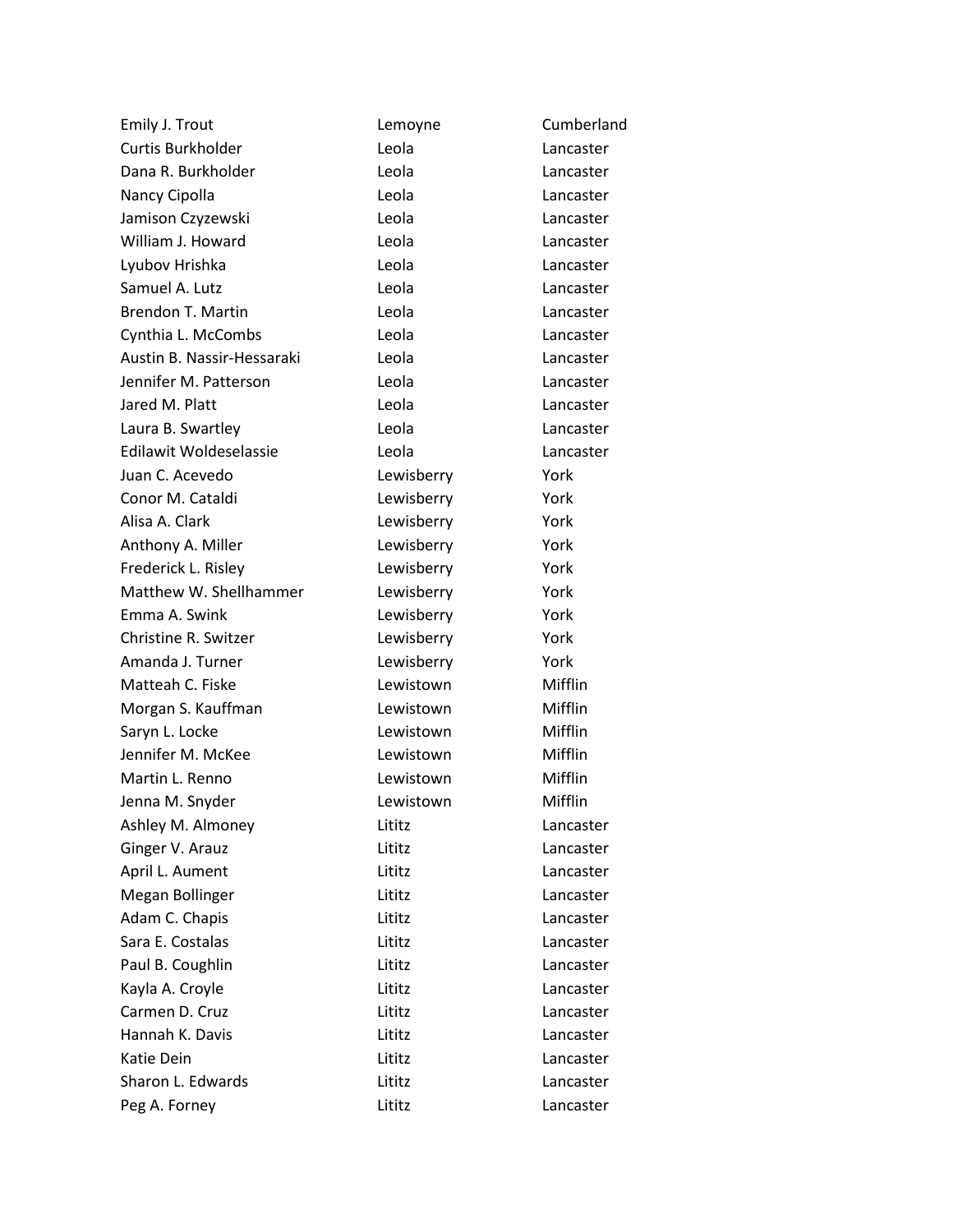| Ashley A. Fraginals     | Lititz      | Lancaster    |
|-------------------------|-------------|--------------|
| Kelley Gockley          | Lititz      | Lancaster    |
| David J. Gonzalez       | Lititz      | Lancaster    |
| Corinne R. Guinter      | Lititz      | Lancaster    |
| Tyler A. Herr           | Lititz      | Lancaster    |
| Oleh Hnatenko           | Lititz      | Lancaster    |
| Gloriya M. Hrizhynku    | Lititz      | Lancaster    |
| Shaun M. Hutchison      | Lititz      | Lancaster    |
| Katherine R. Johnson    | Lititz      | Lancaster    |
| Sarah J. Kuzmenko       | Lititz      | Lancaster    |
| Wendy J. Linton         | Lititz      | Lancaster    |
| Christopher J. Martin   | Lititz      | Lancaster    |
| <b>Curtis Martin</b>    | Lititz      | Lancaster    |
| Jennifer L. Miller      | Lititz      | Lancaster    |
| Samuel J. Mitchell      | Lititz      | Lancaster    |
| Brooke E. Myer          | Lititz      | Lancaster    |
| Travis S. Nolt          | Lititz      | Lancaster    |
| John L. Randazzo        | Lititz      | Lancaster    |
| Gina L. Rhinier         | Lititz      | Lancaster    |
| <b>Brandon M. Ries</b>  | Lititz      | Lancaster    |
| <b>Carol Rodgers</b>    | Lititz      | Lancaster    |
| Lori Rowe               | Lititz      | Lancaster    |
| Heather M. Rust         | Lititz      | Lancaster    |
| Logan J. Sheaffer       | Lititz      | Lancaster    |
| Michael Simpson         | Lititz      | Lancaster    |
| Amanda L. Bell          | Littlestown | Adams        |
| Dalton F. Bowlin        | Littlestown | Adams        |
| Kegan S. Brauning       | Littlestown | Adams        |
| Caroline E. Dowling     | Littlestown | Adams        |
| Cathleen P. Eller       | Littlestown | Adams        |
| Regina M. Gonnella      | Littlestown | Adams        |
| Brian C. Hernandez      | Littlestown | Adams        |
| Holly Johnson           | Littlestown | Adams        |
| Leah A. Lang            | Littlestown | Adams        |
| Alexandra M. Morrissett | Littlestown | Adams        |
| Brooke S. Mullhausen    | Littlestown | Adams        |
| Danielle A. Ogle        | Littlestown | Adams        |
| Tori L. Pittinger       | Littlestown | Adams        |
| Lindsay I. Snouffer     | Littlestown | <b>Adams</b> |
| Kelly Trousdale         | Littlestown | Adams        |
| Christyn E. Wetzel      | Littlestown | Adams        |
| Hannah A. Keating       | Liverpool   | Perry        |
| Erin L. LaMora          | Liverpool   | Perry        |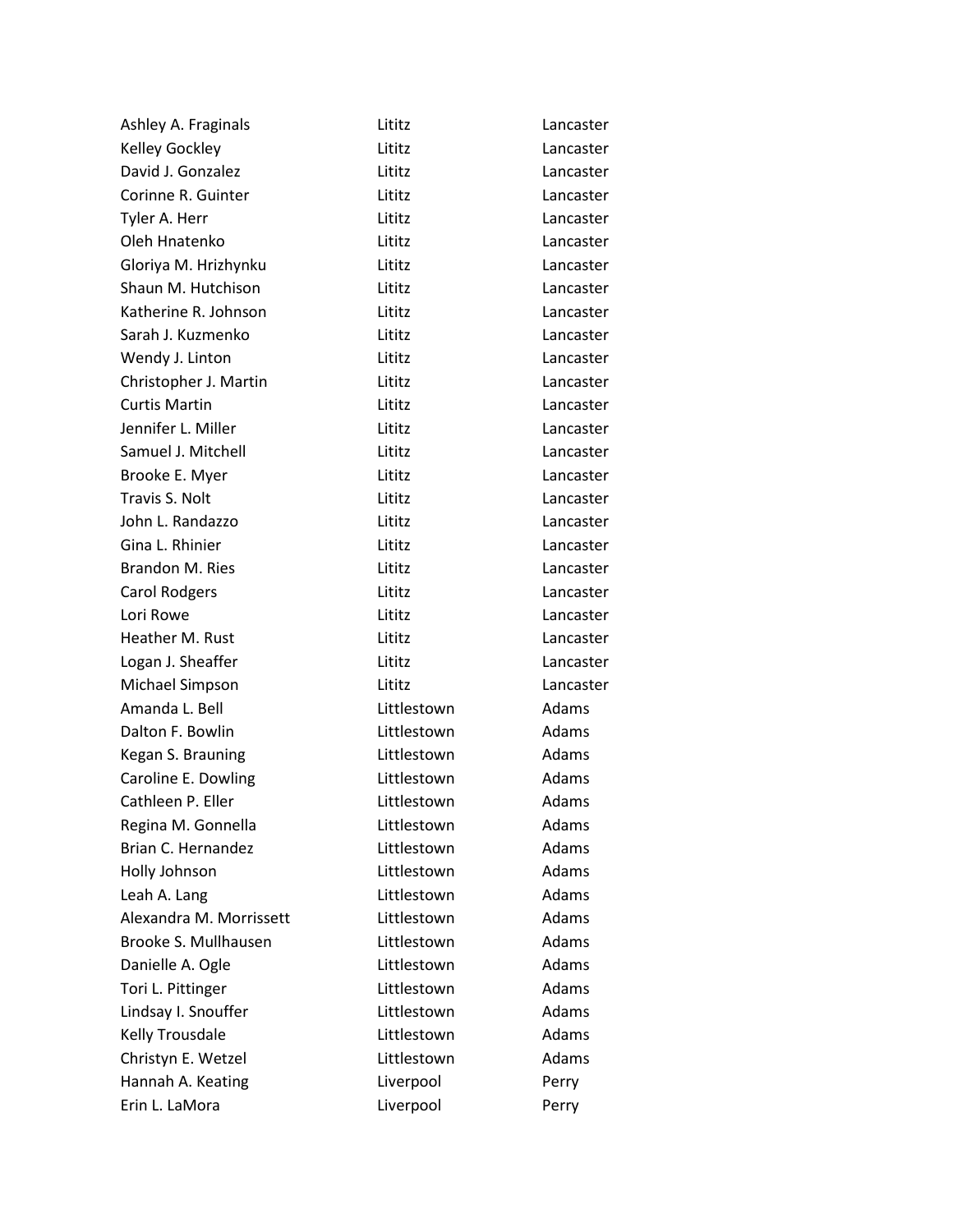| Jennifer M. Lemon        | Liverpool  | Perry     |
|--------------------------|------------|-----------|
| Mackenzie L. Burd        | Loysville  | Perry     |
| <b>Kirsten Hess</b>      | Loysville  | Perry     |
| Gabrielle A. Miller      | Loysville  | Perry     |
| Sierra Sizer             | Loysville  | Perry     |
| Carly R. Snare           | Loysville  | Perry     |
| Moriah K. Brown          | Lykens     | Dauphin   |
| Nikol B. Flynn           | Lykens     | Dauphin   |
| Christa L. Gonzales      | Lykens     | Dauphin   |
| Riley J. Mahoney         | Lykens     | Dauphin   |
| Christie L. Mattern      | Lykens     | Dauphin   |
| Victoria F. McGuire      | Lykens     | Dauphin   |
| Terrylasia A. McLenegan  | Lykens     | Dauphin   |
| <b>Brandon T. Miller</b> | Lykens     | Dauphin   |
| Rachel E. Romanofsky     | Lykens     | Dauphin   |
| Bryce T. Wagner          | Lykens     | Dauphin   |
| Kafayat E. Abinleko      | Manchester | York      |
| Lindsey J. Beyer         | Manchester | York      |
| Michael C. Bohnert       | Manchester | York      |
| David W. Champ           | Manchester | York      |
| Elizabeth L. Daniels     | Manchester | York      |
| Morgan A. Kohr           | Manchester | York      |
| Vanny Oum                | Manchester | York      |
| Arianna M. Pavoncello    | Manchester | York      |
| Shannon L. Shank         | Manchester | York      |
| <b>Taylor Sheaffer</b>   | Manchester | York      |
| Destiny L. Sibio         | Manchester | York      |
| Destiny R. Williams      | Manchester | York      |
| Brittney M. Wintrode     | Manchester | York      |
| Kara J. Best             | Manheim    | Lancaster |
| Alex D. Dennis           | Manheim    | Lancaster |
| Daryl E. Engel           | Manheim    | Lancaster |
| <b>Halle Funk</b>        | Manheim    | Lancaster |
| Megan N. Harper          | Manheim    | Lancaster |
| Jacqueline M. Keener     | Manheim    | Lancaster |
| Katie J. Knisely         | Manheim    | Lancaster |
| Casey J. McGee           | Manheim    | Lancaster |
| Olivia Oxenrider         | Manheim    | Lancaster |
| <b>Brendan Reese</b>     | Manheim    | Lancaster |
| Richard K. Rieg          | Manheim    | Lancaster |
| Sely Thanasack           | Manheim    | Lancaster |
| Casie D. Witmer          | Manheim    | Lancaster |
| Taneesha D. Arthur       | Marietta   | Lancaster |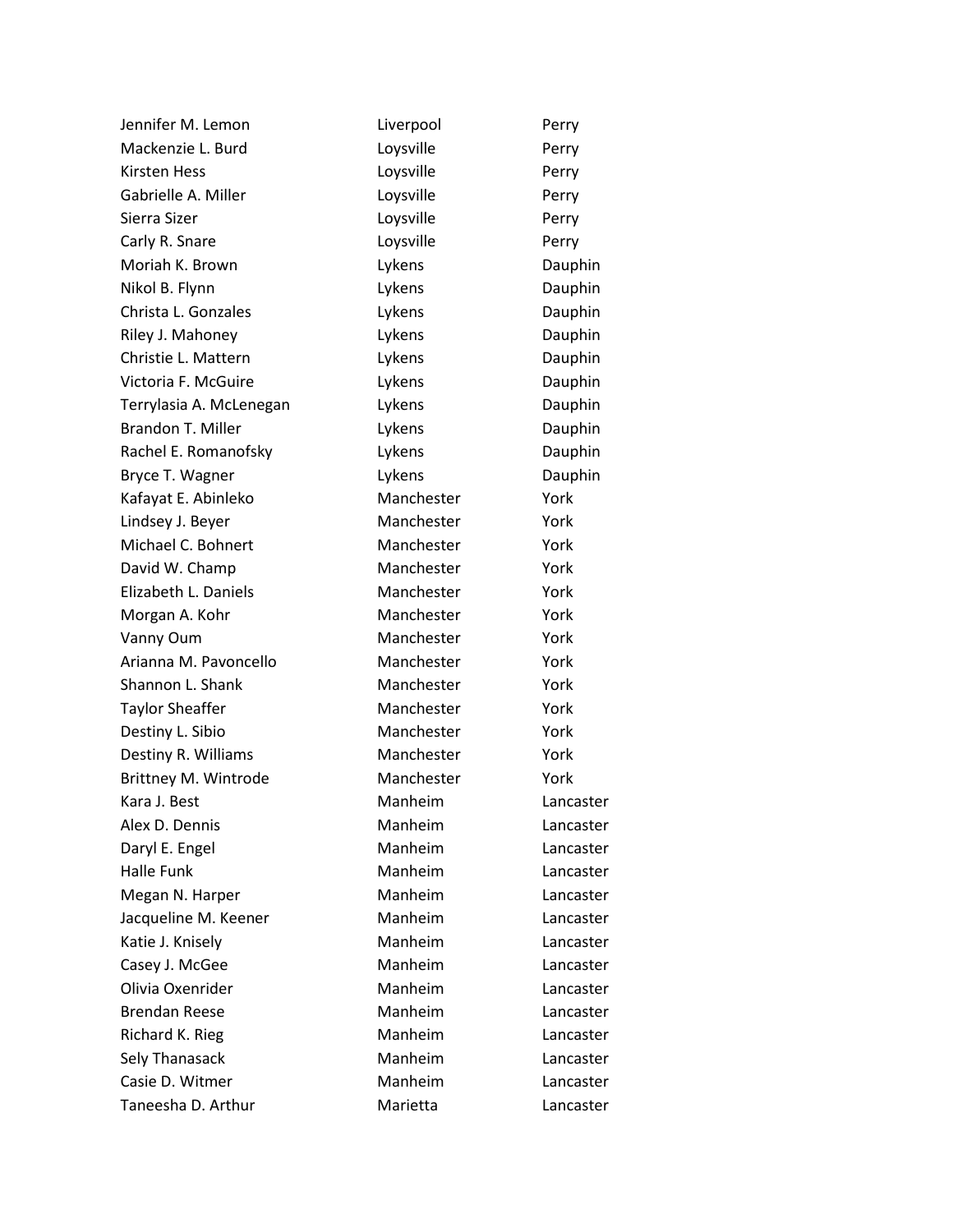| Christopher A. Chapman     | Marietta        | Lancaster  |
|----------------------------|-----------------|------------|
| Donna M. Kelly             | Marietta        | Lancaster  |
| Katlyn O'Donnell           | Marietta        | Lancaster  |
| Patricia A. Benny          | Marysville      | Perry      |
| Charles P. Carroll         | Marysville      | Perry      |
| Jessica N. Collins         | Marysville      | Cumberland |
| Johnathan E. Daum          | Marysville      | Perry      |
| Michele A. Fiegl           | Marysville      | Perry      |
| David M. Joswick           | Marysville      | Perry      |
| Joanna N. Krouse           | Marysville      | Perry      |
| Robin M. Reisinger-Klinger | Marysville      | Perry      |
| Shannon N. Speelman        | Marysville      | Perry      |
| Charles C. Wesesky         | Marysville      | Perry      |
| Travis S. Zinn             | Marysville      | Perry      |
| Dana C. Bury               | Maytown         | Lancaster  |
| <b>Tia Stokes</b>          | Maytown         | Lancaster  |
| Courtney I. Weader         | Mc Clure        | Snyder     |
| Kimberly B. Pryor          | Mc Connellsburg | Fulton     |
| Carianne Buckingham        | Mc Sherrystown  | Adams      |
| <b>Charles Knouse</b>      | Mc Veytown      | Mifflin    |
| Cassandra R. Singer        | Mc Veytown      | Mifflin    |
| Gracie M. Strawser         | Mcalisterville  | Juniata    |
| David Martin               | Mcsherrystown   | Adams      |
| Greta Noel-Gardner         | Mcsherrystown   | Adams      |
| Amanda C. Pugh             | Mcsherrystown   | Adams      |
| Tina M. Reyes              | Mcsherrystown   | Adams      |
| Jessica Richley            | Mcsherrystown   | Adams      |
| Marko A. Abdo              | Mechanicsburg   | Cumberland |
| Mariama Adamou Souley      | Mechanicsburg   | Cumberland |
| Jay M. Agnew               | Mechanicsburg   | Cumberland |
| Lauren M. Badarzynski      | Mechanicsburg   | Cumberland |
| Michael Baer               | Mechanicsburg   | Cumberland |
| Aurora L. Bailey           | Mechanicsburg   | Cumberland |
| Trisha R. Ballester        | Mechanicsburg   | Cumberland |
| Selma Baltic               | Mechanicsburg   | Cumberland |
| Mariah L. Barnhart         | Mechanicsburg   | Cumberland |
| Carol A. Bellis            | Mechanicsburg   | Cumberland |
| Iurii S. Bespalko          | Mechanicsburg   | Cumberland |
| Holly A. Bickle            | Mechanicsburg   | Cumberland |
| Julia R. Boardman          | Mechanicsburg   | Cumberland |
| Tristan A. Bolden          | Mechanicsburg   | Cumberland |
| Tiffany L. Boyer           | Mechanicsburg   | Cumberland |
| Jessica H. Brody           | Mechanicsburg   | Cumberland |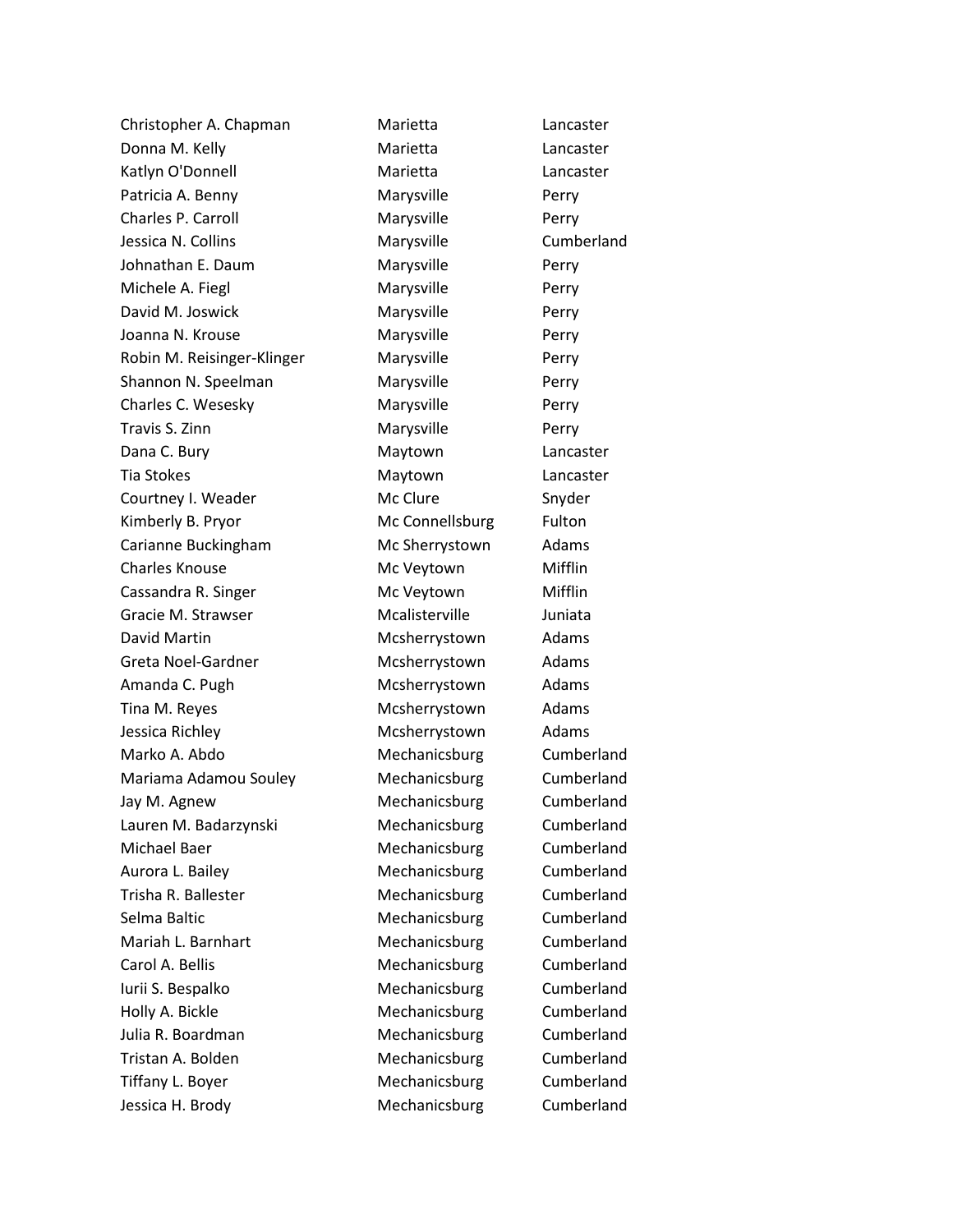Alexander Brown **Mechanicsburg** Cumberland Shawn Brown **Mechanicsburg** Cumberland Kaylee J. Buggy **Mechanicsburg** Cumberland Dana M. Choate **Mechanicsburg** Cumberland Marci Clardy **Mechanicsburg** Cumberland Jonele D. Clawser **Mechanicsburg** Cumberland Owen C. Clay Cumberland Cumberland Amanda L. Clemm Mechanicsburg Cumberland Amanda M. Clouse **Mechanicsburg** Cumberland Carol M. Colangelo Mechanicsburg Cumberland Bryan M. Corbin **Mechanicsburg** Cumberland Brittany J. Crawford **Mechanicsburg** Cumberland Mirka Cremo **Mechanicsburg** Cumberland Lauren E. Daughenbaugh Mechanicsburg Cumberland Michael B. Davis **Mechanicsburg** Cumberland Taylor DeGroft **Mechanicsburg** Cumberland Jazmyn D. Dickey Mechanicsburg Cumberland Gregory J. Dille **Mechanicsburg** Cumberland Elijah J. Durham Mechanicsburg Cumberland Erin R. Eberly **Mechanicsburg** Cumberland Stephen Emanuel **Mechanicsburg** Cumberland Natalie C. Flood **Mechanicsburg** Cumberland Laura R. Franklin **Mechanicsburg** Cumberland Jacob A. Gallucci Mechanicsburg Cumberland Jarek I. German Mechanicsburg Cumberland Joseph R. Gifford **Mechanicsburg** Cumberland Danielle C. Gilbert Mechanicsburg Cumberland Jennifer R. Grove **Mechanicsburg** Cumberland Ashley M. Gunn **Mechanicsburg** Cumberland Shane K. Hancock Mechanicsburg Cumberland Stacy N. Harris **Mechanicsburg** Cumberland Austin M. Headley Mechanicsburg Cumberland James E. Hinckley **Mechanicsburg** Cumberland Kassie M. Hockenberry **Mechanicsburg** Cumberland Ashley Holden Mechanicsburg Cumberland Megan Holloway **Mechanicsburg** Cumberland Amanda E. Hopple Mechanicsburg Cumberland Brendan T. Hotchner Mechanicsburg Cumberland Kirsty A. Hyser **Mechanicsburg** Cumberland Carmen Jimenez **Mechanicsburg** Cumberland Blake A. Jordan **Mechanicsburg** Cumberland Katharine G. Jordan Mechanicsburg Cumberland Kimberly A. Jordan Mechanicsburg Cumberland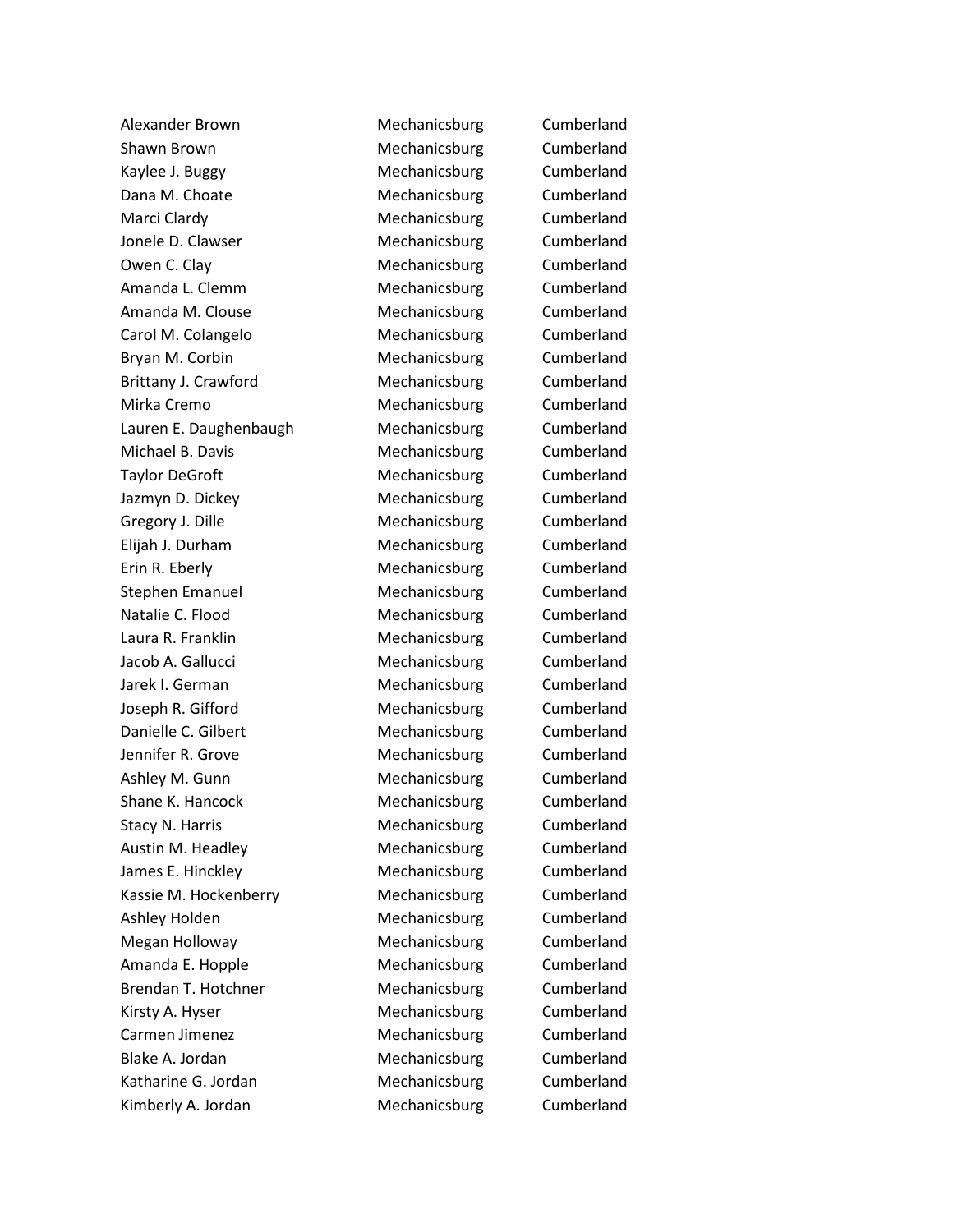Tyler J. Kauffman Mechanicsburg Cumberland Amber M. Kaylor **Mechanicsburg** Cumberland Maria C. Keck-Delapaz **Mechanicsburg** Cumberland Begin C. Kimunya **Mechanicsburg** Cumberland Miranda L. Kuykendall Mechanicsburg Cumberland Elizabeth V. Leach Mechanicsburg Cumberland Chelsea E. Leffler Mechanicsburg Cumberland Donald Lehr Mechanicsburg Cumberland Rachel S. Lenich Mechanicsburg Cumberland Brianna C. Leopold **Mechanicsburg** Cumberland Erik M. Lewis **Mechanicsburg** Cumberland Luke L. Liskey **Mechanicsburg** Cumberland Gabriela Martin **Mechanicsburg** Cumberland Sierra M. Mathur **Mechanicsburg** Cumberland Jessica A. McCoy **Mechanicsburg** Cumberland E C. Merritt **Mechanicsburg** Cumberland Lindsey M. Miller **Mechanicsburg** Cumberland Matthew S. Miller Mechanicsburg Cumberland Samantha A. Mittler **Mechanicsburg** Cumberland James D. Moore **Mechanicsburg** Cumberland Allison M. Morgan Mechanicsburg Cumberland David S. Morra **Mechanicsburg** Cumberland Mairead J. Mumford Mechanicsburg Cumberland Kodi A. Negley **Mechanicsburg** Cumberland Matthew Nehring **Mechanicsburg** Cumberland Cheyenne N. Nickle Mechanicsburg Cumberland Karina A. Osswald **Mechanicsburg** Cumberland Nicole Pasquel **Mechanicsburg** Cumberland Smruti V. Patel **Mechanicsburg** Cumberland Charity A. Patrick **Mechanicsburg** Cumberland Amanda C. Pearce **Mechanicsburg** Cumberland Milijana Pejanovic Mechanicsburg Cumberland Tara J. Pyke **Mechanicsburg** Cumberland Morgan E. Reed Mechanicsburg Cumberland Harrison A. Rhoads **Mechanicsburg** Cumberland Joshua R. Rhoads **Mechanicsburg** Cumberland Keri A. Rothermel **Mechanicsburg** Cumberland Nicholas A. Rubinic **Mechanicsburg** Cumberland Kiersten N. Sanders Mechanicsburg Cumberland Zachary S. Santor **Mechanicsburg** Cumberland Kristen M. Saphore **Mechanicsburg** Cumberland Christopher M. Schmidt Mechanicsburg Cumberland Nda M. Shalal Mechanicsburg Cumberland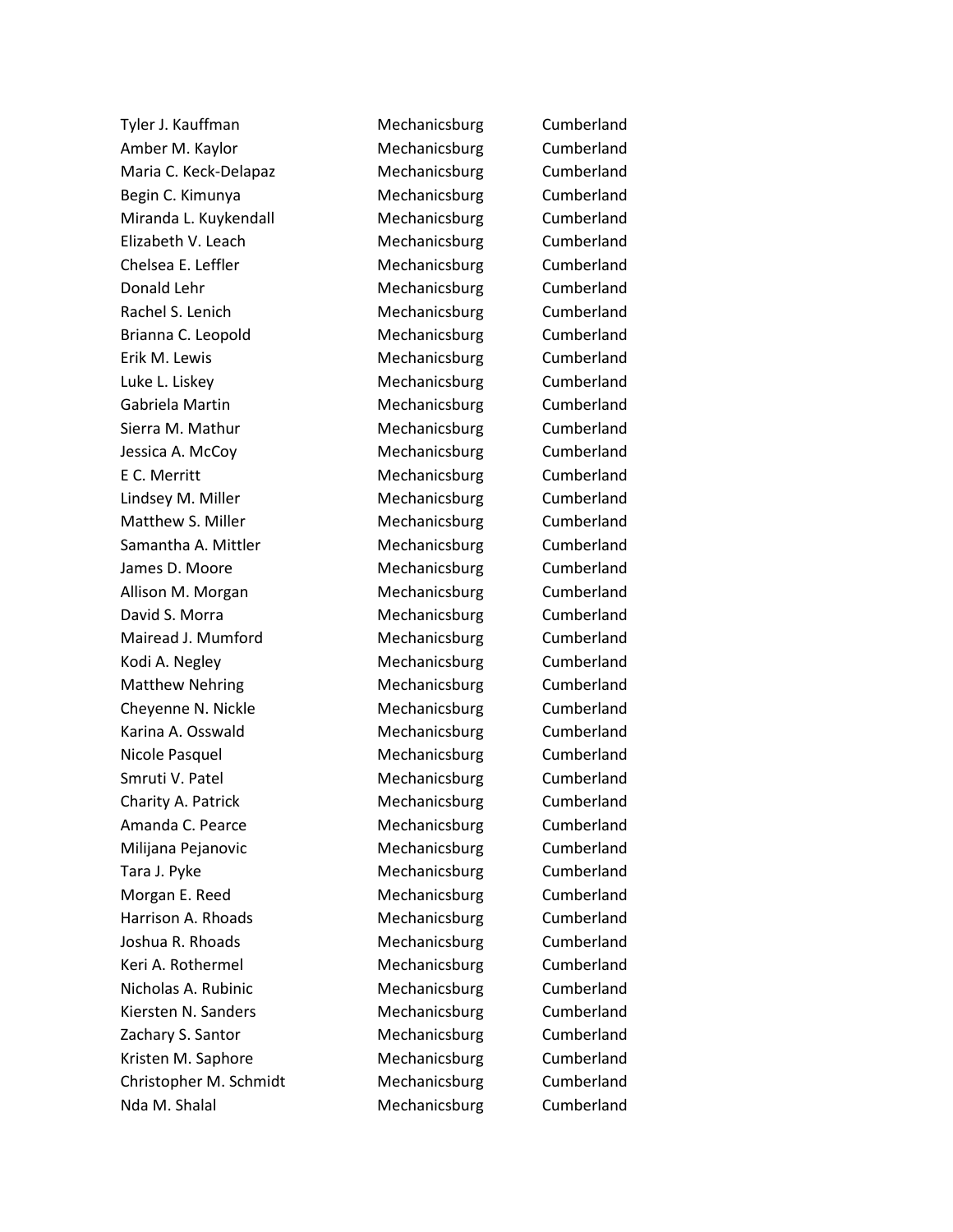Sabreena Sherah Mechanicsburg Cumberland Nathan W. Sherwood Mechanicsburg Cumberland Yvonne M. Shetzline Mechanicsburg Cumberland Katrina Sioco Mechanicsburg Cumberland Destiney G. Smith Mechanicsburg Cumberland Sean M. Smith Mechanicsburg Cumberland Trisha A. Sprentall **Mechanicsburg** Cumberland Michael S. Stahl Mechanicsburg Cumberland Tara Y. Still **Mechanicsburg** Cumberland Gordana Stojanovic **Mechanicsburg** Cumberland Nicole A. Swank Mechanicsburg Cumberland Vibha Tiwari **Mechanicsburg** Cumberland Grace A. Whistler **Mechanicsburg** Cumberland Sara M. Williams **Mechanicsburg** Cumberland Markeshia E. Wolfe Mechanicsburg Cumberland Michael C. Wolfe Mechanicsburg Cumberland Morgan Wonderly **Mechanicsburg** Cumberland Rene D. Wood Mechanicsburg Cumberland Stephanie C. Woolley **Mechanicsburg** Cumberland Toni R. Wray **Mechanicsburg** Cumberland Kevin J. Young The Cumberland Mechanicsburg Cumberland Ayesha Zafar **Mechanicsburg** Cumberland Courtney E. Zimmerman Mechanicsburg Cumberland Tricia Ross **Middleburg** Snyder Bria A. Adderley **Middletown** Dauphin Jordan L. Arnold **Middletown** Dauphin Kali M. Cleckner **Middletown** Dauphin Nelson E. Diaz **Middletown** Dauphin Karen N. Fawber **Middletown** Dauphin Benedicte M. Gnankou Middletown Dauphin Darien J. Goddard Middletown Dauphin Katrina M. Gontz **Middletown** Dauphin Sophia B. Goutr **Middletown** Dauphin Joseph Gross **Middletown** Dauphin Douglas J. Hoffman Middletown Dauphin Jessica L. Jones **Middletown** Dauphin Maggie C. Kulus **Middletown** Dauphin Hany Mohamed Middletown Dauphin Brent P. Obenstine **Middletown** Dauphin Jacob M. Penhorwood Middletown Dauphin Lane C. Reigle **Middletown** Dauphin Dana M. Shaffer **Middletown** Dauphin Rebecca E. Slyder Middletown Dauphin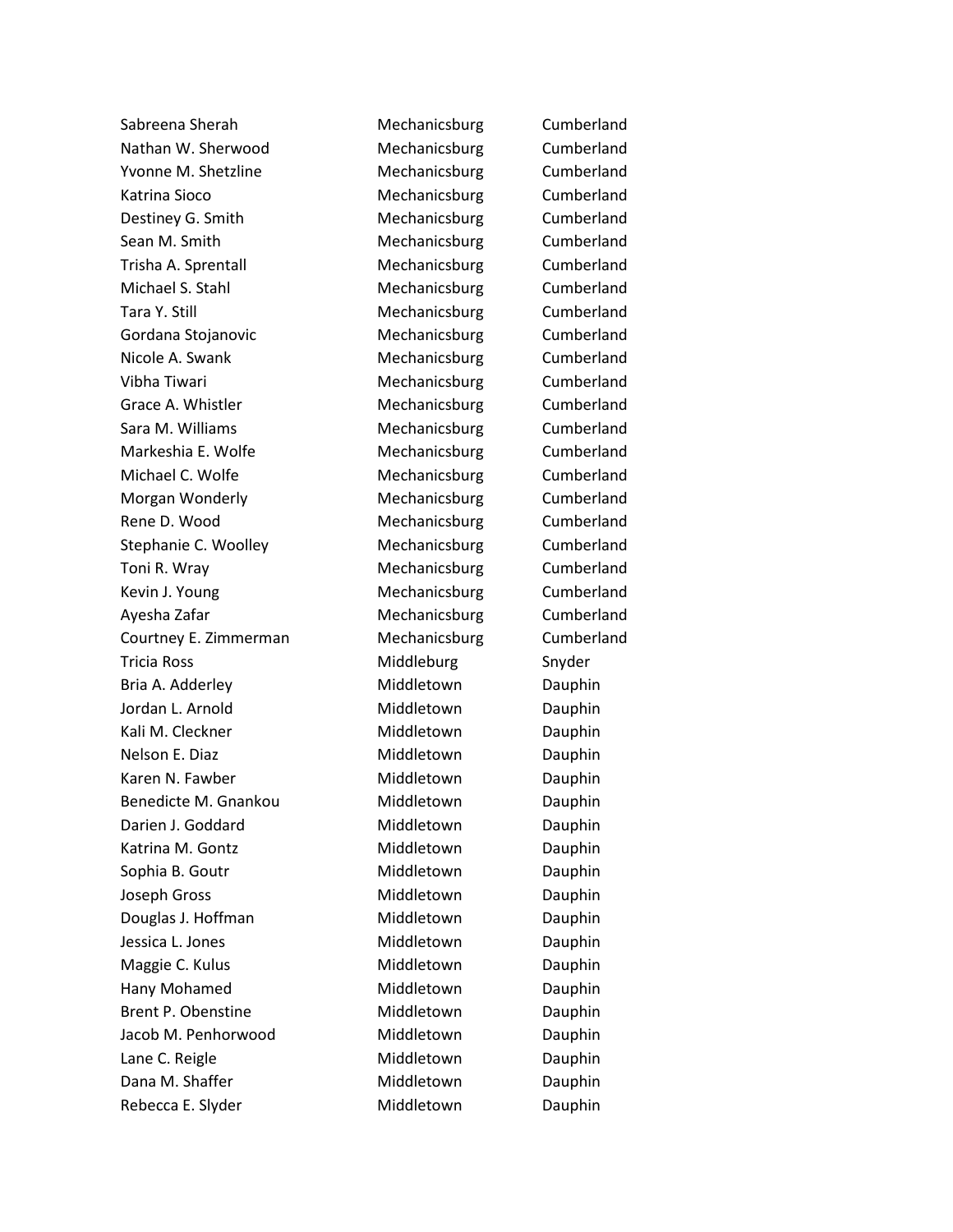| <b>Dylan Tennis</b> | Middletown                 | Dauphin        |
|---------------------|----------------------------|----------------|
| Joseph Tokar        | Middletown                 | Dauphin        |
| Danielle A. Vance   | Middletown                 | Dauphin        |
| Angela G. Wolfe     | Middletown                 | Dauphin        |
| Katelyn J. Wolfe    | Middletown                 | Dauphin        |
| Nicole Krabill      | Mifflin                    | Juniata        |
| Ashley L. Reber     | Mifflinburg                | Union          |
| Ronald E. Weaver    | Mifflinburg                | Union          |
| Monica Brubaker     | Mifflintown                | Juniata        |
| Anna M. Habbershon  | Mifflintown                | Juniata        |
| Hailie Shertzer     | Mifflintown                | Juniata        |
| Jessie A. Wagner    | Mifflintown                | Juniata        |
| Carrie M. Feidt     | Millersburg                | Dauphin        |
| Caleb Foultz        | Millersburg                | Dauphin        |
| Molly M. Jacobs     | Millersburg                | Dauphin        |
| Christian L. Keiter | Millersburg                | Dauphin        |
| Austin L. Marks     | Millersburg                | Dauphin        |
| Dylan S. Morris     | Millersburg                | Dauphin        |
| Colby M. Paul       | Millersburg                | Dauphin        |
| Gavin A. Putnam     | Millersburg                | Dauphin        |
| Connor J. Rudisill  | Millersburg                | Dauphin        |
| Matthew S. Sims     | Millersburg                | Dauphin        |
| Celeste A. Zerby    | Millersburg                | Dauphin        |
| Alison R. Martin    | Millerstown                | Perry          |
| Danielle N. Orr     | Millerstown                | Perry          |
| Kirklan C. Prater   | Millerstown                | Perry          |
| Nicole R. Shope     | Millerstown                | Perry          |
| Breanne N. Wise     | Millerstown                | Perry          |
| Teresa Woodard      | Millerstown                | Perry          |
| Jamie L. Yoder      | Millerstown                | Perry          |
| Leonard J. Yourth   | Millerstown                | Perry          |
| Theresa A. Hammes   | Millersville               | Lancaster      |
| Kathryn E. Lyons    | Millersville               | Lancaster      |
| Kara D. Newhouse    | Millersville               | Lancaster      |
| Mark S. Quirion     | Millersville               | Lancaster      |
| Kritsada Wongsa     | Millersville               | Lancaster      |
| Dakota J. Knable    | Milroy                     | Mifflin        |
| Stephen R. McElwee  | Milton                     | Northumberland |
| Samantha Blessing   | Mohnton                    | <b>Berks</b>   |
| Stefanie M. Kelley  | Mont Alto                  | Franklin       |
| Linda J. Bixler     | <b>Mount Holly Springs</b> | Cumberland     |
| Alexia N. Dragon    | <b>Mount Holly Springs</b> | Cumberland     |
| Katelyn A. Hoerner  | <b>Mount Holly Springs</b> | Cumberland     |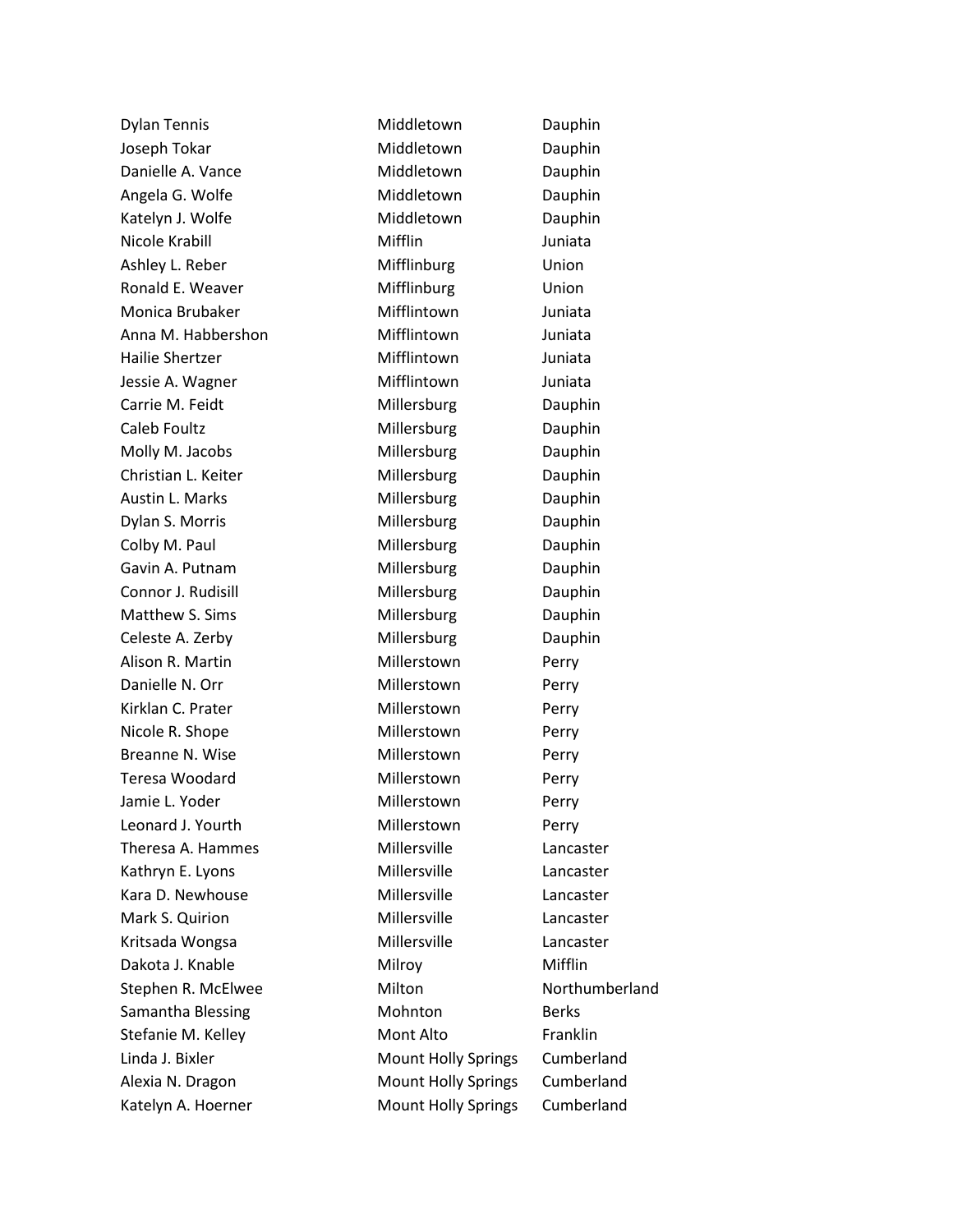| Kevin A. Johnson           | <b>Mount Holly Springs</b> | Cumberland |
|----------------------------|----------------------------|------------|
| Vickie M. Thompson         | <b>Mount Holly Springs</b> | Cumberland |
| Farrah L. Trimble          | <b>Mount Holly Springs</b> | Cumberland |
| Virginia M. West           | <b>Mount Holly Springs</b> | Cumberland |
| Jacob E. Baum              | Mount Joy                  | Lancaster  |
| Kariann V. Cochran         | Mount Joy                  | Lancaster  |
| Janna L. Flowers           | Mount Joy                  | Lancaster  |
| Dalton J. Garrett          | Mount Joy                  | Lancaster  |
| Holly A. Greer             | Mount Joy                  | Lancaster  |
| Ashley Herman              | Mount Joy                  | Lancaster  |
| Kelsey N. Hostetter        | Mount Joy                  | Lancaster  |
| Jason Keener               | Mount Joy                  | Lancaster  |
| Julia E. Keiser            | Mount Joy                  | Lancaster  |
| Jaimie Kelly               | Mount Joy                  | Lancaster  |
| Allexas R. Kirchgessner    | Mount Joy                  | Lancaster  |
| Holly M. Kopp              | Mount Joy                  | Lancaster  |
| Tyler N. Moore             | Mount Joy                  | Lancaster  |
| Emily J. Patton            | Mount Joy                  | Lancaster  |
| Zoi Marie B. Reiner        | Mount Joy                  | Lancaster  |
| Christine Rhyner           | Mount Joy                  | Lancaster  |
| <b>Tamara Shaub</b>        | Mount Joy                  | Lancaster  |
| Christopher T. Signor      | Mount Joy                  | Lancaster  |
| Juanita J. Smith           | Mount Joy                  | Lancaster  |
| Adrienne A. Walck          | Mount Joy                  | Lancaster  |
| Sadie Werner               | Mount Joy                  | Lancaster  |
| Maureen C. Yoder           | Mount Joy                  | Lancaster  |
| Fenggin Dong               | Mount Wolf                 | York       |
| Stephanie M. Kinard        | Mount Wolf                 | York       |
| <b>Richard Mawah</b>       | Mount Wolf                 | York       |
| Tammy J. McDermott         | Mount Wolf                 | York       |
| Jason J. Pruner            | Mount Wolf                 | York       |
| Denis Y. Strelkov          | Mount Wolf                 | York       |
| Brianna M. Young           | Mount Wolf                 | York       |
| Rhonda F. Allen            | Mountville                 | Lancaster  |
| Megersa Deyessa            | Mountville                 | Lancaster  |
| Luke F. Dunn               | Mountville                 | Lancaster  |
| Thomas E. Eckman           | Mountville                 | Lancaster  |
| James P. Higgins           | Mountville                 | Lancaster  |
| <b>Brittany S. Jones</b>   | Mountville                 | Lancaster  |
| Jessica D. Lund            | Mountville                 | Lancaster  |
| Blanca P. Suarez Castaneda | Mountville                 | Lancaster  |
| Ashley D. Taylor           | Mountville                 | Lancaster  |
| Stephen T. Sarracino       | Mt Wolf                    | York       |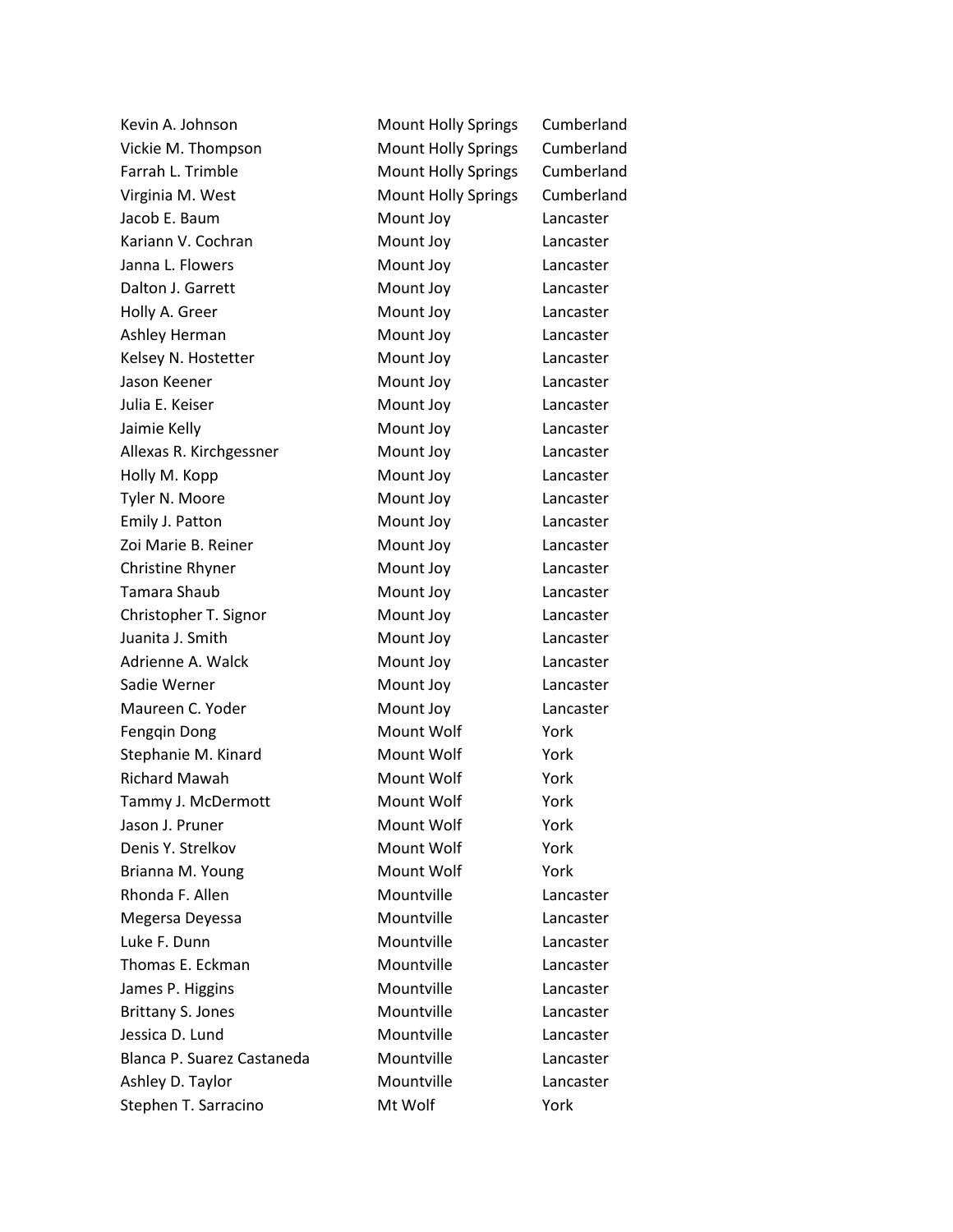Morgan L. Fern **Myerstown** Lebanon Samantha C. Fortna **Myerstown** Lebanon Jessica M. Gettle **Myerstown** Lebanon Chelsea A. Herb **Myerstown** Lebanon Judd A. Howdyshell Myerstown Lebanon Donald R. Kilheffer **Myerstown** Lebanon Luke T. Newmaster **Myerstown** Lebanon Kevin P. Piersol **Myerstown** Lebanon Ryan A. Rolon **Myerstown** Lebanon Matthew P. Wampler Myerstown Lebanon Payton E. Weit **Myerstown** Lebanon Ryan N. Wolfe **Myerstown** Myerstown Lebanon Kaleigh N. Zimmerman Myerstown Lebanon Danielle Bentley **New Bloomfield** Perry Ariana L. Bronson **New Bloomfield** Perry Shawn C. Cooper New Bloomfield Perry Kelly J. Kon **New Bloomfield** Perry Donald J. Krieger New Bloomfield Perry Joshua M. Leppo New Bloomfield Perry Dominique D. Roddy New Bloomfield Perry Nicole A. Smeigh New Bloomfield Perry Heidi M. Zerance **New Bloomfield** Dauphin Cody D. Sloan New Buffalo Perry Amanda L. Anders New Cumberland Cumberland Johnny A. Ayscue New Cumberland Cumberland Erin L. Bashore New Cumberland Cumberland Asi S. Beya New Cumberland Cumberland Kaylie A. Brinsky **New Cumberland** Cumberland Christopher D. Brosius New Cumberland Cumberland Taylor Carr **New Cumberland** Cumberland Stevie L. Dunn New Cumberland Cumberland Cumberland Aaron Ferguson New Cumberland Cumberland Lauren E. Fetterhoff New Cumberland Cumberland Madalynn Gault New Cumberland Cumberland Ashlee Giordano **New Cumberland** Cumberland Lori A. Greenawalt New Cumberland Cumberland George W. Gunnett New Cumberland Cumberland Megan J. Gunnett New Cumberland Cumberland Erin E. Hastings **New Cumberland** Cumberland Kathryn V. Keiper-Smith New Cumberland Cumberland Rachel C. Klein New Cumberland Cumberland Cumberland Gina M. Lauber **New Cumberland** Cumberland Alex M. Leonard New Cumberland Cumberland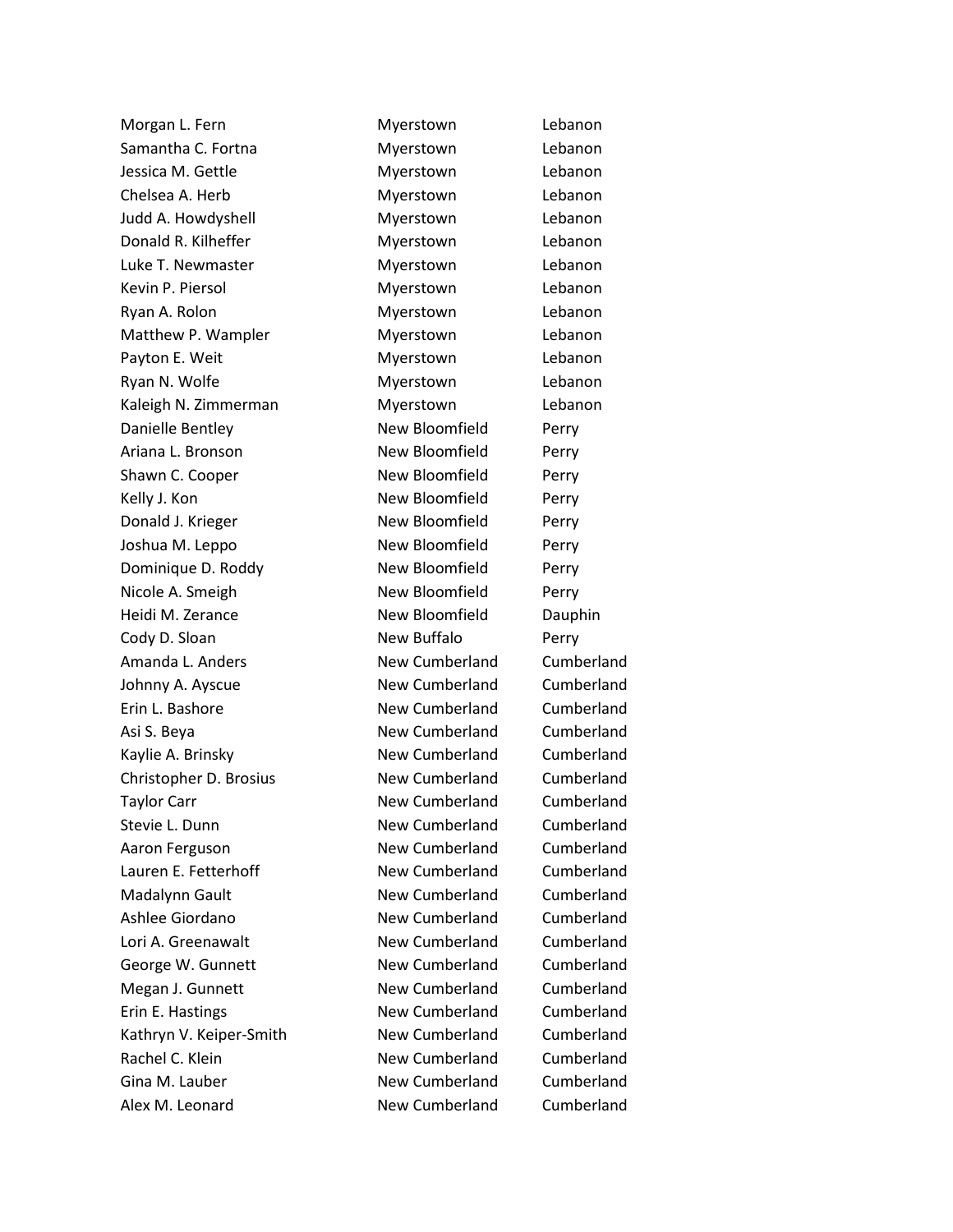Thomas J. Long New Cumberland Cumberland Jennifer L. McClucas New Cumberland Cumberland Megan L. Miller New Cumberland Cumberland Sara A. Myers **New Cumberland** Cumberland Emeline M. Proctor **New Cumberland** Cumberland Alexandria N. Radle New Cumberland Cumberland Cumberland Shayne M. Reed New Cumberland Cumberland Lauren E. Roelke New Cumberland Cumberland Cumberland Tamara J. Schwartz New Cumberland Cumberland Sherri L. Shatzer New Cumberland Cumberland Alyssa A. Spogli New Cumberland Cumberland Maria V. Villafane Perez New Cumberland Cumberland Emily Vo **New Cumberland** Cumberland Alexander Whelchel New Cumberland Cumberland Kelsey C. Williams New Cumberland Cumberland Kisha A. Young New Cumberland Cumberland Ashley E. Broberg New Freedom New Freedom Robert T. Comber New Freedom York Michele D. Holden New Freedom York Sarah E. Repp New Freedom York Benjamin G. Snead New Freedom York Susan M. Browder New Holland Lancaster Florence L. Dini **New Holland** Lancaster Kelly M. Emerson **New Holland** Lancaster Dru A. Heming New Holland Lancaster Esther R. King New Holland Lancaster Aubrey H. Mentzer New Holland Lancaster Karina R. Morales New Holland Lancaster Laura Weaver **New Holland** Lancaster Calah R. Wentzel **New Holland** Lancaster Ellie M. Arthur New Oxford Adams Victorialyn R. Bertrand New Oxford Adams Beau S. Deatrick New Oxford Adams Laura E. Garcia **New Oxford** Adams Lisa M. Hinton-Hardison New Oxford Adams Wade T. Lucas New Oxford Adams Nicholas M. Milazzo New Oxford Adams Heather E. Molina **New Oxford** Adams Renee L. Myers New Oxford Adams Cristel Palmas New Oxford Adams Alexandra M. Redding New Oxford Adams Destiny E. Riley New Oxford Adams Mandy L. Six **New Oxford** Adams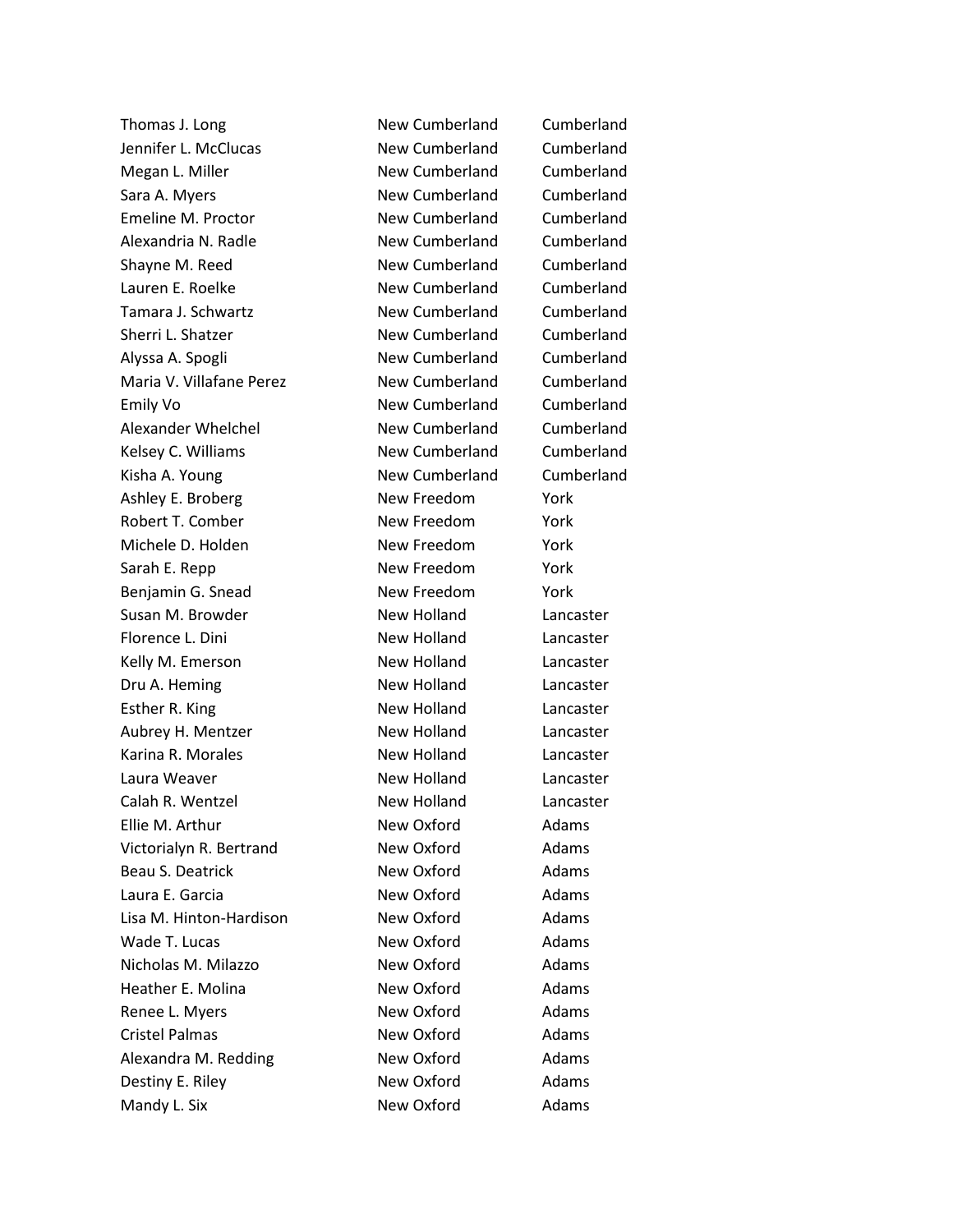Christina A. Summers New Oxford Adams Tosha N. Toney New Oxford Adams Cherie A. Weaver **New Oxford** Adams Savanna A. Zinn New Oxford Adams Lori Crossen **New Providence** Lancaster Jacqueline N. Greiner New Providence Lancaster Richard Guiliani **New Providence** Lancaster John W. Lefever **New Providence** Lancaster Jessica R. Miller New Providence Lancaster Emmy S. Piper Newburg Cumberland Patrick Adams **Newmanstown** Lebanon Joanne Z. Burkholder Newmanstown Lebanon Rebecca M. Moyer Newmanstown Lebanon Lydia A. Benner Newport Perry Aaron J. Hess Newport Perry Abigail G. Hopkins **Newport** Perry Matthew S. Hopkins Newport Perry Jill Walter **Newport** Perry Julia R. Wetzler **Newport** Perry Deven E. Whitfield **Newport** Perry Rebecca L. Bedford **Newville** Newville Cumberland Greg Bishop Newville Cumberland Kylie M. Brandt Newville Newville Cumberland Alicia D. Ferguson **Newville** Cumberland Ryan Ferree Newville Newville Cumberland Brandi L. Hammond Newville Cumberland Sherri E. Killian **Newville** Newville Cumberland Ashlyn T. Labonte **Newville** Newville Cumberland Heather L. Neusbaum Newville Cumberland Kimberly Nickey Newville Newville Cumberland Shane Reed **Newville** Newville Cumberland Katrina K. Smith Newville Newville Cumberland Jennifer K. Stanford **Newville** Cumberland Uriah Weibley **Newville** Newville Cumberland Amanda Anselmo Northumberland Northumberland Johanna L. Bertogli **Nottingham** Chester Lee Ann Montgomery **Nottingham** Chester Gina L. LaPenna **Contact Contact Contact Contact Contact Contact Contact Contact Contact Contact Contact Contact Contact Contact Contact Contact Contact Contact Contact Contact Contact Contact Contact Contact Contact Conta** Kohlee Rice **Construction Construction Construction** Dauphin Evelyn M. Snavely **Evelyn M. Snavely Conserversity** Oberlin Samantha R. Taylor Cono Cho Cho Chebanon Nichole Elk Orrstown Franklin Kaitlin A. Sanders **Canadia** Corrtanna **Adams**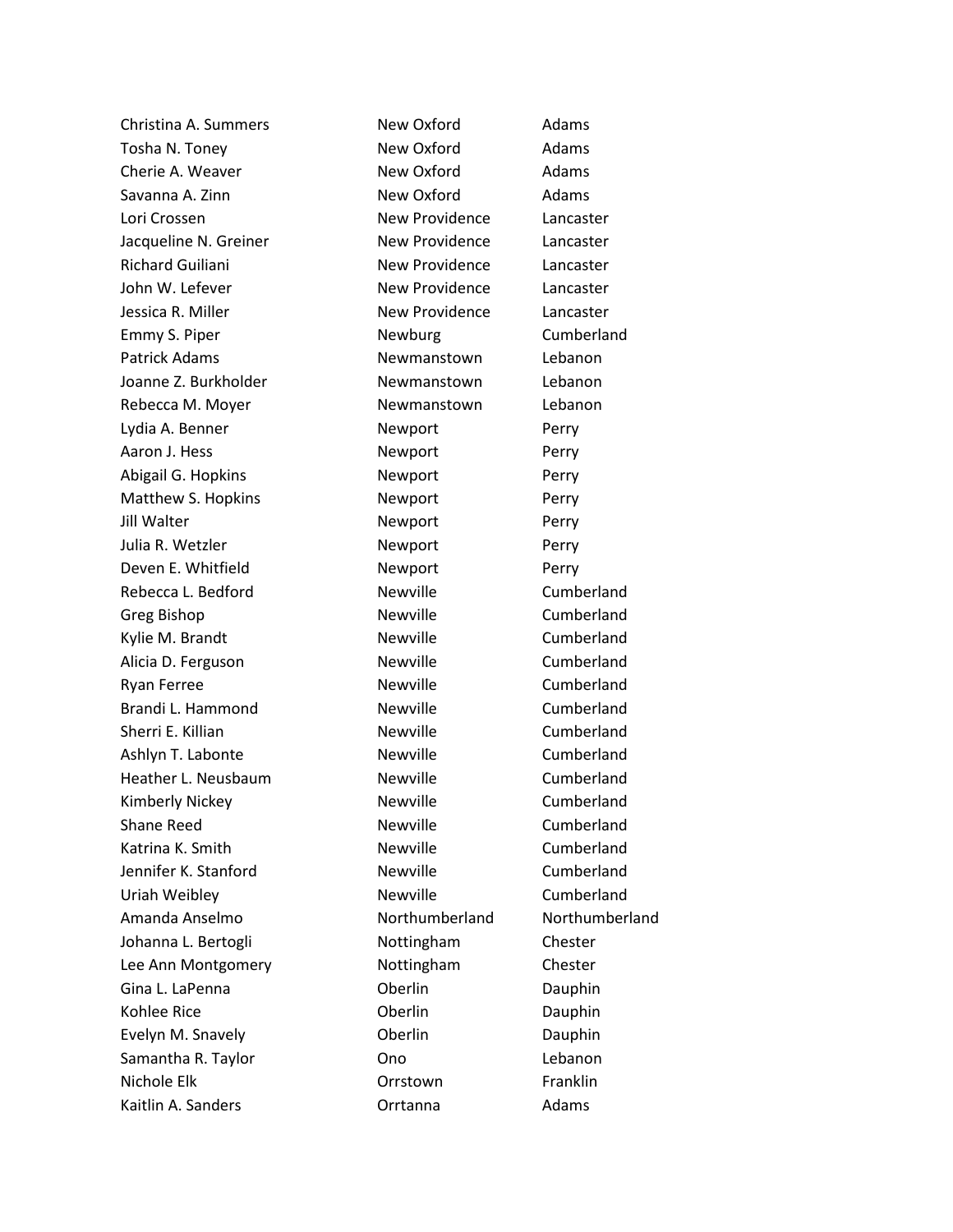Amber L. Lawson **Camber L. Lawson** Crwigsburg Schuylkill Tammy L. Byers **Example 20 Franch Palmyra** Lebanon Angela L. Davis Palmyra Lebanon Angela D. Foltz **Palmyra** Palmyra Lebanon Katelyn E. Gingrich **Palmyra** Lebanon Sendi Kenes **National Communist Communist Communist Communist Communist Communist Communist Communist Communist Communist Communist Communist Communist Communist Communist Communist Communist Communist Communist Communist** Amber J. Kleinfelter **Palmyra** Lebanon Ashley M. Miller **Palmyra** Palmyra Lebanon Benjamin S. Miller **Palmyra** Palmyra Lebanon Deanna M. Miller **New York Communist Communist Communist Communist Communist Communist Communist Communist Communist Communist Communist Communist Communist Communist Communist Communist Communist Communist Communist Commu** Heather N. Miller-Epler **Palmyra** Lebanon Lauren M. Mountz Palmyra Lebanon Jonathan A. Nester **Communist Communist Communist Communist Communist Communist Communist Communist Communist Communist Communist Communist Communist Communist Communist Communist Communist Communist Communist Communist Co** Brianna N. Rublee **Calmyra** Palmyra Lebanon Tyler J. Sell **Palmyra** Lebanon Amy N. Skishalley Palmyra Lebanon Maxwell J. Smith **Palmyra** Palmyra Lebanon Son K. Tran North Controller Son K. Tran North Controller Palmyra North Lebanon David A. Traveny Palmyra Lebanon Clinton W. Frackman Peach Bottom Lancaster Cassandra Marx Peach Bottom Lancaster Nikolas B. Salcedo Peach Bottom Lancaster Amber Yoder Peach Bottom Lancaster Benjamin J. Bridge **Pequea** Pequea Lancaster William F. Harber **National Pequea** Lancaster Shawnita Latsha **Pillow** Pillow Dauphin Brennen M. Dinger **Pine Grove** Schuylkill Patrick J. Whalen **Pine Grove** Schuylkill Karen L. Kauffman **Port Royal** Port Royal Elizabeth A. Mosey **Port Trevorton** Snyder Emma F. Muller **Port Trevorton** Snyder Kenneth Burkholder Quarryville Lancaster Amber O. Constantino Quarryville Lancaster Lacey M. Costa **Communist Contract Contract Contract Contract Contract Contract Contract Contract Contract Contract Contract Contract Contract Contract Contract Contract Contract Contract Contract Contract Contract Contrac** Amanda J. Devonshire Quarryville Lancaster Samantha E. Heidelbaugh Cuarryville Cuarryville Nicole L. Jennings **COULD EXECUTE:** Quarryville **Lancaster** Janene G. McClelland **Canada Cuarryville** Cancaster Koby D. Redcay Quarryville Lancaster Samantha K. Sensenig **Canacaster** Quarryville Lancaster Marissa J. Witmer **Cuarryville** Lancaster Korine Workman Quarryville Lancaster

Jody I. Shuey **Communist Contrainers** Orrtanna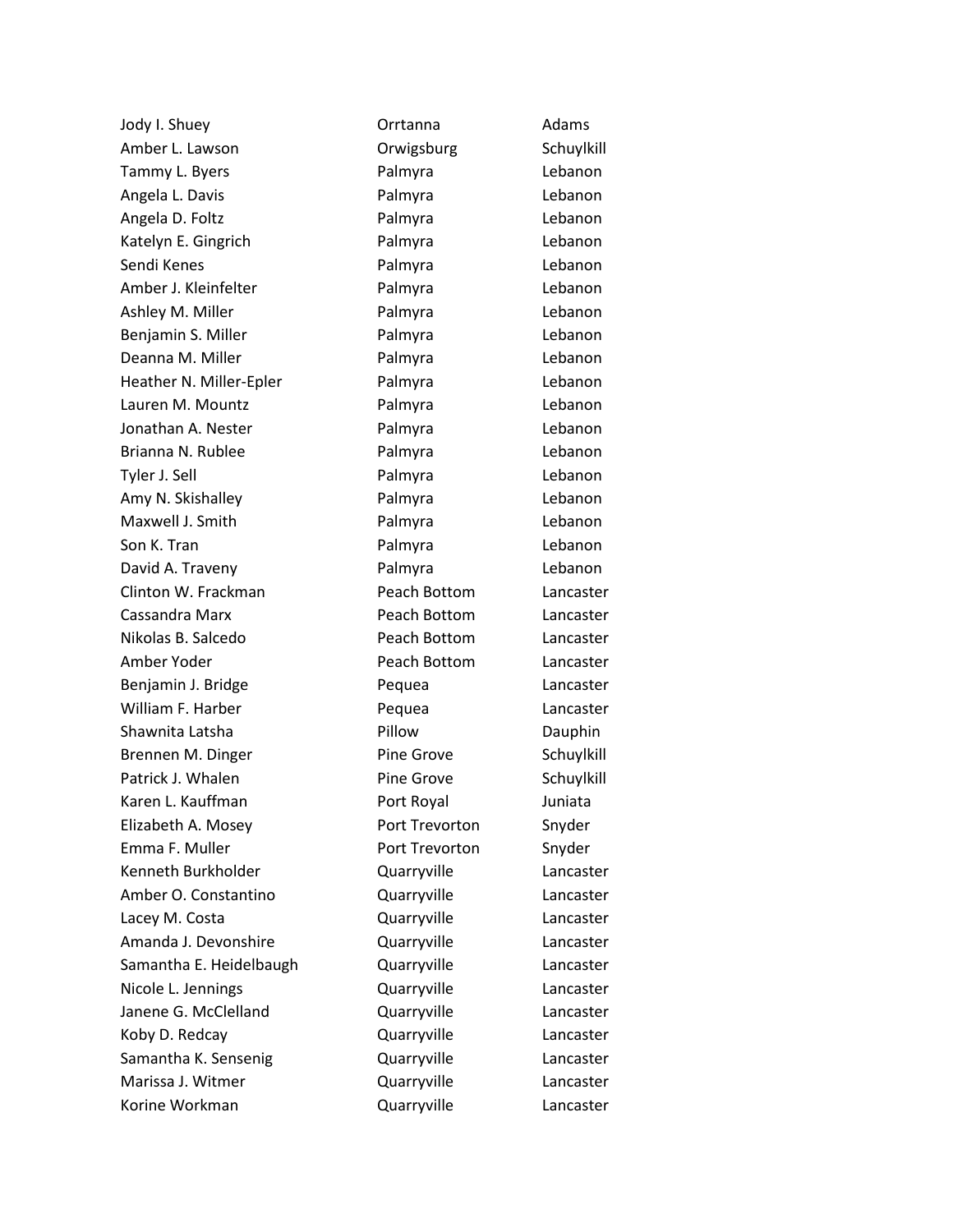| Christine R. Becker    | Reading         | <b>Berks</b> |
|------------------------|-----------------|--------------|
| Mary W. Boro           | Reading         | <b>Berks</b> |
| Dickson Ouma           | Reading         | <b>Berks</b> |
| Michele M. Robinson    | Reading         | <b>Berks</b> |
| Nicole M. Rooney       | Reading         | <b>Berks</b> |
| Laura D. Rowlands      | Reading         | <b>Berks</b> |
| Corrie L. Agim         | Red Lion        | York         |
| Amber L. Arnold        | <b>Red Lion</b> | York         |
| Matthew J. Aspey       | <b>Red Lion</b> | York         |
| Sherry L. Bosserman    | <b>Red Lion</b> | York         |
| Abigale DeLapp         | Red Lion        | York         |
| Jacob M. Frey          | <b>Red Lion</b> | York         |
| Meghan M. Gray         | Red Lion        | York         |
| William P. Kemp        | <b>Red Lion</b> | York         |
| Dawn M. Lee            | Red Lion        | York         |
| Amanda Leonard         | <b>Red Lion</b> | York         |
| Zenah N. Mayaka        | Red Lion        | York         |
| Ryan E. McLarney       | Red Lion        | York         |
| Katelyn Mechalske      | Red Lion        | York         |
| Paul K. Poff           | <b>Red Lion</b> | York         |
| Lazette A. Porter      | Red Lion        | York         |
| Colin G. Prettyman     | <b>Red Lion</b> | York         |
| Jennifer L. Redifer    | Red Lion        | York         |
| Tianna Rodriguez       | <b>Red Lion</b> | York         |
| Ann M. Scharmer        | Red Lion        | York         |
| Amber M. Schmuck       | <b>Red Lion</b> | York         |
| Keri M. Seitz          | Red Lion        | York         |
| Melissa S. Stitely     | Red Lion        | York         |
| Elizabeth M. Walker    | Red Lion        | York         |
| Brian K. Winemiller    | <b>Red Lion</b> | York         |
| Ashley L. Hallock      | Reedsville      | Mifflin      |
| Jenna K. Rhoades       | Reedsville      | Mifflin      |
| Andrew Spickler        | Reedsville      | Mifflin      |
| Julie D. Weyman        | Reedsville      | Mifflin      |
| Rafael A. Roman        | Reinholds       | Lancaster    |
| Ashley M. Sweigart     | Reinholds       | Lancaster    |
| Erin Himmelwright      | Richfield       | Juniata      |
| Alyssa L. Keath        | Richland        | Lebanon      |
| Jennifer M. Whitenight | Richland        | Lebanon      |
| Maria F. Mickey        | Robesonia       | <b>Berks</b> |
| Kelly M. Sangrey       | Ronks           | Lancaster    |
| <b>Hadas Shovlin</b>   | Ronks           | Lancaster    |
| Faith M. Musser        | Saint Thomas    | Franklin     |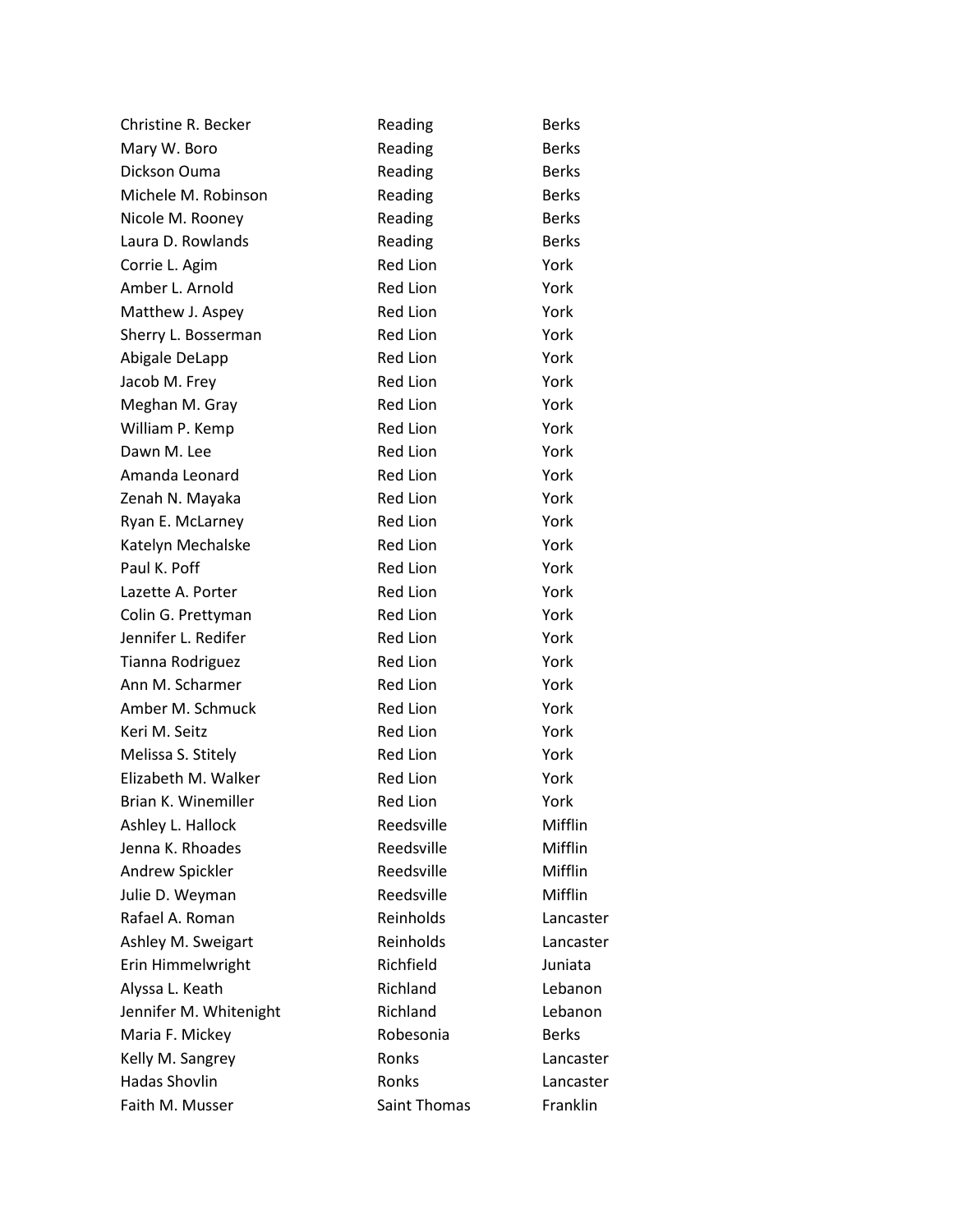Nikkole Brown Schuylkill Haven Schuylkill Ryan Keefer Schuylkill Haven Schuylkill Haven Jaime L. Bowser Seven Valleys That Seven Valleys Catherine Brant Seven Valleys Tork Kayla M. Bray Seven Valleys Nork Grace E. Davis **Seven Valleys** Seven Valleys **Seven V**ork Eric M. Fleischmann Seven Valleys York Martin R. Manchev Seven Valleys York Austin Foose Shermans Dale Perry Ashley V. Natale Shermans Dale Perry Kendra Potter Shermans Dale Perry Joshua A. Alexander Shippensburg Cumberland Gary L. Burkett **Shippensburg** Cumberland Kirsty Conner Shippensburg Cumberland Levi J. Cressler **Shippensburg** Cumberland Andrea L. Hammaker Shippensburg Cumberland Kaitlin Hutchison **Shippensburg** Cumberland Cody A. McGee Shippensburg Cumberland Matthew A. Mentzer Shippensburg Cumberland Ashley N. Mowery **Shippensburg** Cumberland Amanda R. Navas **Shippensburg** Cumberland Elizabeth A. Negley Shippensburg Cumberland Drew Robinson Shippensburg Cumberland Dean Rossman Shippensburg Cumberland Rozeann M. Stewart Shippensburg Cumberland Brittany N. Thrush Shippensburg Cumberland Steven R. Witmer Shippensburg Cumberland Leandra T. Day **Shiremanstown** Cumberland Elizabeth Davenport Shrewsbury York Jennifer L. Hisey Shrewsbury Shrewsbury Roseanne E. Isang Shrewsbury Shrewsbury York Keri R. Riley Shrewsbury Nork Katelyn M. Smith Shrewsbury Shrewsbury Nork Amy J. Urffer Shrewsbury Shrewsbury Nork Jennifer S. Abbott Silver Spring Lancaster Breanne E. Brown Sinking Spring Berks Darien S. Daywalt **South Mountain** Franklin Sherri R. Bauer Spring Grove Spring Grove Nork Bianca A. Criollo-Cruz **Spring Grove** York Megan L. Edwards **Spring Grove** York Pierce B. Eicholtz **Spring Grove** York Lauren Fair **Spring Grove** Spring Grove **York** 

Tyler J. Boyer Schuylkill Haven Schuylkill Haven Schuylkill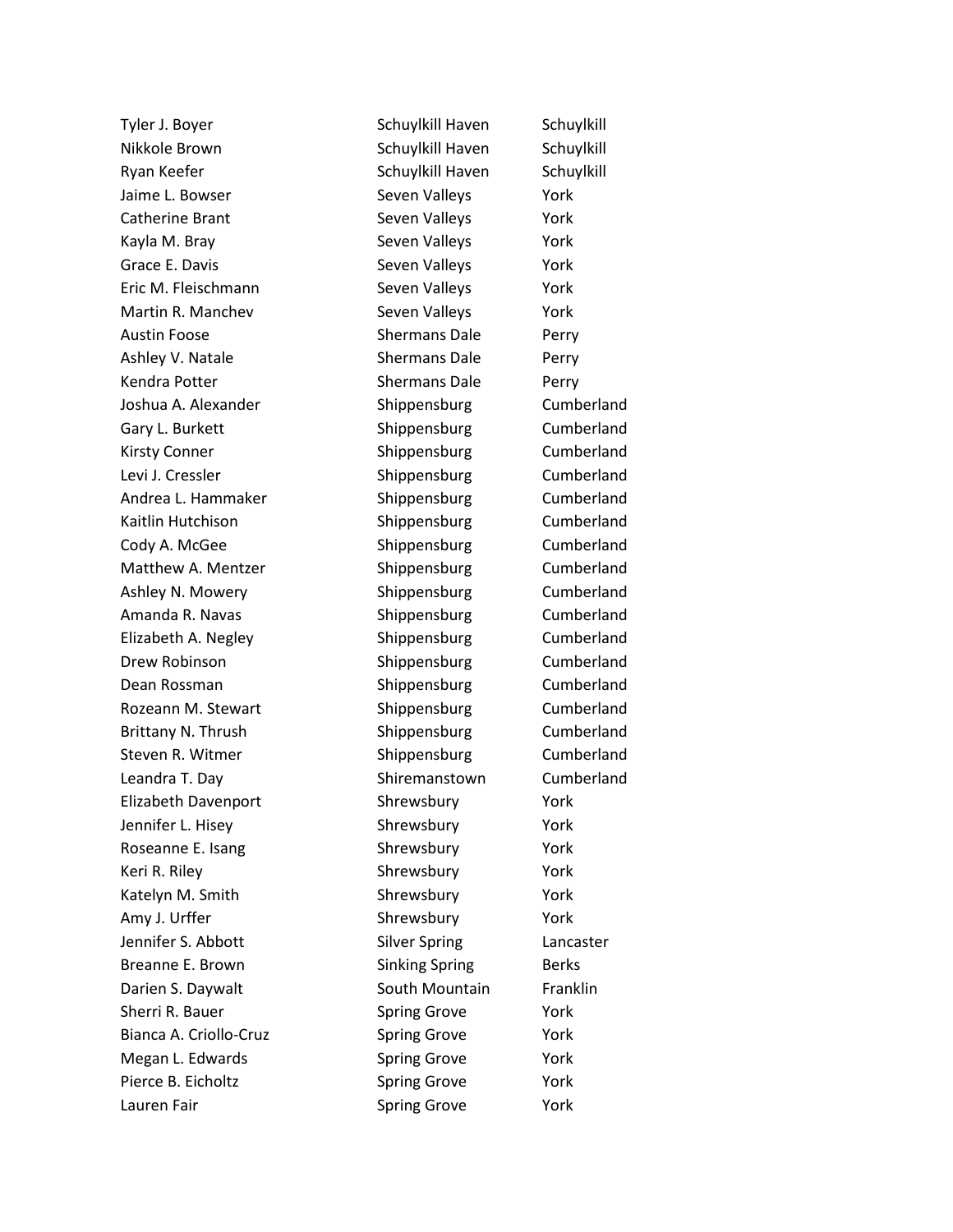| Madison B. Gladfelter     | <b>Spring Grove</b> | York      |
|---------------------------|---------------------|-----------|
| Brittaney A. Harris       | <b>Spring Grove</b> | York      |
| Spencer Holtzman          | <b>Spring Grove</b> | York      |
| Jordan A. King            | <b>Spring Grove</b> | York      |
| Kaylee B. Laughman        | <b>Spring Grove</b> | York      |
| Ha ni Lee                 | <b>Spring Grove</b> | York      |
| Rebecca L. Livingston     | <b>Spring Grove</b> | York      |
| Christiana J. Nehmsmann   | <b>Spring Grove</b> | York      |
| Aaron M. Pollak           | <b>Spring Grove</b> | York      |
| Annette M. Powell         | <b>Spring Grove</b> | York      |
| Robert E. Shenberger      | <b>Spring Grove</b> | York      |
| Allison M. Welch          | <b>Spring Grove</b> | York      |
| Caitlin F. Wood           | <b>Spring Grove</b> | York      |
| Oluranti E. Alana         | Steelton            | Dauphin   |
| Claudia A. Barnes         | Steelton            | Dauphin   |
| Courtney A. Bogar         | Steelton            | Dauphin   |
| Jasmine S. Cobb           | Steelton            | Dauphin   |
| Gregory R. Holzel         | Steelton            | Dauphin   |
| Bailee R. Kauffman-Romozi | Steelton            | Dauphin   |
| Kevin M. Keffer           | Steelton            | Dauphin   |
| Efrain H. Ortiz           | Steelton            | Dauphin   |
| Garrett J. Robinson       | Steelton            | Dauphin   |
| Kelsey S. Watkins         | Steelton            | Dauphin   |
| Nichole Zales             | Steelton            | Dauphin   |
| Sean A. Zivanovich        | Steelton            | Dauphin   |
| Amy J. Bawks              | <b>Stevens</b>      | Lancaster |
| <b>Isaac Einwechter</b>   | <b>Stevens</b>      | Lancaster |
| Karen M. Gerber           | <b>Stevens</b>      | Lancaster |
| Sylvia M. Horst           | <b>Stevens</b>      | Lancaster |
| Erin N. Richwine          | <b>Stevens</b>      | Lancaster |
| Melissa A. Sensenig       | <b>Stevens</b>      | Lancaster |
| Zach Sowel                | <b>Stevens</b>      | Lancaster |
| Allexis N. Wagoner        | <b>Stevens</b>      | Lancaster |
| Logan K. Weaver           | <b>Stevens</b>      | Lancaster |
| Joshua D. Bruce           | Stewartstown        | York      |
| Lucas Denney              | Stewartstown        | York      |
| Kayvan Doorandish         | Stewartstown        | York      |
| Summer A. Forsythe        | Stewartstown        | York      |
| Kayla N. McCarthy         | Stewartstown        | York      |
| Tara D. McEvoy            | Stewartstown        | York      |
| Hope A. Moore             | Stewartstown        | York      |
| Hailey A. Poe             | Stewartstown        | York      |
| Nicole E. Tarbart         | Stewartstown        | York      |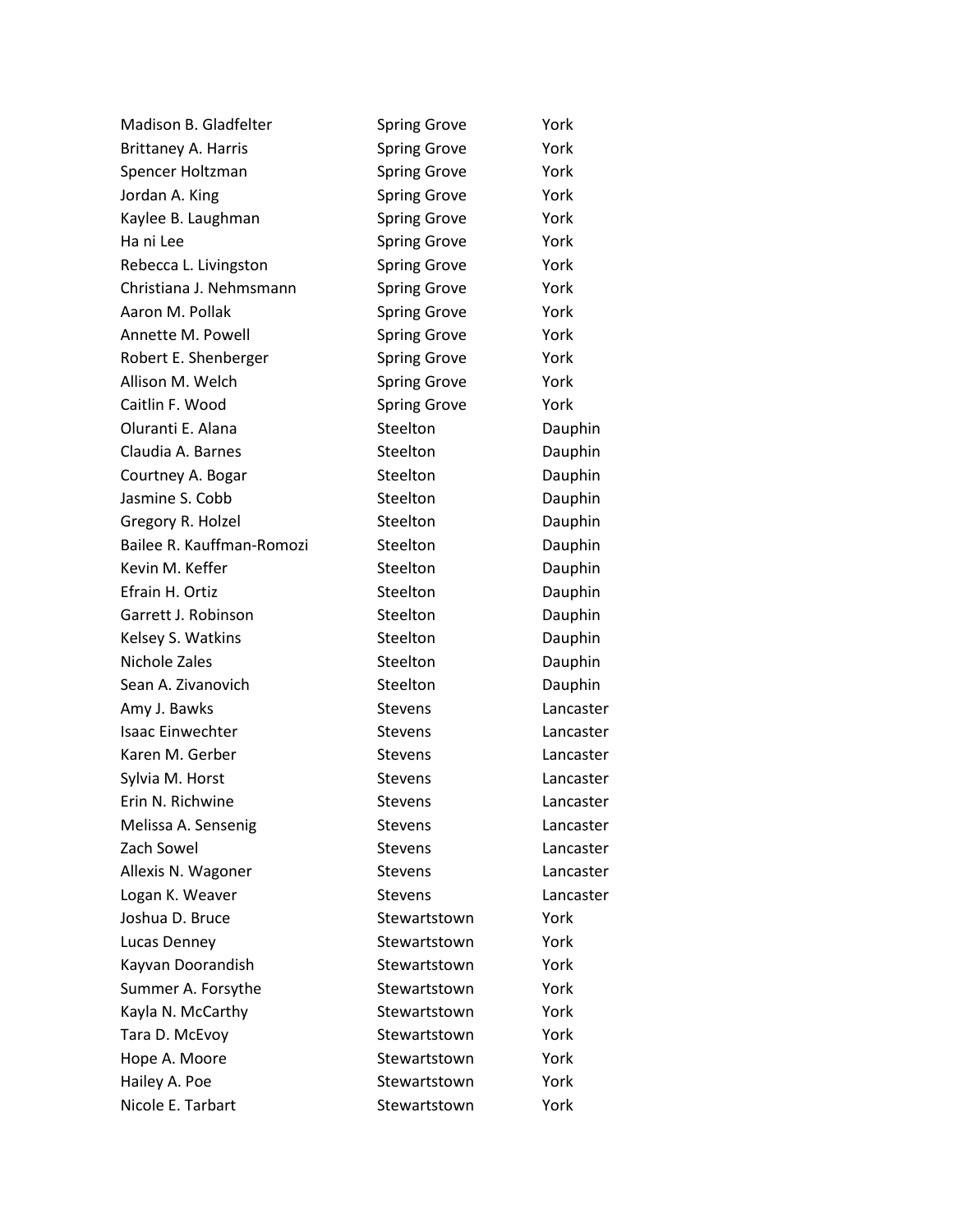Allison P. Wilson **Stewartstown** York Shannon Campbell **Strasburg** Channon Campbell **Strasburg** Kristen Lott **Contract Contract Contract Contract Contract Contract Contract Contract Contract Contract Contract Contract Contract Contract Contract Contract Contract Contract Contract Contract Contract Contract Contract C** William F. Maneus **Strasburg Constructs** Lancaster Joshua T. Swaim Strasburg Cancaster Elizabeth A. Tran Strasburg Cancaster Rachel L. Mixell **Summerdale** Cumberland Hannah L. Chiboroski Sunbury Northumberland Marisa M. Wolfe **Sunbury** Sunbury Northumberland Heather A. Harsh Terre Hill Lancaster Alla Tlumach Terre Hill Lancaster Mason L. Bentzel **Thomasville Thomasville** York Shannon E. Bolton Thomasville York Bethany K. Fuhrman Thomasville York Faith K. Diffenderfer Thompsontown Juniata Brody M. Feltman Thompsontown Juniata Mila A. Miller **Thompsontown** Juniata Ross Woodcock **Thompsontown** Juniata Christina M. Barnhardt Tower City Schuylkill Morgan N. Moore Tower City Schuylkill Cole T. Spittle The Tower City Schuylkill Natalie R. Travitz **Tower City** Schuylkill Kalene N. Warren Tower City Schuylkill Jan H. Phillips **Tremont** Schuylkill Jacqueline C. Green **C. Accept Contact Contact Contact Contact Contact Contact Contact Contact Contact Contact** Tabitha Schwalm **Valley View** Schuylkill Anne M. Young Wagontown Chester Richard A. Schnitzler Walnut Bottom Cumberland Audrey L. Shenk Washington Boro Lancaster John M. Duchnowski Waterford Erie Michael J. Farley Waymart Waymart Wayne Robin R. Carson Waynesboro Franklin Jennifer L. McCormick Waynesboro Franklin Shadrach C. Roundy **Waynesboro** Franklin Spring R. Cromer Wellsville Wellsville Kendall Grace I. Dowling Wellsville Wellsville Samantha A. Harlacker Mellsville Wellsville Kayla L. Hollinger **Wellsville Wellsville** York Wendy Hunter **Wellsville** Wellsville **Wendy** Hunter Daniel J. Koprowski Wellsville Vork Bridgette Lentz **Wellsville Wellsville Wellsville** Cody L. Nelson Wellsville Wellsville York Sara Yunginger Wernersville Berks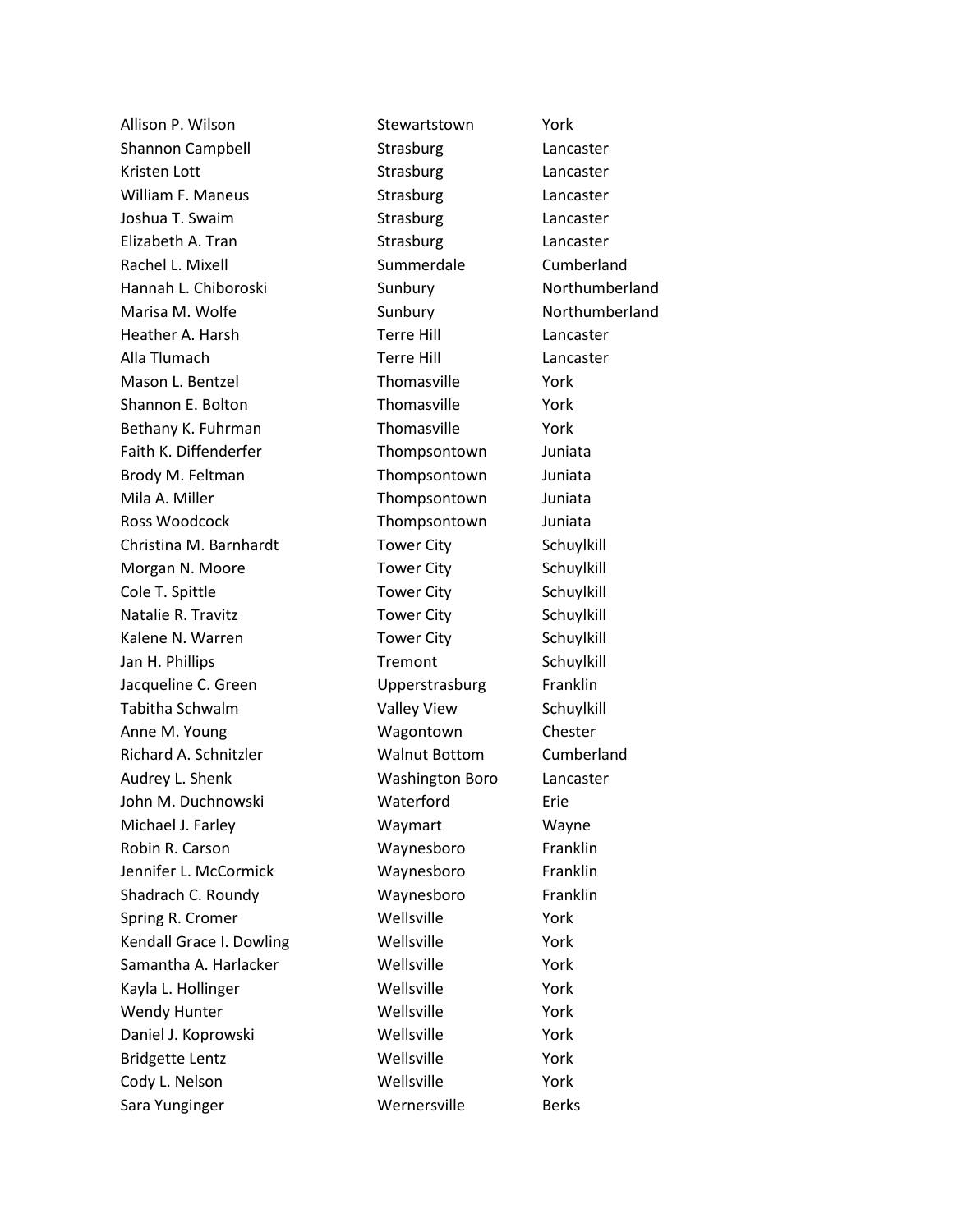| Samer Doss                | Williamsport         | Lycoming  |
|---------------------------|----------------------|-----------|
| <b>Emily Eck</b>          | Williamsport         | Lycoming  |
| Rebekah D. Heilenman      | Williamsport         | Lycoming  |
| <b>Brandon Bopp</b>       | Williamstown         | Dauphin   |
| Marissa M. Shutt          | Williamstown         | Dauphin   |
| Lois Vanlaningham         | Williamstown         | Dauphin   |
| Heather A. Fawber         | <b>Willow Street</b> | Lancaster |
| Katharine Gordon          | <b>Willow Street</b> | Lancaster |
| Dianna M. Hauser          | <b>Willow Street</b> | Lancaster |
| Rosa K. Hauser            | <b>Willow Street</b> | Lancaster |
| Katharine M. Kachnoskie   | <b>Willow Street</b> | Lancaster |
| Danielle Keller           | <b>Willow Street</b> | Lancaster |
| Kaitlyn M. Piro           | <b>Willow Street</b> | Lancaster |
| Susan M. Saxinger         | <b>Willow Street</b> | Lancaster |
| Kelsey L. Stark           | <b>Willow Street</b> | Lancaster |
| Austin M. Tome            | Windsor              | York      |
| Liana J. Whitmer          | Winfield             | Union     |
| Keith A. Fauth            | Wrightsville         | York      |
| <b>Colton T. Habecker</b> | Wrightsville         | York      |
| Jalen D. Parente          | Wrightsville         | York      |
| Iris Rentas               | Wrightsville         | York      |
| Alanna B. Schweers        | Wrightsville         | York      |
| Samantha A. Stewart       | Wrightsville         | York      |
| Shonna L. Bankoske        | Yoe                  | York      |
| Joshua K. Benson          | Yoe                  | York      |
| Jennifer M. Coates-Rush   | Yoe                  | York      |
| Adrienne S. Zorn          | Yoe                  | York      |
| Saheed Abinleko           | York                 | York      |
| David J. Ackerley         | York                 | York      |
| Kristin Ali               | York                 | York      |
| Caldren L. Andrade        | York                 | York      |
| Elise D. Anstis           | York                 | York      |
| Timothy K. Ardner         | York                 | York      |
| Kellie Arnold             | York                 | York      |
| <b>Calvin Artis</b>       | York                 | York      |
| Crystal H. Balberchak     | York                 | York      |
| <b>Timothy Barcomb</b>    | York                 | York      |
| <b>Ava Bastress</b>       | York                 | York      |
| Tina M. Beatty            | York                 | York      |
| Krista L. Beazzo          | York                 | York      |
| Audra Jo Bertolet         | York                 | York      |
| Donovan M. Blessing       | York                 | York      |
| M Roxann Bowman           | York                 | York      |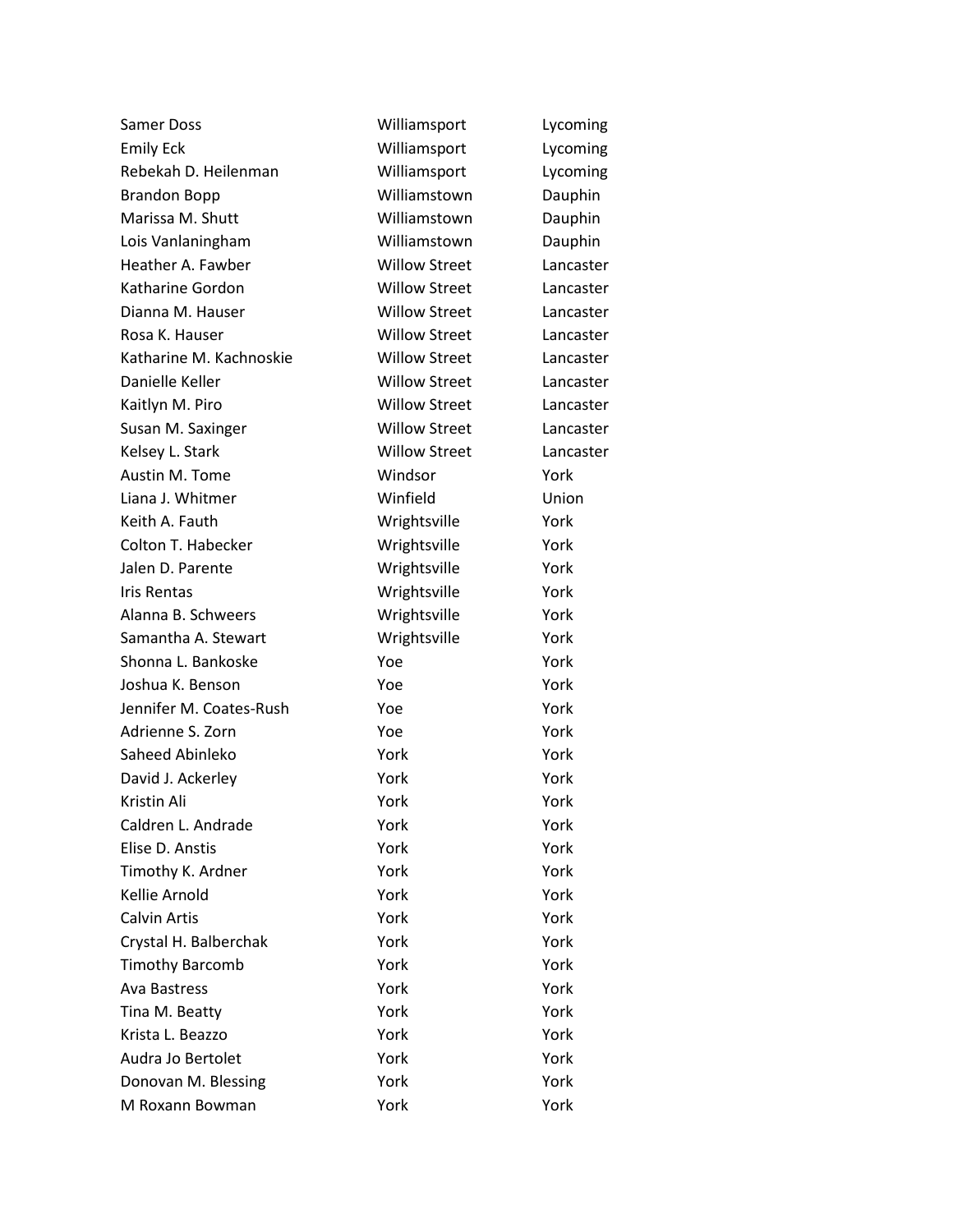| Andrew G. Braddy         | York | York |
|--------------------------|------|------|
| <b>Samuel Brands</b>     | York | York |
| Haley M. Brandt          | York | York |
| Melissa A. Branham       | York | York |
| <b>Faith Brenneman</b>   | York | York |
| Courtney R. Brillhart    | York | York |
| Nathan D. Brillhart      | York | York |
| Christina M. Brooks      | York | York |
| Sergio S. Bruno          | York | York |
| Nabaraj Budhathoki       | York | York |
| Penny M. Bumbarger       | York | York |
| Jamie Burkholder         | York | York |
| Christopher L. Burns     | York | York |
| Sara L. Bylotas          | York | York |
| Andre G. Carpio          | York | York |
| Sol Y. Casillas          | York | York |
| Pura G. Castillo Suarez  | York | York |
| Ashley M. Clawser        | York | York |
| Tennille E. Coleman      | York | York |
| Amber K. Cone            | York | York |
| Joseph L. Cook           | York | York |
| Anne M. Copp             | York | York |
| Deborah Cordero Santiago | York | York |
| Brian M. Costella        | York | York |
| Robert J. Cox            | York | York |
| Amy E. Crone             | York | York |
| Elizabeth J. Crone       | York | York |
| Emily J. Daley           | York | York |
| Rochelle L. Day          | York | York |
| Nicholas J. Decker       | York | York |
| Ashley N. Dent           | York | York |
| Owen C. Dubbs            | York | York |
| Heather R. Dull          | York | York |
| Elisabeth M. Eakins      | York | York |
| Austin Eckenrode         | York | York |
| <b>Julie Ehrhart</b>     | York | York |
| Amanda L. Elliott        | York | York |
| Jennifer L. Emig         | York | York |
| Isaac M. Ensminger       | York | York |
| Tina Evosevich           | York | York |
| Dakota L. Falkenroth     | York | York |
| Jaritza M. Feliciano     | York | York |
| Jacob N. Ferro           | York | York |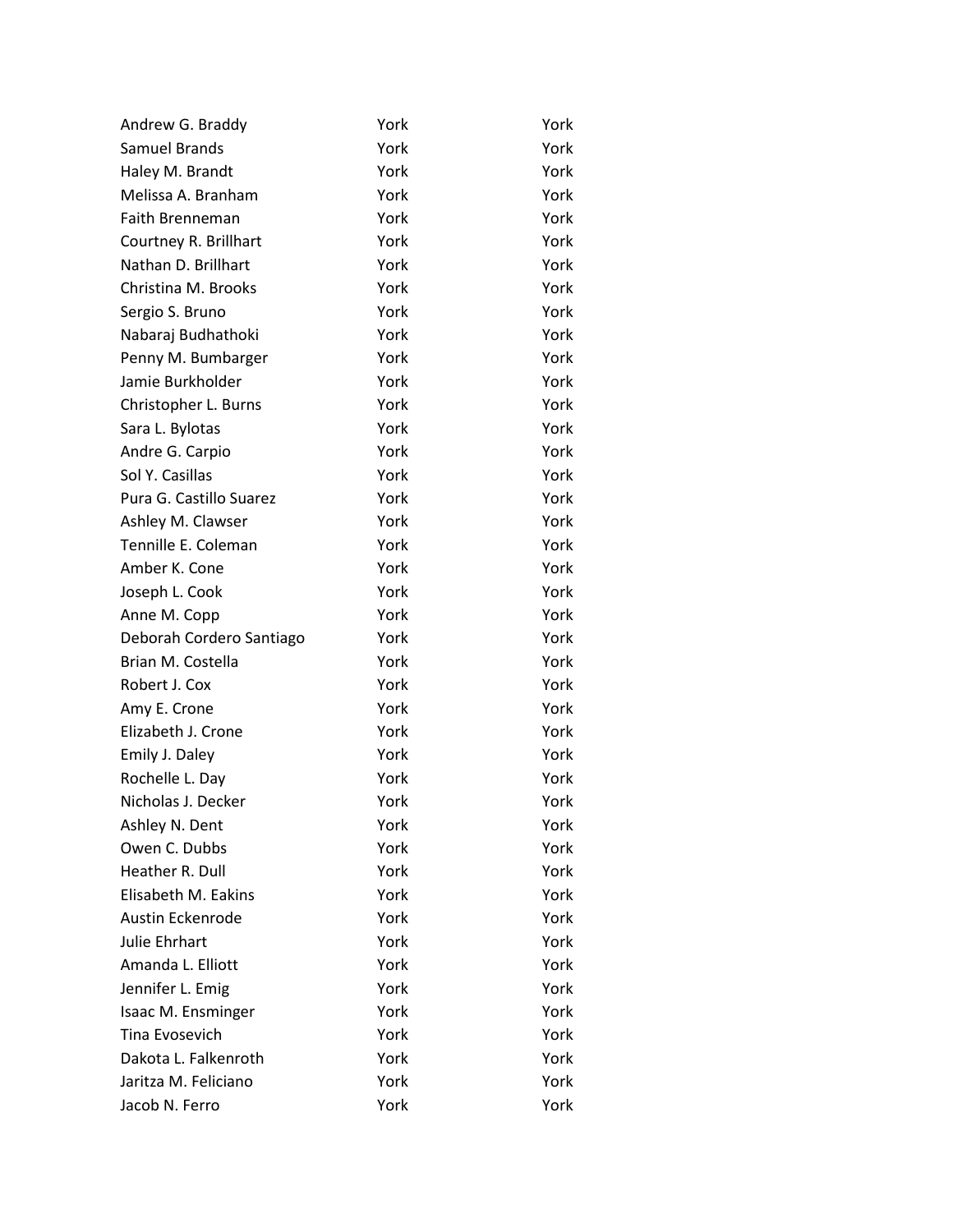| Charly T. Forrest       | York | York |
|-------------------------|------|------|
| Charmaine A. Foster     | York | York |
| Morgan A. Franz         | York | York |
| Amber Fritsch           | York | York |
| Kristina M. Fry         | York | York |
| David Fuller            | York | York |
| John A. Fuller          | York | York |
| <b>Alexis Fullerton</b> | York | York |
| Nicholas A. Furr        | York | York |
| Spiros Galanopoulos     | York | York |
| Safaa S. Garas          | York | York |
| Michael J. Geesey       | York | York |
| Wayne A. Geldmacher     | York | York |
| Kendra A. Gettys        | York | York |
| Frank G. Giuffrida      | York | York |
| Jessica Goheen          | York | York |
| Tonya F. Gray           | York | York |
| Travis L. Greiman       | York | York |
| Judith A. Griffith      | York | York |
| Paige G. Gross          | York | York |
| Christine P. Hall       | York | York |
| Kristen N. Hartman      | York | York |
| Faith E. Hench          | York | York |
| Khamelia G. Henderson   | York | York |
| Destiny J. Howard       | York | York |
| David K. Johnson        | York | York |
| Lydia M. Jones          | York | York |
| Sayra T. Keelan         | York | York |
| Amanda Kemper           | York | York |
| Grace O. Kenney         | York | York |
| Lindsey N. Kessler      | York | York |
| Greyson X. Key          | York | York |
| Sadam S. Kinard         | York | York |
| Dawn R. King            | York | York |
| Jason E. King           | York | York |
| Christina Kinzey        | York | York |
| Mary B. Kohne           | York | York |
| Logan Kurtek            | York | York |
| Elizabeth Kutsch        | York | York |
| Nichole M. Lamond       | York | York |
| Tricia C. Landis        | York | York |
| Matthew A. Lane         | York | York |
| Anna C. Leair           | York | York |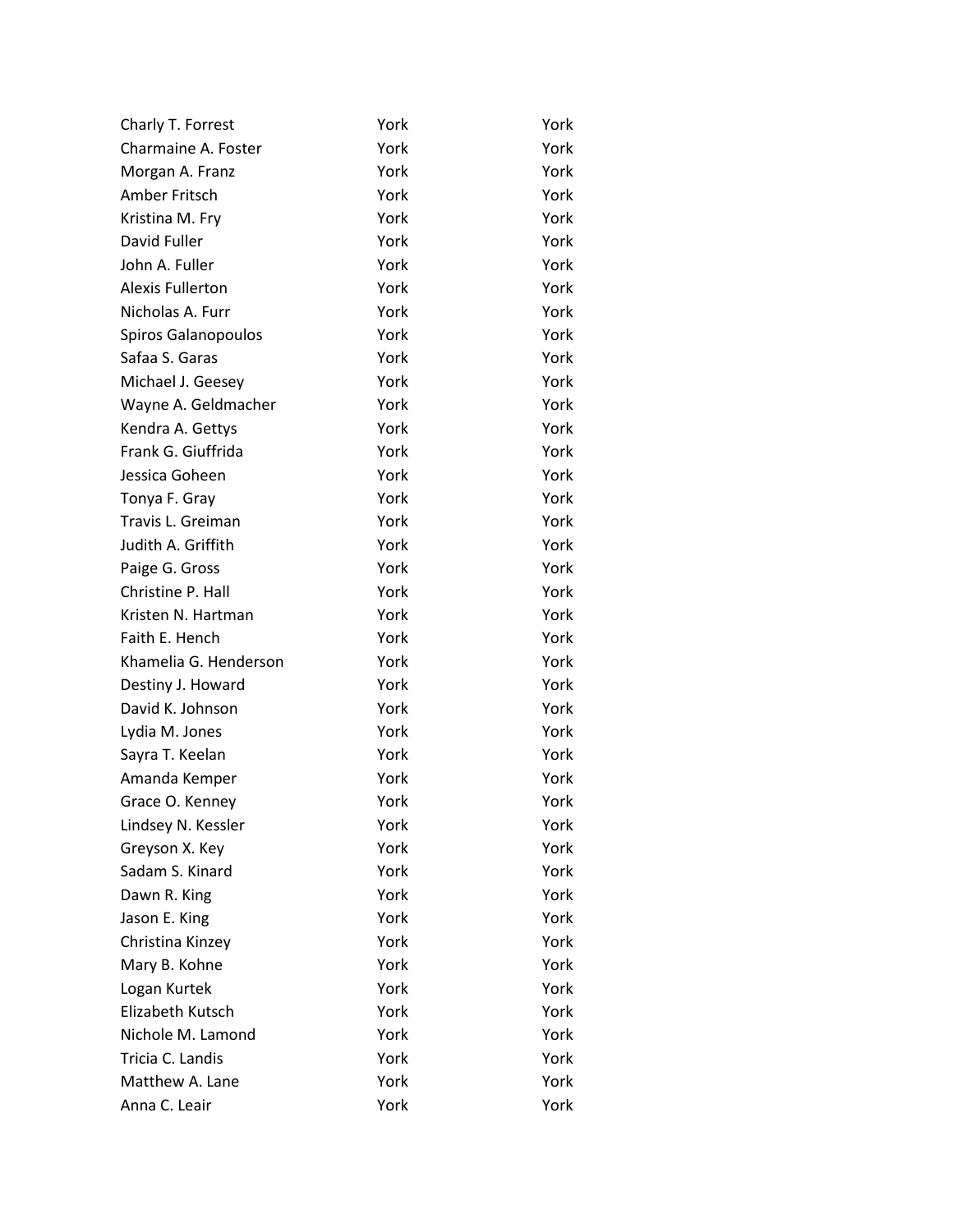| Hannah Lingenfelter   | York | York |
|-----------------------|------|------|
| Randi L. Lippy        | York | York |
| Megan E. Lowman       | York | York |
| Lam D. Luong          | York | York |
| Megan Mahoney         | York | York |
| Jennifer Markle       | York | York |
| Kristen A. Marshall   | York | York |
| David M. McArthur     | York | York |
| Nicholas W. McBurnett | York | York |
| Jennifer L. McKinney  | York | York |
| Heather M. Mechler    | York | York |
| Robert R. Medina      | York | York |
| Megan A. Minnich      | York | York |
| Alan W. Mokris        | York | York |
| Bradley A. Moore      | York | York |
| Sara M. Mucha         | York | York |
| Tahreem A. Muhammad   | York | York |
| Crystal C. Newcomer   | York | York |
| Lisa Nguyen           | York | York |
| Nhung T. Nguyen       | York | York |
| Jean K. Nixon         | York | York |
| Portia O. Olumide     | York | York |
| Crystal L. O'Quinn    | York | York |
| Stephanie J. Painter  | York | York |
| <b>Tynette Palmer</b> | York | York |
| Valerie L. Parris     | York | York |
| Natalia A. Paz        | York | York |
| Penny J. Percey       | York | York |
| Heather H. Peroli     | York | York |
| <b>Tim Pizziketti</b> | York | York |
| Shefath U. Polem      | York | York |
| JaNeene D. Powell     | York | York |
| Brian J. Price        | York | York |
| Melvin T. Price       | York | York |
| Jessica Przybylski    | York | York |
| Matthew W. Pyle       | York | York |
| Kelsey M. Rajotte     | York | York |
| Paola N. Ramos Arroyo | York | York |
| Rebecca N. Reilly     | York | York |
| Abigail N. Rikas      | York | York |
| Lindsay L. Roach      | York | York |
| Matt D. Robinson      | York | York |
| Brady A. Roche        | York | York |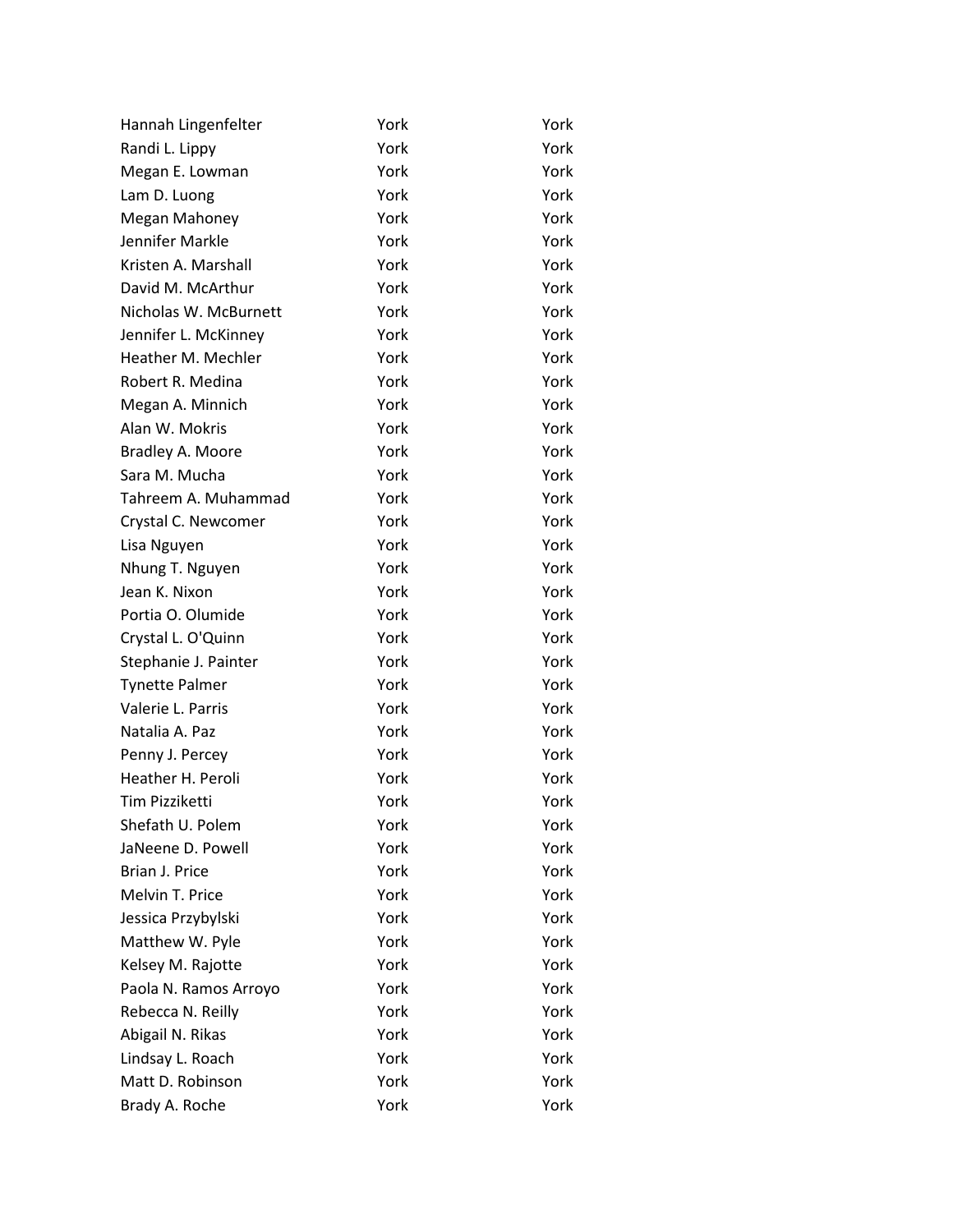| Hayley Rohrbaugh       | York | York |
|------------------------|------|------|
| Kayla L. Rosario       | York | York |
| Danielle L. Rouscher   | York | York |
| Katelyn A. Runkle      | York | York |
| Jeremiah D. Ruth       | York | York |
| Joshua B. Rutledge     | York | York |
| Emily R. Ryan          | York | York |
| Diane L. Samuel        | York | York |
| Irvin L. Sanchez       | York | York |
| Eric R. Savary         | York | York |
| Kristina E. Schiffgens | York | York |
| Lauryn N. Schon        | York | York |
| Hazel Seay             | York | York |
| Jasmine E. Sechrist    | York | York |
| Hannah V. Seeley       | York | York |
| Michelle L. Seener     | York | York |
| Dera L. Shade          | York | York |
| Brittany R. Shaffer    | York | York |
| Mark D. Shaffer        | York | York |
| Michael E. Shields     | York | York |
| Edward K. Slavin       | York | York |
| Ashana M. Smith        | York | York |
| David W. Smith         | York | York |
| Nicholas A. Snyder     | York | York |
| Christina R. Spangler  | York | York |
| James M. Sprenkle      | York | York |
| Catherine R. Stauffer  | York | York |
| Trevor W. Stevens      | York | York |
| Aaron T. Storm         | York | York |
| Nicole A. Strayer      | York | York |
| Maddison N. Strocko    | York | York |
| Vance K. Study         | York | York |
| Abigail A. Surgeon     | York | York |
| Krista L. Swartz       | York | York |
| <b>Wylene Sweeney</b>  | York | York |
| Jacob J. Tacka         | York | York |
| Zachary P. Tanda       | York | York |
| Farheng M. Tawfiq      | York | York |
| LaDonna N. Taylor      | York | York |
| Nicole C. Thompson     | York | York |
| Anne Thorsen           | York | York |
| Emma Tranavitch        | York | York |
| Kristen L. Trevino     | York | York |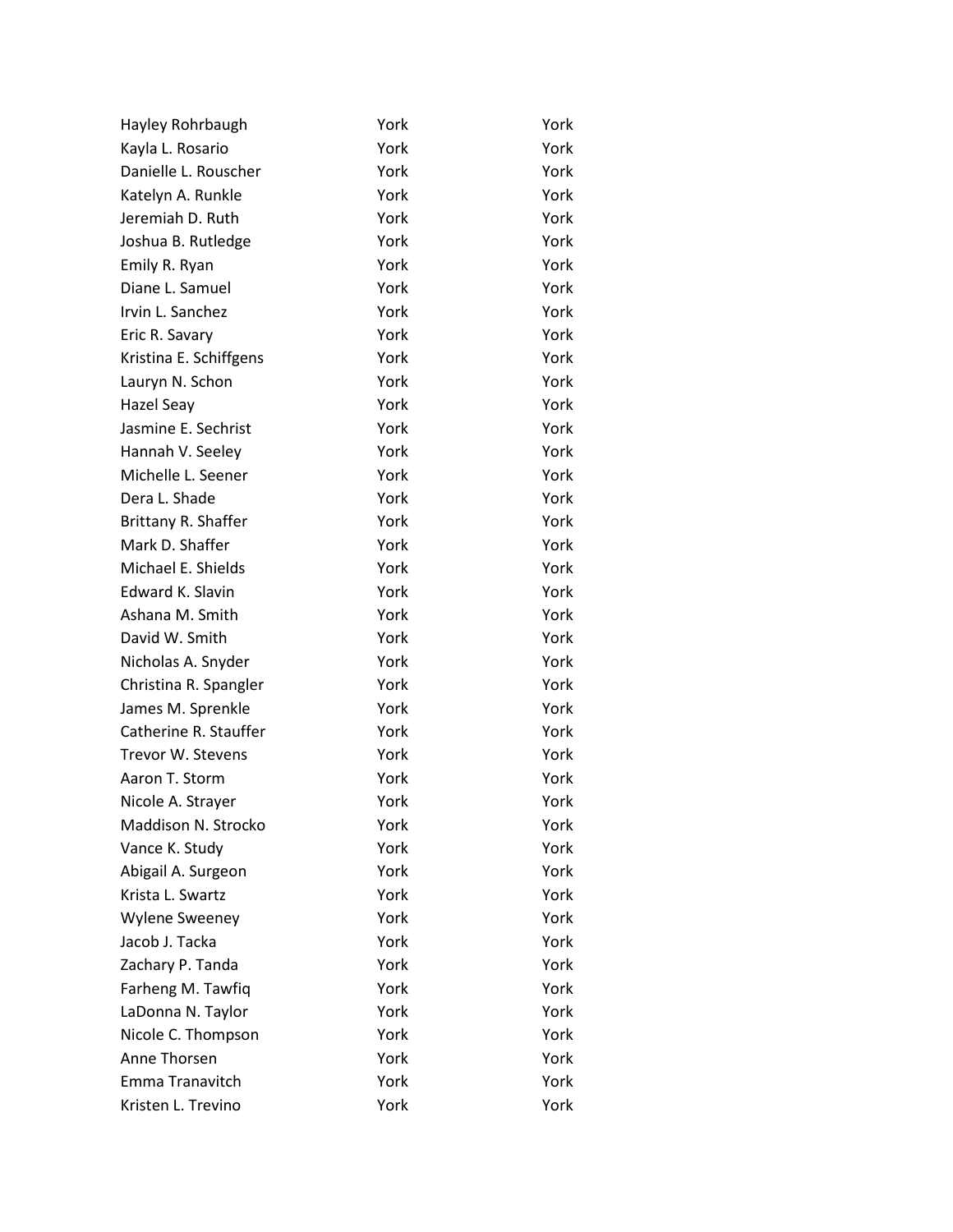| Joshua E. Trish           | York                  | York       |
|---------------------------|-----------------------|------------|
| Jamie Trout               | York                  | York       |
| Marcus A. Velazquez       | York                  | York       |
| Cristian A. Velez         | York                  | York       |
| Alycia N. Vicchiotti      | York                  | York       |
| Taylor M. Vilkas          | York                  | York       |
| Amanda E. Walker          | York                  | York       |
| Alysha N. Warner          | York                  | York       |
| Amanda E. Weibley         | York                  | York       |
| Rachel Wentz              | York                  | York       |
| Lucinda S. Williams       | York                  | York       |
| Dameon Wilson             | York                  | York       |
| Alexis A. Wintermyer      | York                  | York       |
| Sarah M. Wooten           | York                  | York       |
| Yi Wu                     | York                  | York       |
| Alexis M. Yancey          | York                  | York       |
| <b>Heady Ynfante</b>      | York                  | York       |
| Roxana Ziscay-Guerra      | York                  | York       |
| <b>Stacey Allen</b>       | York Haven            | York       |
| Oksana G. Bartlett        | York Haven            | York       |
| Kellianne Boyer           | <b>York Haven</b>     | York       |
| <b>Tiffany R. Brocius</b> | York Haven            | York       |
| Allison L. Englert        | York Haven            | York       |
| Jackie R. Garner          | York Haven            | York       |
| Hannah L. Noaker          | <b>York Haven</b>     | York       |
| Carrie M. Slagle          | York Haven            | York       |
| John R. Thurber-Yohn      | York Haven            | York       |
| Jenny L. Workinger        | York Haven            | York       |
| Nathan M. Hart            | <b>York Springs</b>   | Adams      |
| Elizabeth J. Klinger      | <b>York Springs</b>   | Adams      |
| Jennifer Lott             | <b>York Springs</b>   | Adams      |
| Heath B. McLaren          | <b>York Springs</b>   | Adams      |
| Beth L. Jones             | Yorkana               | York       |
| Not In Pennsylvania       |                       |            |
| MaryEllen Dorrity         | Hayward               | California |
| Ruth M. Stanley           | <b>Grand Junction</b> | Colorado   |
| Esti Pinter               | <b>Naples</b>         | Florida    |
| Chilombo M. Membe-Mulenga | Alpharetta            | Georgia    |
| Lindsay G. Stevens        | Emmitsburg            | Maryland   |
| Mattison L. Prematta      | Freeland              | Maryland   |
| Benjamin Walker           | Parkton               | Maryland   |
| Erika M. Grimm            | <b>Patuxent River</b> | Maryland   |